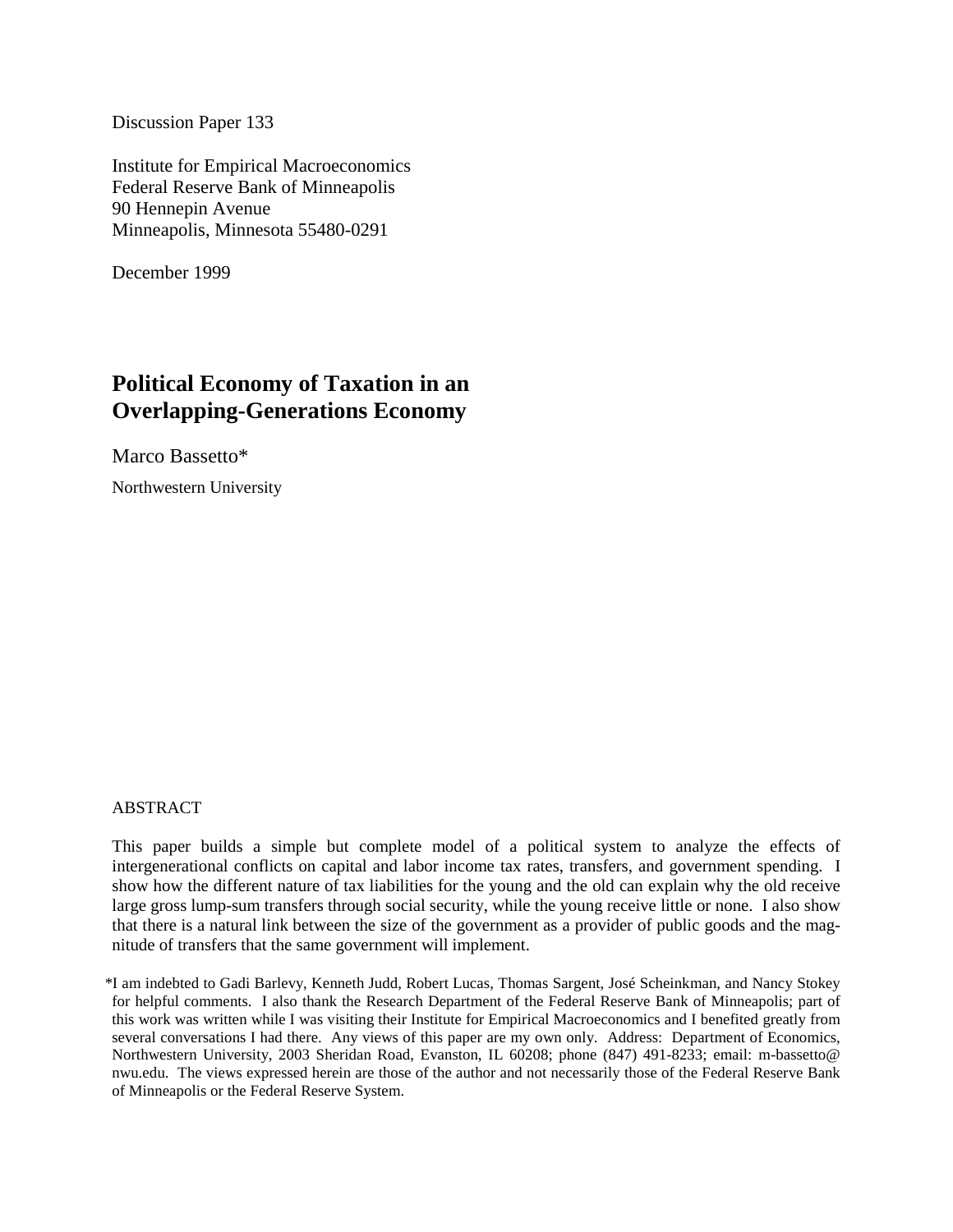# Political Economy of Taxation in an Overlapping-Generations Economy

Marco Bassetto\*

This Version: December 1999 First Draft: December 1997

# A bstract

This paper builds a simple but complete model of a political system to analyze the effects of intergenerational conflicts on capital and labor income tax rates, transfers and government spending. I show how the different nature of tax liabilities for the young and the old can explain why the old receive large gross lump-sum transfers through social security, while the young receive little or none. I also show that there is a natural link between the size of the government as a provider of public goods and the magnitude of transfers that the same government will implement.

# Introduction  $\mathbf 1$

The demographic changes that are taking place in the developed countries have led to a great interest in the economic implications of an aging population. Most of the interest has concentrated on the social-security systems in place in many countries; because of their pay-as-you-go structure, they may commit the governments to burdensome or even unsustainable transfers to future old generations.

The aim of this paper is to look at the fiscal effects of intergenerational conflicts from a somewhat broader perspective. Differences in age are one of the main sources of heterogeneity across individuals in modern societies: they account for a big component of the variability in asset holdings as well as in sources of income. As a consequence, the conflict between young and old is likely to arise on a broader set of fiscal instruments than the size of social-security transfers. In particular, the young and the old will have very different preferences regarding labor and capital income taxation, the former hitting mostly the young and the middle-aged, the latter hitting disproportionately the old.

This paper highlights thus two features of fiscal policies: first, they involve setting several policy parameters at the same time, so the political choice cannot be reduced to a mere unidimensional problem; second, government policies have dynamic implications, as current choices

<sup>\*</sup>I am indebted to Gadi Barlevy, Kenneth Judd, Robert Lucas, Thomas Sargent, José Scheinkman and Nancy Stokey for helpful comments. I also thank the Research Department of the Federal Reserve Bank of Minneapolis; part of this work was written while I was visiting their Institute for Empirical Macroeconomics and I benefited greatly from several conversations I had there. Address: Department of Economics, Northwestern University, 2003 Sheridan Road, Evanston, IL 60208; phone (847) 491-8233; email m-bassetto@nwu.edu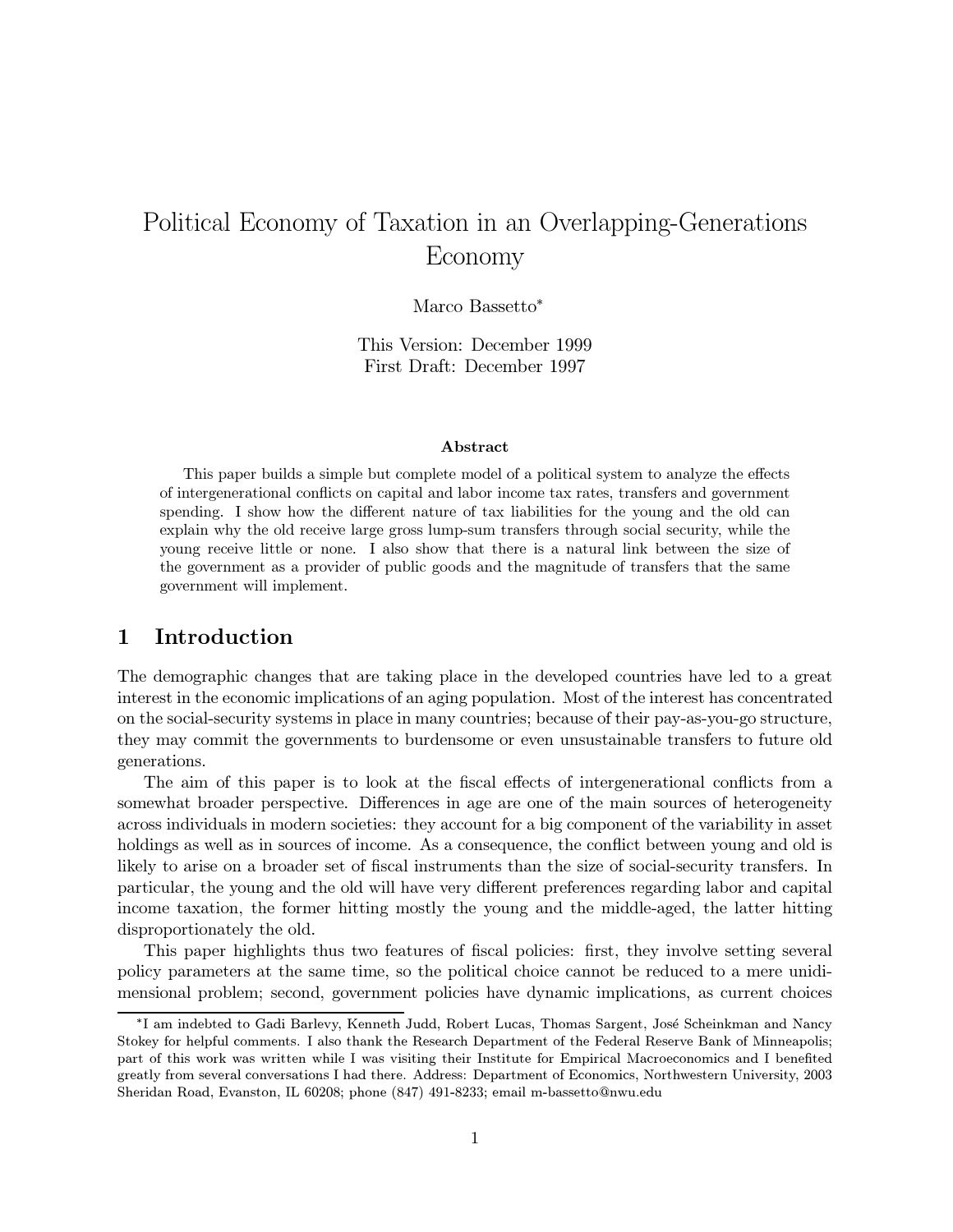will influence the evolution of the economy and future policies, and this will be taken into account by rational, forward-looking agents. In this paper, I build a simple but complete model of a political system, that allows us to capture these two main features.

The economy I study is characterized by overlapping generations living two periods; the agents spend their first period working and accumulating capital that is used to provide for their old age. Besides their private consumption, both the young and the old value a public good; the presence of a political system is justified by the need to finance the provision of the public good. In order to finance the public good, the government can levy proportional taxes on capital and labor income, at different rates.

Most papers on the political economy of intergenerational transfers model the political process as a voting scheme. In this paper I model it as a sequential bargaining game: in each period the two generations alive bargain over the provision of the public good, the ways to finance it and possibly the size of (nonnegative) lump-sum transfers from the government to either generation. Voting schemes usually produce sharper predictions on the outcome of the political process, but they require assumptions on preferences that are usually met only when voting takes place on a single policy parameter. Bargaining is a better description of a political system in which decisions cannot be taken by small majorities, but must be supported by a large consensus, as it appears to be the case for most of the broad policy decisions I look at.

I show that in my setup we obtain a policy indeterminacy: ex post, a reduction of taxes on capital income and an increase in lump-sum transfers to the old are perfect substitutes. I show that the indeterminacy can be broken by considering "small" amounts of heterogeneity across old agents, and that the limiting policy that arises from such an argument entails a pay-as-you-go social-security system, in which positive lump-sum transfers are paid to the old and no transfers are paid to the young.

I also study the effects of a change in the population growth, both when it is anticipated and when it is not. Aging in the population leads to shrinking social-security transfers in the long run; however, for some parameter values the anticipation of aging in the future leads to a temporary increase in the size of the transfers.

Section 2 surveys previous literature on the issues that are addressed in the paper. Section 3 describes the main features of the economy I consider: the preferences, the technology and the political system. Section 4 discusses the equilibrium concept, derives the equations that characterize an equilibrium and studies some properties of the equilibria. Section 5 contains numerical results on the characteristics of the equilibria and on comparative statics exercises in a stationary environment. Section 6 studies the effects of anticipated and unanticipated changes in the demographics. Section 7 discusses how the results change if factor prices are endogenous. Section 8 concludes.

# $\bf{2}$ The Literature

A vast number of papers has addressed separately the issues of capital and labor income taxation and of social security.

On the structure of taxation, the literature has at first studied representative agent economies, such as in Chamley [4] and Chari, Christiano and Kehoe [5]. Chamley [4] shows that the optimal capital income tax rate converges to  $0$  in the long run in absence of uncertainty; when uncertainty is present, Chari, Christiano and Kehoe [5] show that the ex-ante tax rate should also converge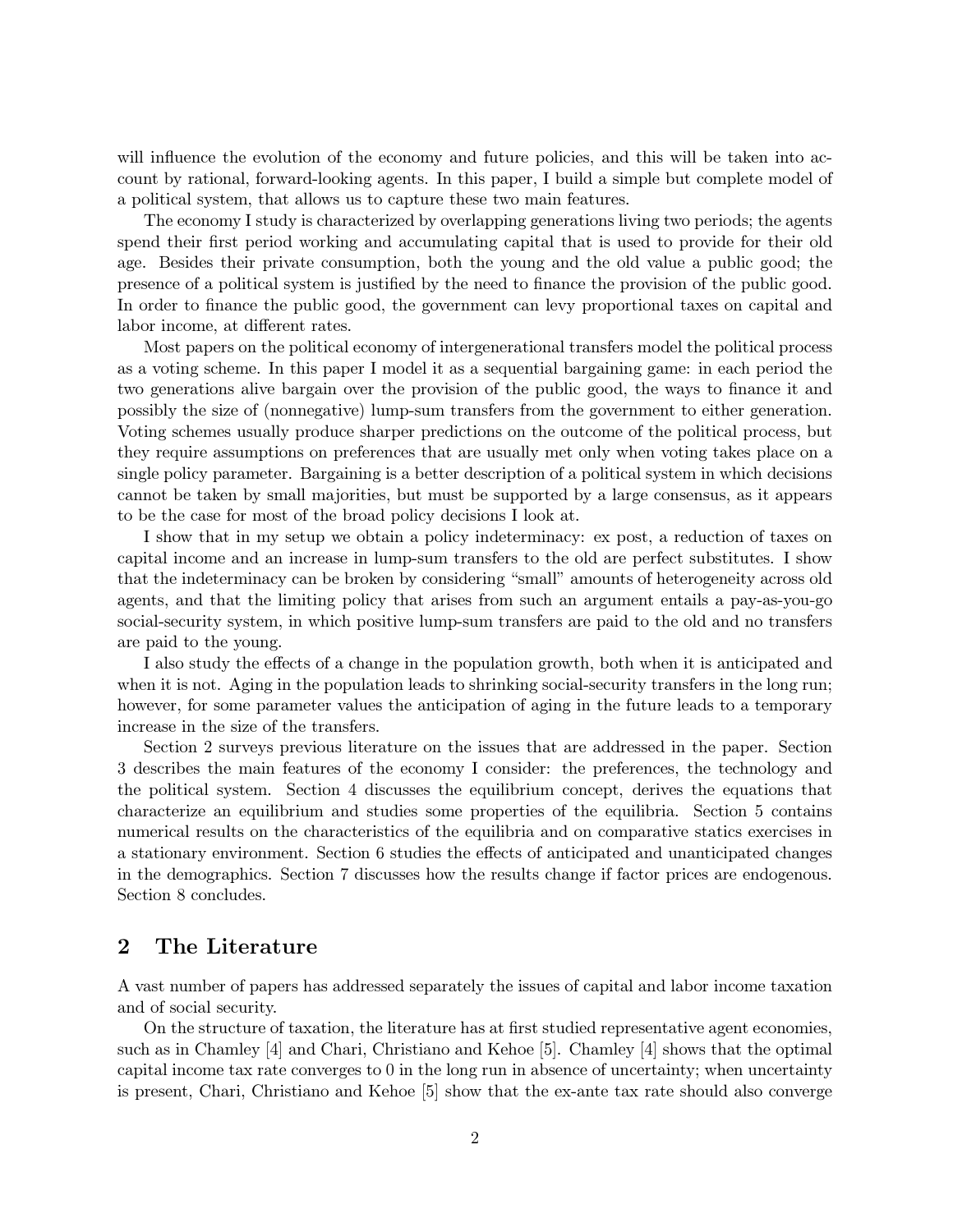to a small amount on average, whereas the taxation ex post is very volatile. Judd [12] has shown that the capital income tax rate will optimally converge to 0 even in a world of heterogeneous agents, if the economy reaches a steady state.

The previously mentioned papers on optimal taxation have considered the optimal policy for a "Ramsey" government, which can commit in advance to follow a given policy for the indefinite future.

Several authors have tried to explain differences across countries in the rate of capital income taxation by studying in more detail the political process that leads to the selection of a policy. This line of research is pursued by Alesina and Rodrik [1], by Persson and Tabellini [19] and by Krusell, Quadrini and Ríos-Rull [15] (KQR from now on). KQR devise a framework aimed at describing explicitly the political process by which the government decisions are taken. Their general framework is then applied to a specific dynamic "politico-economic equilibrium": in their model, the capital tax rate is set by sequential voting among agents whose capital endowment is different. These papers show that the political process that determines the selection of a policy may lead to inefficiently high tax rates on capital income. My analysis will retain the general framework of a dynamic politico-economic equilibrium, but will study a different source of heterogeneity among agents and a different political process: heterogeneity will come from differences in age rather than initial endowment, and the political process will be characterized by bargaining rather than voting.

The literature on social security systems has used even more often the tools of political economy, looking in particular at the conflict among different generations that arises from the transfers associated with pay-as-you-go systems.

Mulligan and Sala-i-Martin [17] consider the relationship between the political system and social security. Their aim is to explain the salient features of social security systems across the world. By looking at a pressure-group approach, they explain why the old seem to be very successful in attracting transfers and why most social security systems mandate retirement or implicitly tax labor supplied by the elderly at very high rates.

Cooley and Soares [7, 6] study how and whether a pay-as-you-go social security system can be sustained by "reputation", i.e., by an equilibrium where everybody expects the system to be in place for ever as long as it is not abolished, and everybody expects it never to be reinstated should it be abolished.

Lambertini and Azariadis [16] look at redistribution from the young skilled workers to all other groups in the economy, and show that some types of equilibria may lead to a coalition between the old and the young unskilled workers in favor of large transfers.

By focusing either on the structure of taxation or on specific aspects of distribution, all of the previously mentioned papers have not addressed the notion of "generational accounting" advocated by Kotlikoff [13]. Generational accounting measures how different generations contribute to the provision of the public goods by looking at all sources of tax revenues and all transfers at the same time. Kotlikoff argues that generational accounting is the appropriate measure for capturing how the fiscal policy affects different generations. A few papers have looked in more detail at how the current US fiscal policy and several alternative options treat different generations (e.g. Altig et al. [2]; Huang, Imrohoroğlu and Sargent [11]; De Nardi, Imrohoroğlu and Sargent [8]). These papers treat the fiscal policy as exogenous and explore the implications of different options.

The aim of my paper is to study how the political process determines which policy is actually implemented in this context. The additional complication of endogenizing the fiscal policy requires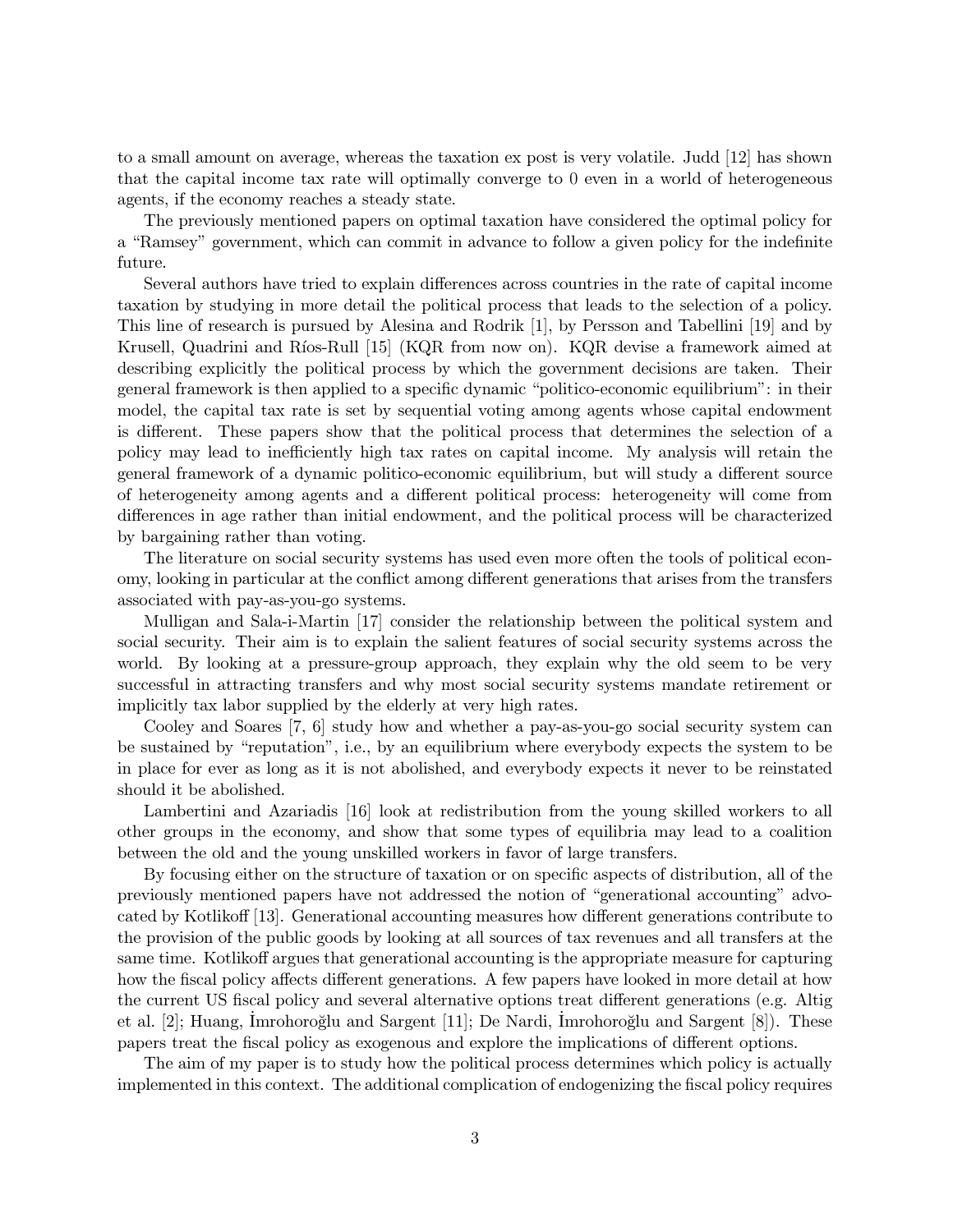however a drastic simplification of the demographic structure of the population: instead of a long-lived overlapping-generations (OLG) model, I will study an economy where people live for 2 periods only.<sup>1</sup>

# 3 The Model

We consider an overlapping-generations economy where agents live for two periods. Each cohort is made of a continuum of agents; the size of the cohorts may be varying over time; the size of the cohort born at time t is  $n_t$  times the size of the cohort born at time  $t-1$ . There is no uncertainty in the economy, so there is perfect foresight about  $n_t$ . The economy starts at time 0. There is a measure 1 of old agents alive in period 0.

#### 3.1 Preferences

In the economy there is one private good and one public good. All agents value both goods; the young also supply some labor that causes them disutility.

The preferences of an agent born at time  $t$  are described by the following utility function:

$$
\log c_t^y - \gamma l_t + V(g_t) + \beta [\log c_{t+1}^o + \xi V(g_{t+1})] \tag{1}
$$

where  $c_t^y$  is consumption of the private good of a young agent at time t,  $c_{t+1}^o$  is consumption of the private good of an old agent at time  $t + 1$ ,  $l_t$  is the labor supply of a young agent at time t and  $g_t$  is the level of provision of the public good per capita at time t. V is a continuously differentiable function, with  $\lim_{q\to 0} V(q) = 0$ .

The preferences of the old agents alive in period 0 are just given by the component referring to the old, i.e.

$$
\log c_0^o + \xi V(g_0) \tag{2}
$$

While all people within a cohort are assumed to be the same for now, we will study equilibria that are robust to the introduction of small amounts of heterogeneity.

#### 3.2 Technology

The private good is produced by a technology that uses capital supplied by the old and/or labor supplied by the young.  $K_t$  units of capital per capita and  $L_t$  units of labor per capita produce  $F(K_t, L_t)$  units of the private good per capita. The technology displays constant returns to scale, is strictly increasing and weakly concave in each of the two inputs. In sections 5 and 6, we assume a linear technology, in which factor prices are exogenously given:

$$
F(K_t, L_t) = RK_t + L_t \tag{3}
$$

<sup>&</sup>lt;sup>1</sup>My setup is very similar to Renström [21]; the main difference between my paper and his lies in the political process. Renström [21] assumes that each tax rate and transfer is selected separately, so that voting takes place on a single issue at a time, treating all others as fixed. Each policy is voted upon one generation before it is to take effect; as a consequence, the current young have no say on the current policy and are hit by very high taxes on labor income (the labor-income tax rate will specifically be the one that maximizes tax revenues given the other tax rates and the transfers).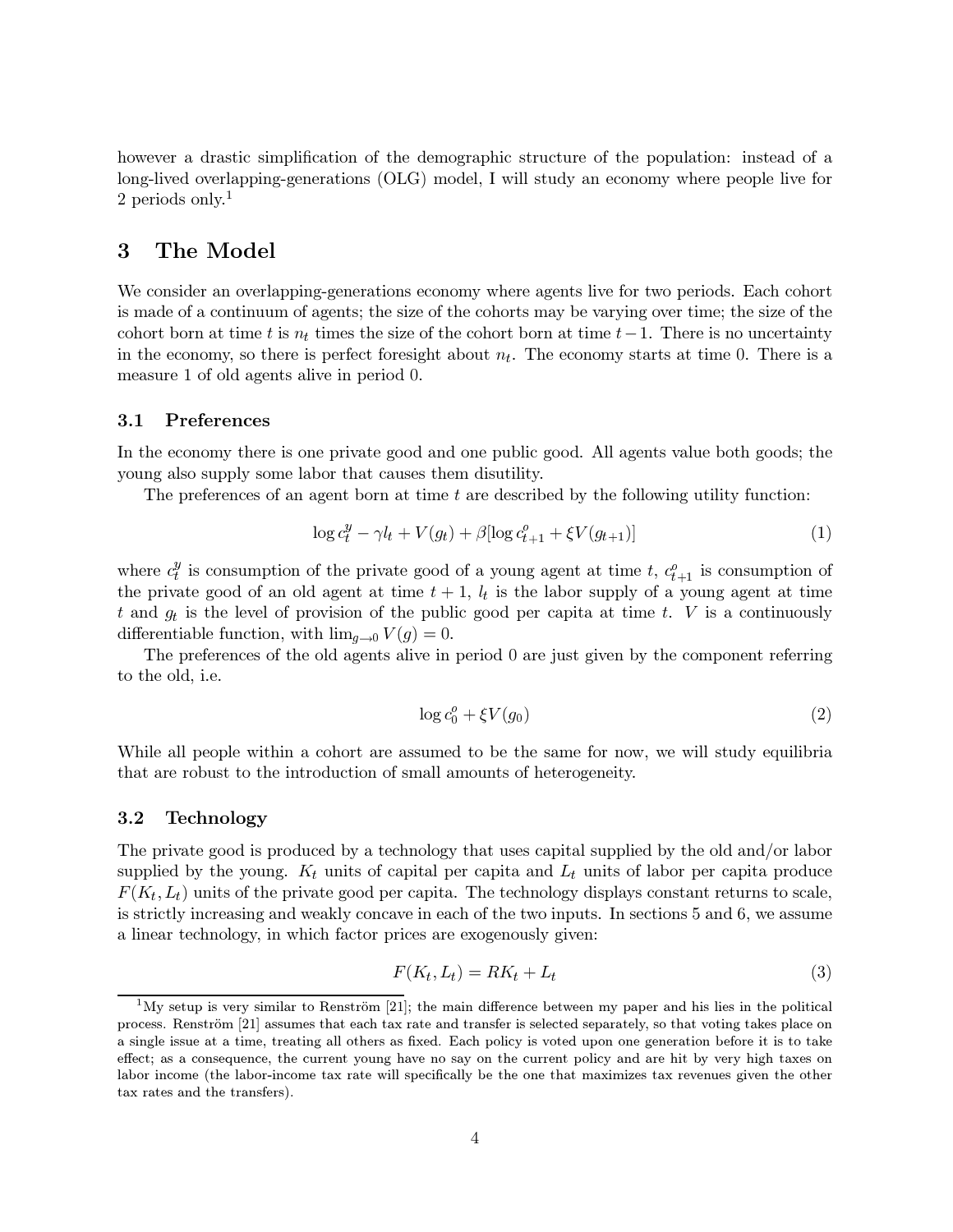In section 7, we consider a Cobb-Douglas production function:

$$
F(K_t, L_t) = AK_t^{\alpha}L_t^{1-\alpha}
$$
\n<sup>(4)</sup>

Given the length of the period I consider (1 generation), I assume that capital fully depreciates after each use. I assume that the technology is operated by competitive firms.

At any time t, the private good that is produced can either be consumed or saved as capital for next period.

The public good can be provided by converting immediately one unit of private good per capita into one unit of public good per capita. By its nature, the public good must be consumed by all the agents in the same quantity in any given period and cannot be thus provided by a competitive market.

Old agents at time 0 are born with an endowment of  $k_0$  units of capital.

#### $3.3\,$ **Fiscal Constitution**

In order to provide the public good, the agents in the economy have devised a "government". In each period, the government raises revenues through taxes and uses the proceeds to purchase consumption goods to be converted into the public good and possibly to pay transfers to the young and/or old generation.

The government cannot use lump-sum taxes. It can only levy a proportional tax on labor and capital income; the tax rate on the two sources of income may be different. We assume the government can at most seize all of the revenues from labor income and all of the capital (both principal and interest), so the tax rates are constrained to be less than 100%. In our calibrated examples this constraint will of course never be binding. While lump-sum taxes are excluded, the government can use (nonnegative) lump-sum transfers to any generation it wishes.

We assume for simplicity that the government is prevented from borrowing and/or saving: the government balance must hold in every period.<sup>2</sup>

A government policy is thus an infinite sequence of tax rates, transfers and levels of provision of the public good:  $\{\tau_t^l, \tau_t^k, T_t^y, T_t^o, g_t\}_{t=0}^{\infty}$ , where  $\tau_t^l$  is the tax rate on labor income at time t,  $\tau_t^k$ is the tax rate on capital at time t,  $T_t^y$  and  $T_t^o$  are the transfers to the young and to the old respectively, measured in units of consumption good per young (or old) agent. We will also refer to a one-period policy, which is an element of the sequence.

The previously mentioned constraints imply  $\tau_t^l \leq 1$ ,  $\tau_t^k \leq 1$ ,  $T_t^y \geq 0$ ,  $T_t^o \geq 0$ ,  $g_t \geq 0$ .

#### **Political System** 3.4

The previous subsection describes the instruments that are available to the government. We describe here how people interact to choose a particular policy.

At the beginning of each period, a person is selected at random to make a policy proposal. In order for her policy proposal to be implemented, a unanimous approval is required. If unanimity is not reached, there is a small probability  $\epsilon$  that no further negotiations can take place in this

<sup>&</sup>lt;sup>2</sup>Alternatively, we could assume that the government can issue debt but would always default on it ex post. This would happen if repayment of the debt was part of the bargaining ex post: the debt holders would have no leverage, because their debt would be just a worthless piece of paper under the threat-point policy of a government shutdown.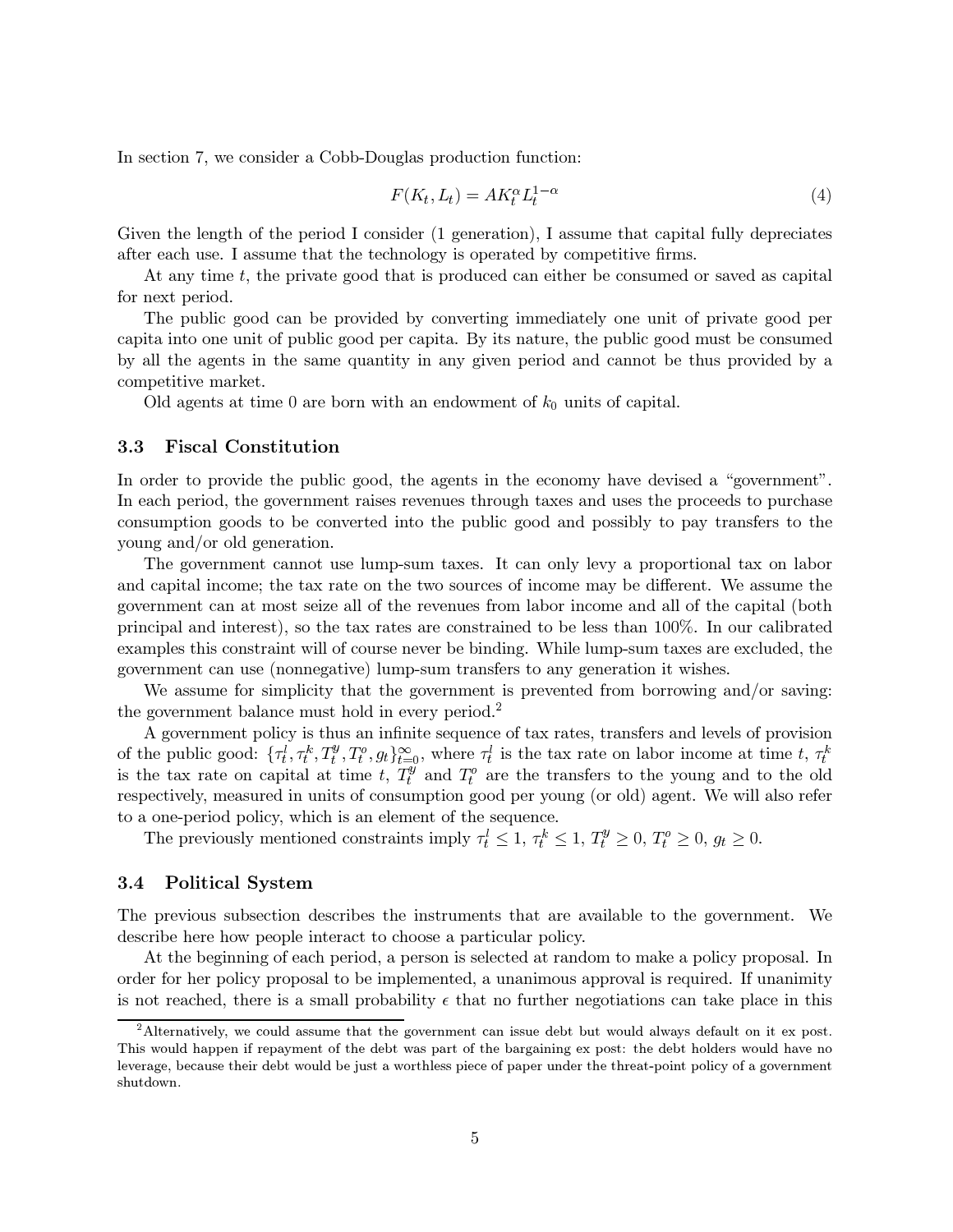period and hence a government "shutdown" happens: for one period, no taxes are levied, no transfers are carried out and the public good is not provided. With probability  $1 - \epsilon$ , the game restarts with a new person being selected at random to make a policy proposal, and so on. I focus on Markov equilibria of this game, in which both the policy proposals and their acceptance only depend on the physical state variable, which is the current level of capital per old person, and do not depend on the past history of policies that have been implemented, proposed, accepted or rejected. Because the game is played under perfect information, a government shutdown never happens in equilibrium and the first proposal is always accepted.

Adapting an argument by Binmore, Rubinstein and Wolinsky [3], the outcome of the Markov equilibrium of the previous game can be approximated by the outcome of Nash bargaining when the probability  $\epsilon$  goes to 0. This also implies that the identity of the person that makes the first proposal becomes irrelevant in the limit.<sup>3</sup>

My choice of bargaining as a description of the political process stems from the observation that a large consensus is typically required to adopt laws affecting the general system of taxes and transfers, as well as the overall size of the government. In most democracies, minorities can (and sometimes do) exert significant veto power over laws connected to these broad choices, either within the parliament (e.g., through filibustering) or through alternative means (e.g., through strikes or by taking to the streets). Voting models do not capture this aspect well; they predict that a 51% majority could impose policies that are arbitrarily costly for the minority. While the unanimity that is required in my approach goes too far in the opposite direction, it is in my opinion a better approximation to the real political process.

Because bargaining allows different groups to express the magnitude of costs and benefits from different policies rather than just an order ranking, it also solves voting paradoxes that arise in a multidimensional environment such as the one I study. In my opinion, this solution is preferable to the alternative of voting on a single issue at a time, which rules out the trading of favors that is very commonly observed among politicians.

The threat of a complete government shutdown in case an agreement is not reached is a very extreme one. While many of the key insights of this paper are robust to the choice of a threat point, the numerical simulations depend on it. The analysis of alternative threat points is left to future research.

#### $3.5\,$ Timing

Within each period  $t$ , the timing of moves is as follows:

- (i) a new generation of young people is born;
- (ii) bargaining takes place to select the policy to be implemented in period  $t$ ;
- (iii) the firms hire workers and rent capital to produce;

<sup>&</sup>lt;sup>3</sup>Binmore, Rubinstein and Wolinsky's results study bargaining between two people. In their environment, the Markov restriction is unnecessary; the only subgame perfect equilibrium satisfies it. With more than two people (or groups of people), there are many subgame perfect equilibria, only one of which is a Markov equilibrium. The convergence to the Nash bargaining outcome holds for the outcome of the Markov equilibrium, but not necessarily for the outcomes of other equilibria.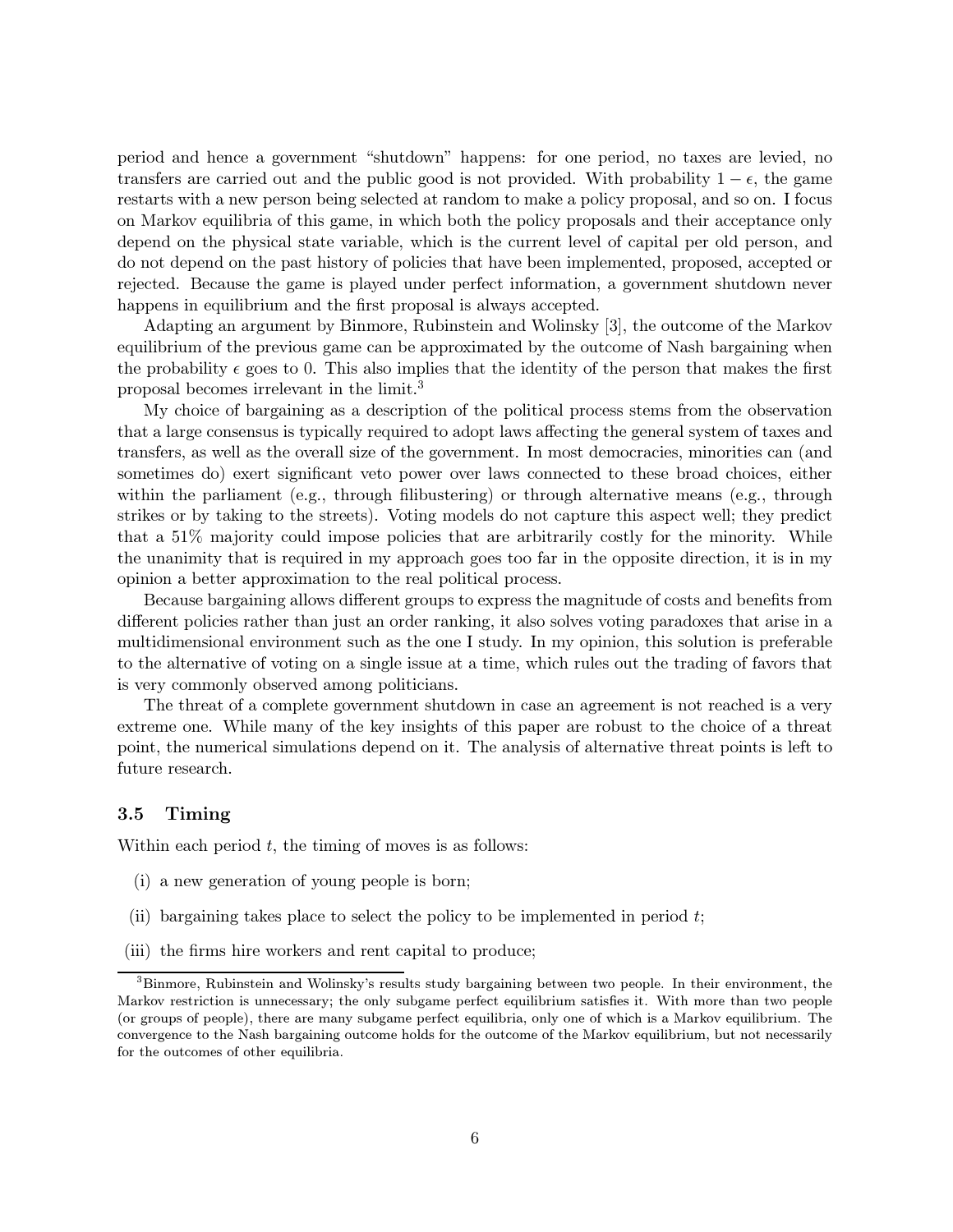- (iv) the households receive the proceeds from the use of their factors of production, pay taxes due, receive transfers and consume; the young generation sets aside some of its proceeds as capital for the next period;
- (v) the old generation dies, while the young generation ages and becomes old in the next period.

# **Maximization and Equilibrium** 4

As in KQR, we will describe the equilibrium of our economy as a (dynamic) politico-economic equilibrium.

We first define a competitive equilibrium; a politico-economic equilibrium will be a particular competitive equilibrium.

#### 4.1 Competitive Equilibrium

In a competitive equilibrium, each household maximizes over her lifetime consumption and leisure taking factor prices and the government policy as given. Each agent that is born at time  $t \geq 0$ has thus the following budget constraints:

$$
c_t^y + k_{t+1} \le (1 - \tau_t^l) w_t l_t + T_t^y \tag{5}
$$

$$
c_{t+1}^o \le R_{t+1}(1 - \tau_{t+1}^k)k_{t+1} + T_{t+1}^o,\tag{6}
$$

where  $w_t$  is the pre-tax wage rate at time t and  $R_{t+1}$  is the rental rate of capital at time  $t+1$ .

As already mentioned, for the old agents alive at time 0 we treat  $k_0$  as an exogenously given parameter. Note that  $\tau_{t+1}^k$  as defined in the paper applies both to the principal and to interest earned on capital income. Furthermore, each period in the model lasts half of the adult life of a person, i.e. about 30 years. The appendix shows how to convert this tax rate into an annual tax rate levied only on the interest, under the assumption that the tax rate and the interest rate are constant within the 30-year period. We will use the annualized tax rate for displaying all of the numerical results. We will denote the annualized tax rate as  $\hat{\tau}_{t+1}^k$ .

The optimal choices of an agent born at time  $t \geq 0$  are given by

$$
l_{t} = \max\left\{\frac{1+\beta}{\gamma} - \frac{T_{t}^{y} + \frac{T_{t+1}^{z}}{\beta R_{t+1}(1-\tau_{t+1}^{k})}}{w_{t}(1-\tau_{t}^{l})}, 0\right\}
$$
(7)

$$
k_{t+1} = \max\left\{\frac{\beta w_t(1 - \tau_t^l)}{\gamma} - \frac{T_{t+1}^o}{R_{t+1}(1 - \tau_{t+1}^k)}, \frac{\beta T_t^y}{1 + \beta} - \frac{T_{t+1}^o}{(1 + \beta)R_{t+1}(1 - \tau_{t+1}^k)}\right\}
$$
(8)

$$
c_t^y = w_t (1 - \tau_t^l) l_t - k_{t+1} + T_t^y \tag{9}
$$

$$
c_{t+1}^o = R_{t+1}(1 - \tau_{t+1}^k)k_{t+1} + T_{t+1}^o \tag{10}
$$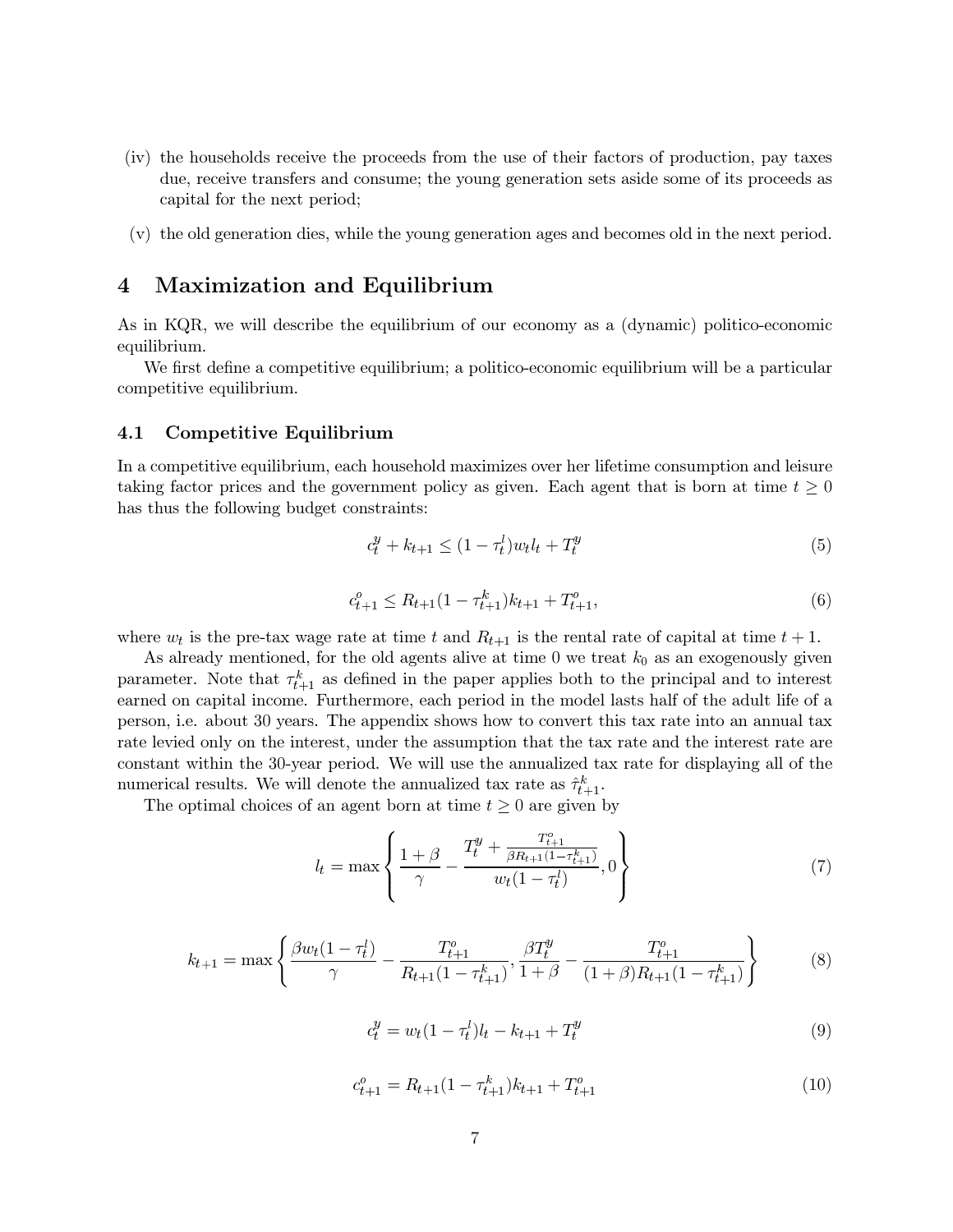Notice that no equilibrium will be possible if people expect  $\tau_{t+1}^k = 1$ : there would be an incentive to borrow indefinitely. We could solve this problem by assuming that no tax credit is given to net debtors, but this would be irrelevant, for we are interested in economies in which capital is always strictly positive and  $\tau_t^k < 1$  at any date t. Because a negative labor supply is impossible, setting  $\tau_t^l$  to 1 implies that nobody will work; again, we are interested in economies where this does not happen and  $\tau_t^l < 1$  at any date t.

For old agents at time 0, there is no choice given the government policy: their consumption is given by  $(10)$ , with  $k_0$  given.

In a competitive equilibrium, each firm maximizes its profits taking factor prices as given. The firms' problem is thus

$$
\max_{K_t, L_t} F(K_t, L_t) - w_t L_t - R_t K_t \tag{11}
$$

s.t.  $K_t \geq 0, L_t \geq 0.$ 

A competitive equilibrium requires thus

$$
R_t \ge F_K(K_t, L_t), \ K_t \ge 0, \ (R_t - F_K(K_t, L_t))K_t = 0 \tag{12}
$$

and

$$
w_t \ge F_L(K_t, L_t), \ L_t \ge 0, \ (w_t - F_L(K_t, L_t))L_t = 0 \tag{13}
$$

While we include the nonnegativity constraints in our definition of an equilibrium, in practice we will calibrate the model so that they are never binding.

**Definition 1 (competitive equilibrium)** A competitive equilibrium is defined as an allocation  $\{(c_t^y, c_t^o, l_t, k_t, L_t, K_t)\}_{t=0}^{\infty}$ , factor prices  $\{(R_t, w_t)\}_{t=0}^{\infty}$  and a policy  $\{(\tau_t^l, \tau_t^k, T_t^y, T_t^o, g_t)\}_{t=0}^{\infty}$  such that:

- (i) given the policy and the factor prices, the allocation solves the maximization problem of each household, i.e. it satisfies equations (9), (10), (7) and (8) for each  $t \ge 0$  and (10) for  $t+1=0$  as well:
- (ii) given the allocation, the factor prices are consistent with the firms' profit maximization, i.e., equations (12) and (13) are satisfied for each  $t \geq 0$ ;
- (iii) the market for the private good clears in each period  $t \geq 0$ , i.e.

$$
\frac{n_t c_t^y + c_t^o + n_t k_{t+1}}{1 + n_t} + g_t = F(K_t, L_t);
$$
\n(14)

(iv) the markets for production inputs clear in each period  $t \geq 0$ , i.e.,

$$
K_t = \frac{k_t}{1 + n_t} \tag{15}
$$

and

$$
L_t = \frac{n_t l_t}{1 + n_t}.\tag{16}
$$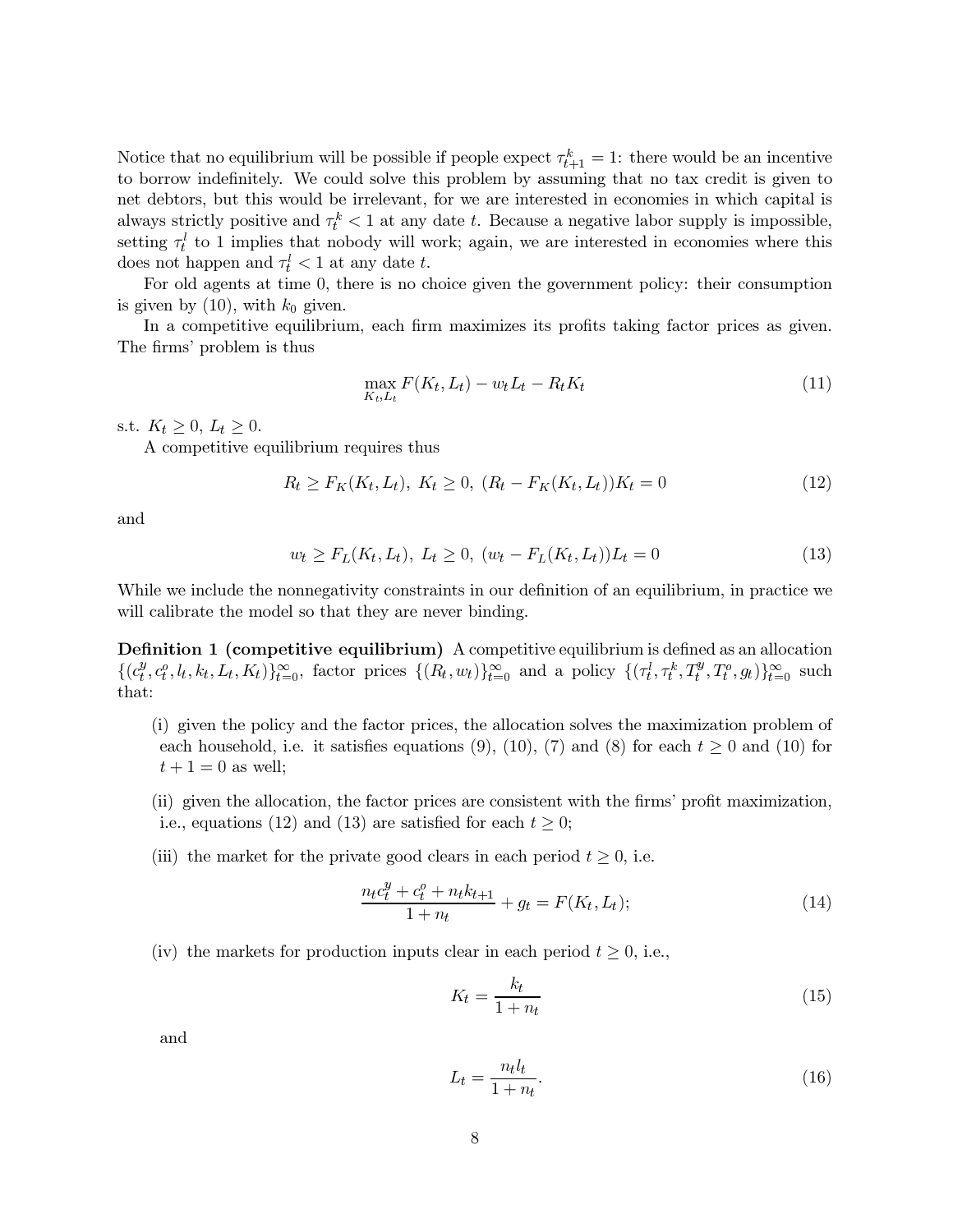The previous requirements imply that the government budget constraint

$$
g_t = \frac{n_t w_t \tau_t^l l_t + \tau_t^k R_t k_t - n_t T_t^y - T_t^o}{1 + n_t} \tag{17}
$$

is satisfied as well.

(v)  $k_0$  is given by the initial condition (exogenous).

The definition of a competitive equilibrium involves sequences of variables from period 0 to the infinite future. It is sometimes useful to look at time-t choices by themselves and study under what conditions they could be part of a competitive equilibrium. At time  $t$ , each old household inherits a level of capital  $k_t$  from period  $t-1$ .

In order to solve their maximization problem at time  $t$ , the young households need to know the policy and factor prices at times t and  $t+1$ , i.e.  $\theta_t \equiv (\tau_t^l, \tau_t^k, T_t^y, T_t^o, g_t, R_t, w_t)$  and (a subset of the elements of)  $\theta_{t+1}$ . The old households only need to know  $\theta_t$ , as they will consume all of their savings in period  $t$  and die thereafter. As the old households, the firms only need information about  $\theta_t$  for their time-t decisions: this is because their maximization problem is static.

**Definition 2 (temporary competitive equilibrium)** A temporary competitive equilibrium from an initial level of capital  $k_t$  is a time-t allocation  $(c_t^y, l_t, k_{t+1}, c_t^o, L_t, K_t)$  and time-t and  $t+1$ policies and factor prices  $(\theta_t, \theta_{t+1})$  such that:

- (i) given  $\theta_t$  and  $\theta_{t+1}$ ,  $(c_t^y, l_t, k_{t+1})$  solves the maximization of young households at time t, i.e. it satisfies equations  $(9)$ ,  $(7)$  and  $(8)$ ;
- (ii) given  $k_t$  and  $\theta_t$ , the consumption of the old is given by equation (10) evaluated at time *t*, i.e.  $c_t^o = R_t k_t + T_t^o$ .
- (iii) given the allocation, the factor prices are consistent with the firms' profit maximization at time  $t$ , i.e., equations (12) and (13) are satisfied;
- (iv) the market for the private good clears in period  $t$ , i.e. equation (14) holds;
- (v) the markets for production inputs clear in period t, i.e. equations  $(15)$  and  $(16)$  hold.

The following proposition highlights that a competitive equilibrium can be viewed as a sequence of temporary equilibria.

**Proposition 1** Let  $\{(c_t^y, c_t^o, l_t, k_t, L_t, K_t)\}_{t=0}^{\infty}$  and  $\{\theta_t\}_{t=0}^{\infty}$  be a competitive equilibrium. Then, for each  $t \geq 0$ ,  $(c_t^y, c_t^o, l_t, k_{t+1}, L_t, K_t)$  and  $(\theta_t, \theta_{t+1})$  are a temporary competitive equilibrium from  $k_t$ . Conversely, let  $\{(c_t^y, c_t^o, l_t, k_t, L_t, K_t)\}_{t=0}^{\infty}$  and  $\{\theta_t\}_{t=0}^{\infty}$  be such that  $(c_t^y, c_t^o, l_t, k_{t+1}, L_t, K_t)$  and  $(\theta_t, \theta_{t+1})$  are a temporary competitive equilibrium from  $k_t$  for any  $t \geq 0$ . Then the sequences  $\{(c_t^y, c_t^o, l_t, k_t, L_t, K_t)\}_{t=0}^{\infty}$  and  $\{\theta_t\}_{t=0}^{\infty}$  are a competitive equilibrium.

*Proof.* By comparing definitions 1 and 2, it follows immediately that the same equations hold in the two cases of the theorem.<sup>4</sup>

 ${}^{4}$ The proof of proposition 1 is trivial because of our overlapping-generations structure and the balanced-budget requirement imposed on the government. Because of these assumptions, the transversality conditions are automatically satisfied. For a version of this proposition in an environment with infinitely-lived agents, see Phelan and Stacchetti [20].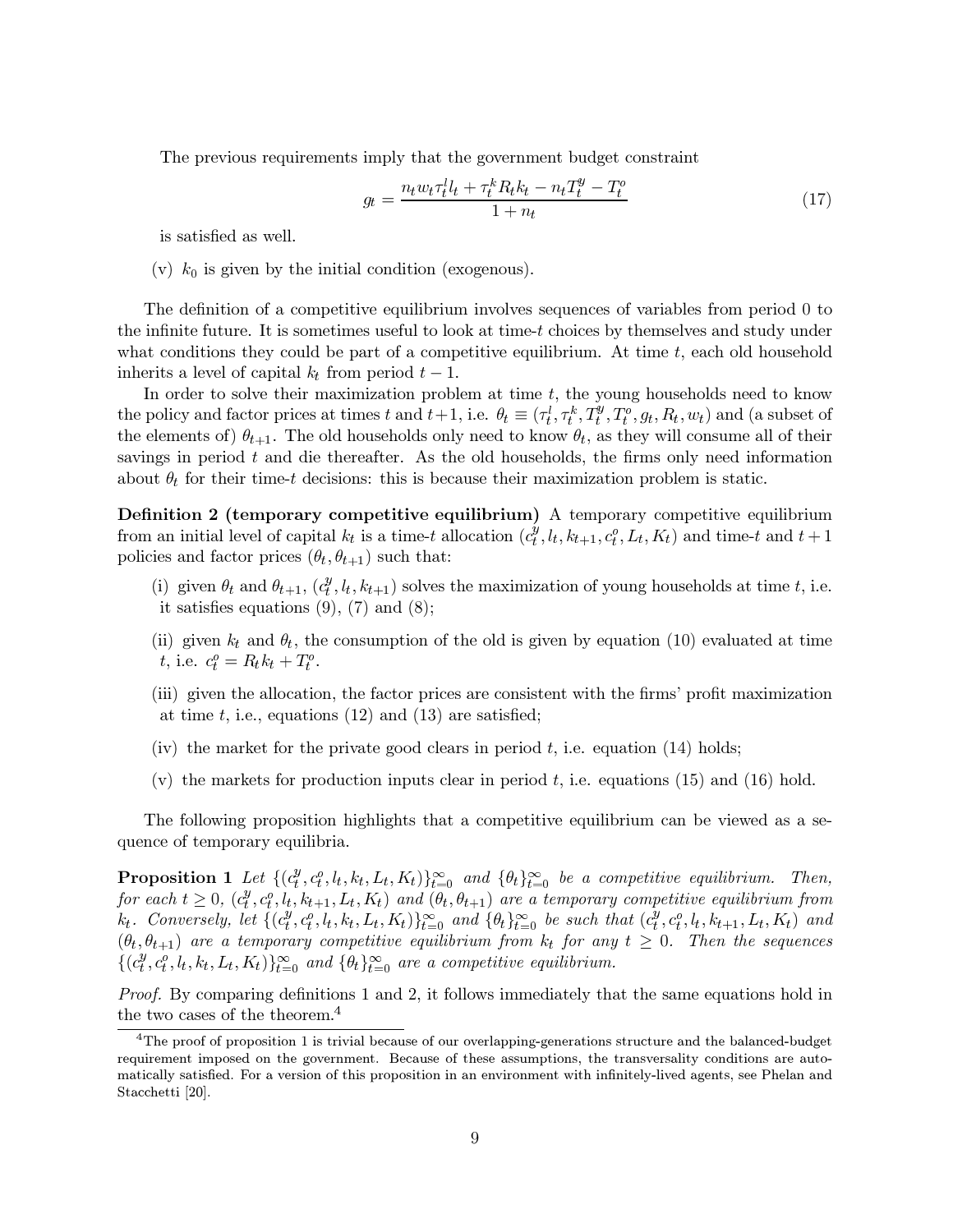#### 4.2 Politico-Economic Equilibrium

We now turn our attention to the determination of the government policy.

We already described how the political process takes place in each period. To characterize the politico-economic equilibrium, we need however to consider the dynamic aspects of the bargaining game that takes place in the economy.

As in KQR, we look for "Markov equilibria", i.e. equilibria in which the outcome of bargaining and future factor prices are functions only of the capital level in the economy and of calendar time. Capital is the only physical state variable in the economy, and allowing for time variation is necessary to study environments in which there is a demographic transition. The assumption we make rules out equilibria in which the current outcome of the bargaining depends directly on the past outcomes, as in "reputation" equilibria. This seems particularly acceptable in our setup, where periods are very long (half of the adult life of a person) and bargaining takes place among different agents at each point in time<sup>5</sup>.

The dynamic aspect of bargaining stems from the fact that the current policy affects capital accumulation, thereby changing the strategic position of the currently young agents in the next period. When bargaining over the current policy, young agents take into account its effects on the outcome of bargaining in the next period.

Let us thus assume that the agents at time  $t$  expect the government policy next period to be characterized by

$$
(\tau_{t+1}^l, \tau_{t+1}^k, T_{t+1}^y, T_{t+1}^o, g_{t+1}) = (\pi_{t+1}^l(k_{t+1}), \pi_{t+1}^k(k_{t+1}), \pi_{t+1}^y(k_{t+1}), \pi_{t+1}^o(k_{t+1}), \pi_{t+1}^g(k_{t+1})) \tag{18}
$$

and the future factor prices to be

$$
(R_{t+1}, w_{t+1}) = (\pi_{t+1}^R(k_{t+1}), \pi_{t+1}^w(k_{t+1}))
$$
\n(19)

for some functions  $(\pi_{t+1}^l, \pi_{t+1}^k, \pi_{t+1}^y, \pi_{t+1}^o, \pi_{t+1}^g, \pi_{t+1}^R, \pi_{t+1}^w) \equiv \pi_{t+1}$ . Let the level of capital owned by each old household at time t be  $k_t$ . We can find a set of policies  $\theta_t$  such that there exists a time-t allocation  $(c_t^y, c_t^o, l_t, k_{t+1}, L_t, K_t)$  that is a temporary competitive equilibrium with  $(\theta_t, \pi_{t+1}(k_{t+1}))$ . Let  $\mathcal{P}(\pi_{t+1}, k_t)$  be the set of such policies. The bargaining solution is well-defined when  $\mathcal{P}(\pi_{t+1}, k_t)$ is nonempty and contains the threat-point policy, i.e., it contains at least a vector of the form  $(0, R_t, w_t)$  for some  $R_t$  and  $w_t$ . Notice that, given a policy  $(\tau_t^l, \tau_t^k, T_{t+1}^y, T_{t+1}^o, g_t)$ , there might be more than one choice of  $(c_t^y, c_t^o, l_t, k_{t+1}, L_t, K_t)$  and  $\theta_{t+1} = \pi_{t+1}(k_{t+1})$  that form a temporary competitive equilibrium from  $k_t$ . Therefore, for a rule  $\pi_{t+1}$ , some choices of a time-t government policy may lead to multiple equilibria. However, the following proposition holds.

**Proposition 2** Given a rule  $\pi_{t+1}$ , let  $(k_{t+1}, \tau_t^k, T_t^y, T_t^o)$  be a vector that satisfies

$$
k_{t+1} \ge \frac{\beta T_t^y}{1+\beta} - \frac{\pi_{t+1}^o(k_{t+1})}{(1+\beta)\pi_{t+1}^R(k_{t+1})(1-\pi_{t+1}^k(k_{t+1}))}.
$$
\n
$$
(20)
$$

<sup>&</sup>lt;sup>5</sup>Kotlikoff, Persson and Svensson [14], however, consider a model where each generation can improve its utility by selling to the next one a "social asset" that plays the same role as reputation.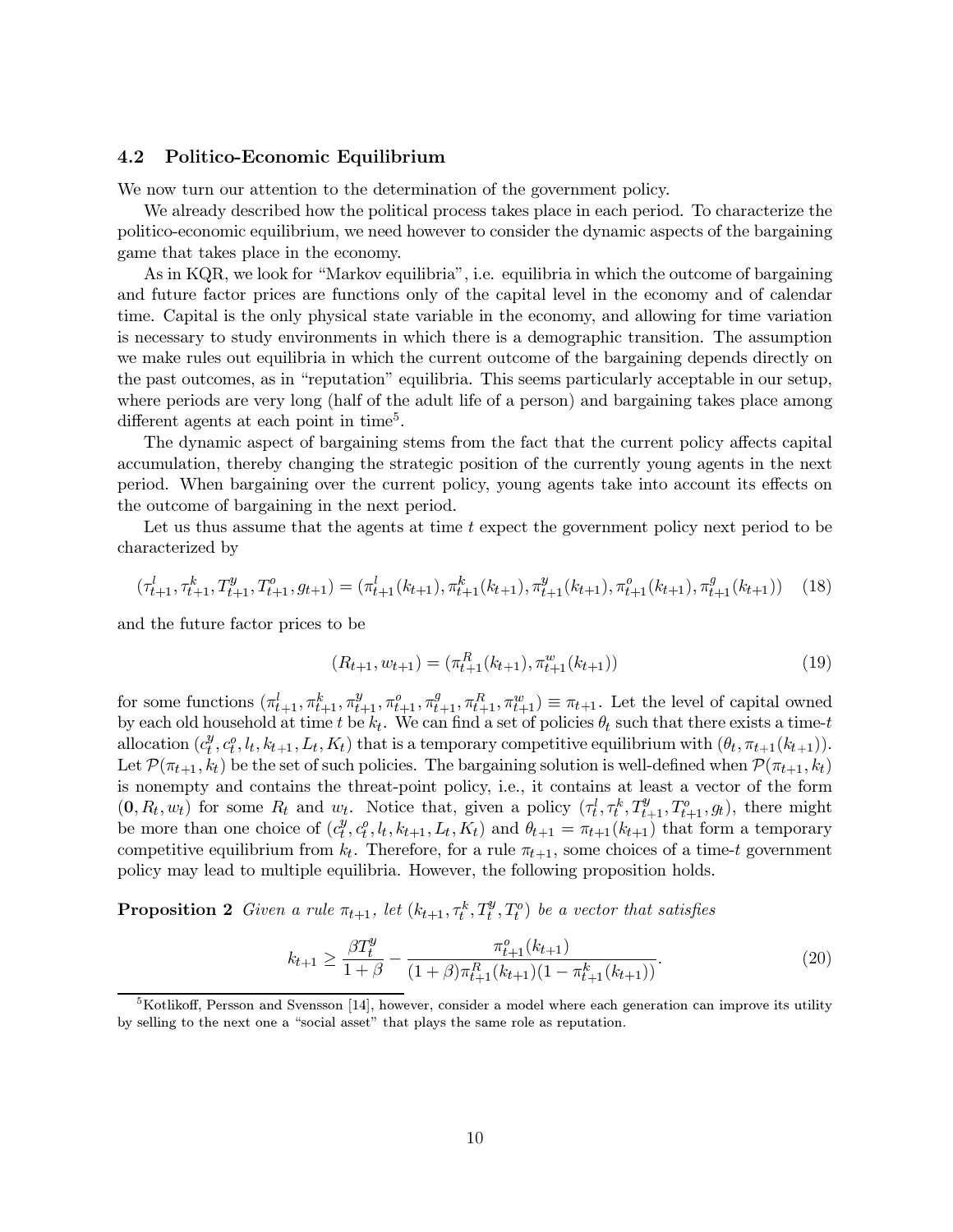If  $(20)$  is a strict inequality, let the vector satisfy also

$$
F\left[\frac{k_t}{1+n_t}, \frac{n_t}{1+n_t}\left(\frac{1+\beta}{\gamma} - \frac{T_t^y \beta \pi_{t+1}^R(k_{t+1})(1-\pi_{t+1}^k(k_{t+1})) + \pi_{t+1}^o(k_{t+1})}{\gamma[\pi_{t+1}^R(k_{t+1})(1-\pi_{t+1}^k(k_{t+1}))k_{t+1} + \pi_{t+1}^o(k_{t+1})]} \right)\right] - \frac{n_t(1+\beta)k_{t+1}}{\beta(1+n_t)} - \frac{n_t\pi_{t+1}^o(k_{t+1})(1-\pi_{t+1}^k(k_{t+1}))}{\pi_{t+1}^R(k_{t+1})(1-\pi_{t+1}^k(k_{t+1}))(1+n_t)} - \frac{T_t^o}{1+n_t} - \frac{(1-\tau_t^k)k_t}{1+n_t} \cdot F_K\left[\frac{k_t}{1+n_t}, \frac{n_t}{1+n_t}\left(\frac{1+\beta}{\gamma} - \frac{T_t^y \beta \pi_{t+1}^R(k_{t+1})(1-\pi_{t+1}^k(k_{t+1})) + \pi_{t+1}^o(k_{t+1})}{\gamma[\pi_{t+1}^R(k_{t+1})(1-\pi_{t+1}^k(k_{t+1}))k_{t+1} + \pi_{t+1}^o(k_{t+1})]} \right)\right] \ge 0
$$
\n(21)

If (20) holds with equality, let  $(k_{t+1}, \tau_t^k, T_t^y, T_t^o)$  satisfy instead

$$
F\left[\frac{k_t}{1+n_t}, 0\right] - \frac{T_t^y n_t}{1+n_t} - \frac{T_t^o}{1+n_t} - \frac{(1-\tau_t^k)k_t}{1+n_t} F_K\left[\frac{k_t}{1+n_t}, 0\right] \ge 0. \tag{22}
$$

Then  $(k_{t+1}, \tau_t^k, T_t^y, T_t^o)$  is part of a temporary competitive equilibrium  $(c_t^y, c_t^o, l_t, k_{t+1}, L_t, K_t)$ ,  $\theta_t =$  $(\tau_t^l, \tau_t^k, T_t^y, T_t^o, g_t, R_t, w_t)$  and  $\theta_{t+1}$  such that  $\theta_{t+1} = \pi_{t+1}(k_{t+1})$ . Furthermore, this equilibrium is uniquely determined by  $(c_t^y, c_t^o, l_t, k_{t+1}, L_t, K_t)$ , except possibly for factor prices and tax rates that refer to factors in  $\theta$  supply.

*Proof.* See appendix A.

**Proposition 3** Given a rule  $\pi_{t+1}$ , let  $(k_{t+1}, \tau_t^k, T_t^y, T_t^o)$  be a vector such that:

- $(i)$  either  $(20)$  is violated;
- (ii) or (20) holds as a strict inequality but  $(21)$  is violated;
- (iii) or (20) holds as an equality but (22) is violated.

Then the vector  $(k_{t+1}, \tau_t^k, T_t^y, T_t^o)$  is not part of any temporary competitive equilibrium in which  $\theta_{t+1} = \pi_{t+1}(k_{t+1}).$ 

*Proof.* See appendix A.

In all of our calibrated examples, both the labor supply and capital will be strictly positive, so that the proposition 2 will imply uniqueness of all the elements of a temporary competitive equilibrium.

For given  $\pi_{t+1}$  and  $k_t$ , propositions 2 and 3 allow us to express any temporary competitive equilibrium as a function of  $(k_{t+1}, \tau_t^k, T_t^y, T_t^o)$ . We can thus think that the young and the old bargain at time t directly over  $(k_{t+1}, \tau_t^k, T_t^y, T_t^o)$  rather than over a time-t policy  $(\tau_t^l, \tau_t^k, T_t^y, T_t^o, g_t)$ ; the policy that supports  $(k_{t+1}, \tau_t^k, T_t^y, T_t^o)$  can then be deduced from the proof of proposition 2. Notice that the direct bargaining takes place over a 4-dimensional vector, whereas the policy is 5-dimensional: this is not surprising, because the government can really control independently only 4 out of 5 policy instruments, the last being set by its budget constraint. Replacing one policy instrument with  $k_{t+1}$  requires however a more subtle assumption: that the government has the ability to steer the economy to its preferred equilibrium when a given policy vector is consistent with multiple values of  $k_{t+1}$ , and hence with multiple temporary competitive equilibria. We will maintain this assumption.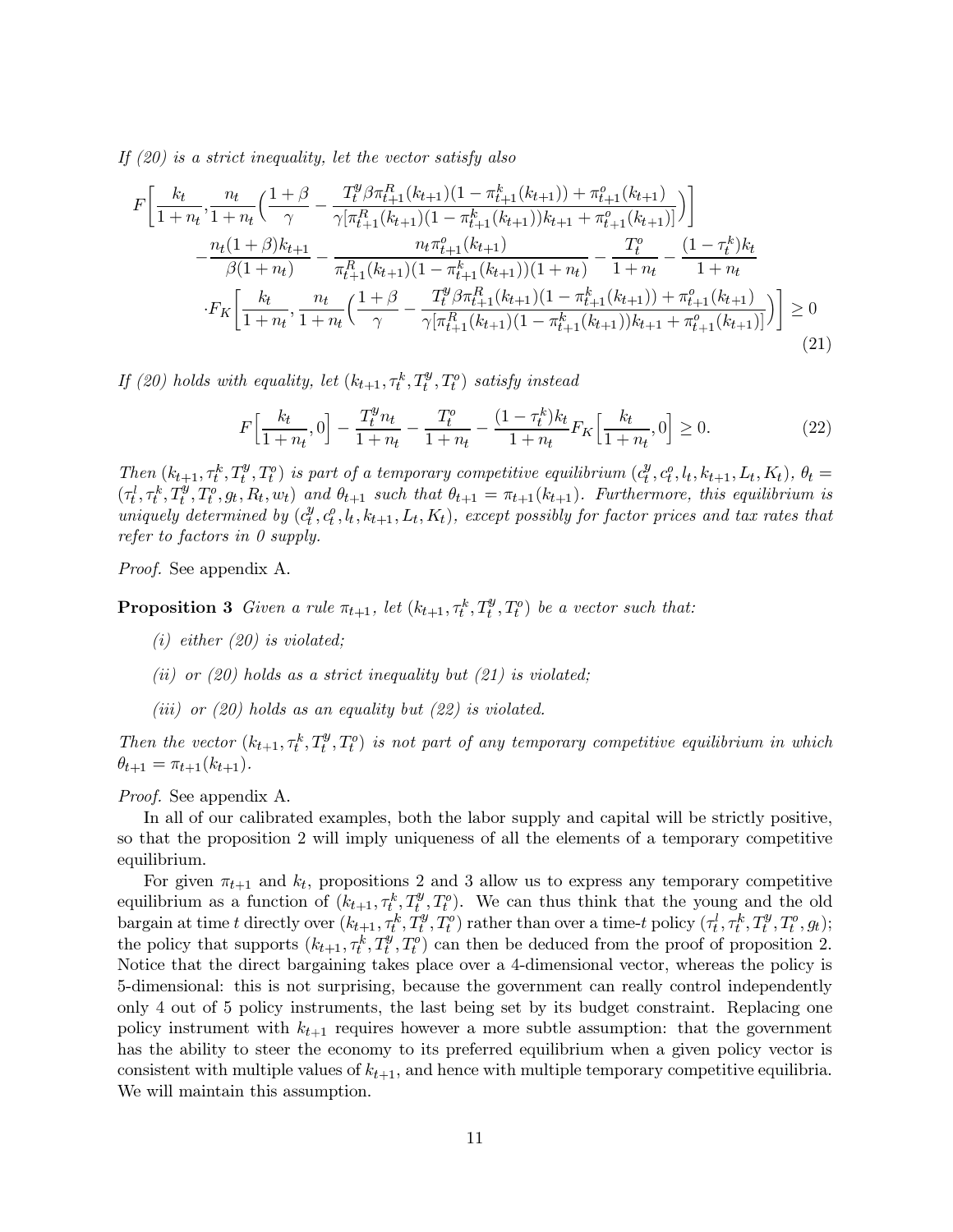We can now compute the utility that the agents receive in a temporary competitive equilibrium characterized by  $(k_{t+1}, \tau_t^k, T_t^y, T_t^o)$ , a rule  $\pi_{t+1}$  and an initial capital level  $k_t$ ; for the old agents at time  $t$ , we only look at utility in the second period of their life. We define  $U^y(k_t, k_{t+1}, \tau_t^k, T_t^y, T_t^o, \pi_{t+1}(k_{t+1}))$  to be the utility the young receive in such an equilibrium. Analogously, the utility of the old is given by  $U^{o}(k_t, k_{t+1}, \tau_t^k, T_t^y, T_t^o, \pi_{t+1}(k_{t+1}))$ .<sup>6</sup>

**Definition 3 (politico-economic equilibrium)** A politico-economic equilibrium is a competitive equilibrium and rules  $\{\pi_t\}_{t=0}^{\infty}$  such that

- (i)  $\forall t \geq 0$ ,  $(\tau_t^l, \tau_t^k, T_t^y, T_t^o, g_t, R_t, w_t) = (\pi_t^l(k_t), \pi_t^k(k_t), \pi_t^y(k_t), \pi_t^g(k_t), \pi_t^g(k_t), \pi_t^h(k_t), \pi_t^w(k_t)).$
- (ii) given any value  $\hat{k}_t$ ,  $(\pi_t^l(\hat{k}_t), \pi_t^k(\hat{k}_t), \pi_t^y(\hat{k}_t), \pi_t^g(\hat{k}_t), \pi_t^g(\hat{k}_t), \pi_t^R(\hat{k}_t), \pi_t^w(\hat{k}_t))$  represents the government policy and factor prices in the temporary competitive equilibrium that solves

$$
\max_{(\hat{k}_{t+1}, \hat{\tau}_t^k, \hat{T}_t^y, \hat{T}_t^c)} \left[ U^y(\hat{k}_t, \hat{k}_{t+1}, \hat{\tau}_t^k, \hat{T}_t^y, \hat{T}_t^o, \pi_{t+1}(\hat{k}_{t+1})) - U^y(\hat{k}_t, k_{t+1}^*, \mathbf{0}, \pi_{t+1}(k_{t+1}^*)) \right]^{n_t} \cdot \left[ U^o(\hat{k}_t, \hat{k}_{t+1}, \hat{\tau}_t^k, \hat{T}_t^y, \hat{T}_t^o, \pi_{t+1}(\hat{k}_{t+1})) - U^o(\hat{k}_t, k_{t+1}^*, \mathbf{0}, \pi_{t+1}(k_{t+1}^*)) \right] \tag{23}
$$

subject to nonnegativity of the surplus of both the young and the old, where  $k_{t+1}^*$  is any capital level such that, given  $\pi_{t+1}$  and  $k_t$ ,  $(k_{t+1}^*, 0)$  is part of a temporary competitive equilibrium in which  $\tau_t^l = 0$  and  $g_t = 0$ ; this is an equilibrium in which the government implements the threat-point policy at time  $t$ . The existence of such an equilibrium is equivalent to the assumption that  $\mathcal{P}(\pi_{t+1}, k_t)$  contains the threat-point policy.

The definition of a politico-economic equilibrium has the usual fixed point structure induced by rational expectations: it is a competitive equilibrium in which the functions that describe the outcome of bargaining coincide with the ones that the agent anticipate while bargaining in previous periods. A politico-economic equilibrium requires optimality of the current policy choice with respect to one-period deviations: equation (23) assumes that the equilibrium policy rule  $\pi_{t+1}$ will be followed in period  $t + 1$  even after a deviation in period  $t^{\dagger}$ .

In order to be able to compute politico-economic equilibria, we will restrict our attention to "eventually stationary" equilibria.

**Definition 4 (eventually stationary politico-economic equilibrium, ESPEE)** We call a politico-economic equilibrium eventually stationary (ESPEE) if  $\pi_{t+j} = \pi_t \ \forall j, \forall t \geq T$ , i.e., if it is an equilibrium in which the policy and factor-price rules reach a steady state after  $T$  periods. In order to find ESPEEs, we will require the population growth parameter  $n_t$  to be eventually constant.

The following proposition shows that a severe indeterminacy arises in computing the bargaining solution in  $(23)$ .

<sup>&</sup>lt;sup>6</sup>Notice that  $\pi_{t+1}(k_{t+1})$  plays a role in determining the utility of the old at time t, as well as that of the young: this is because the rental rate of capital  $R_t$  may depend on the labor supply of the young. When the technology is linear and  $R_t$  is fixed,  $\pi_{t+1}(k_{t+1})$  does not affect the old directly.

 $\sigma$ This is a sufficient requirement for subgame perfection because the game we consider is continuous at infinity.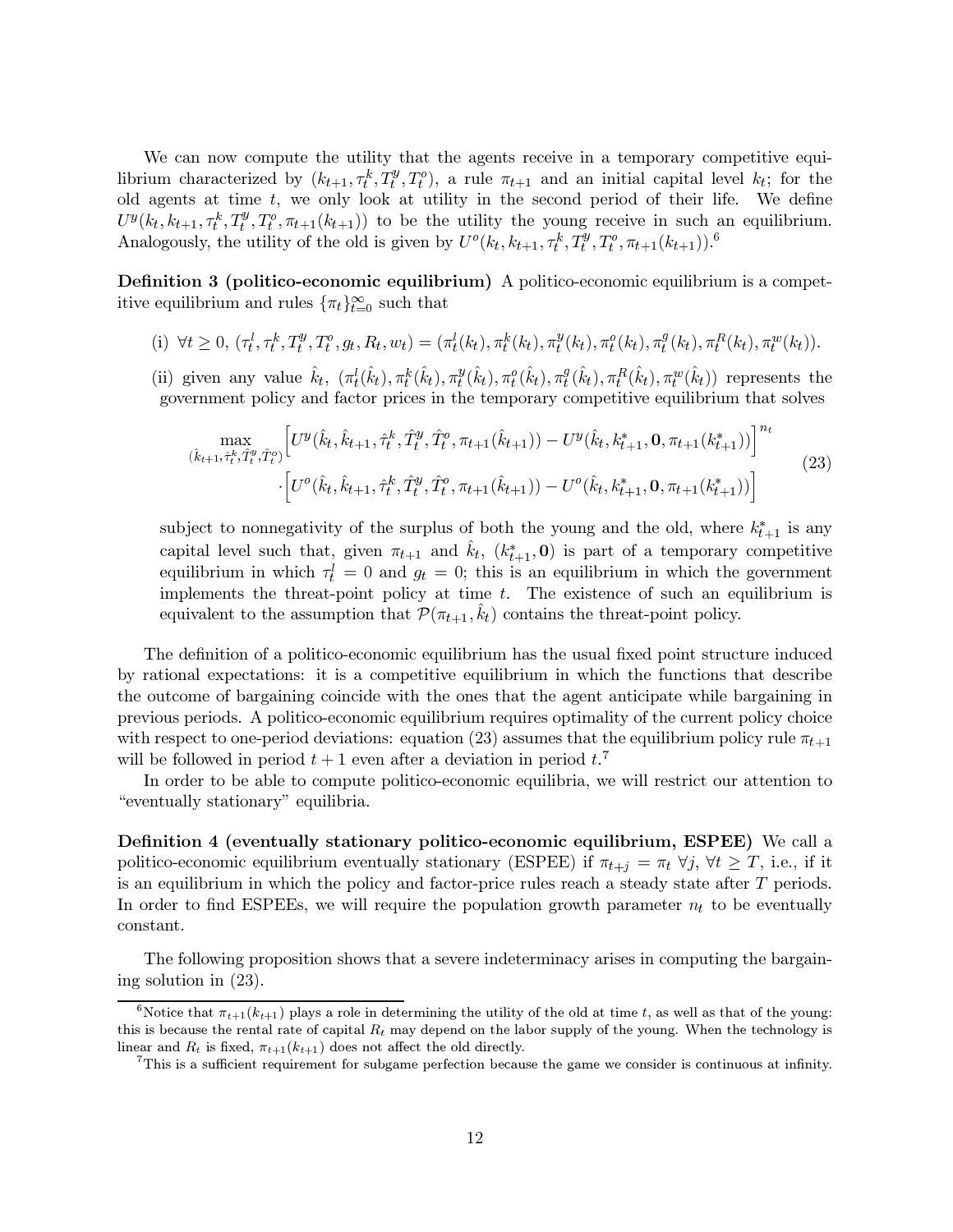**Proposition 4 (Indeterminacy of the optimal policy)** Let the vector  $(k_{t+1}, \tau_t^k, T_t^y, T_t^o)$  determine a temporary competitive equilibrium from  $k_t$  given a rule  $\pi_{t+1}$ . Let  $R_t$  be the rental rate of capital in this equilibrium. Then any vector  $(\hat{k}_{t+1}, \hat{\tau}_t^k, \hat{T}_t^y, \hat{T}_t^o)$  such that  $\hat{k}_{t+1} = k_{t+1}, \hat{T}_t^y = T_t^y$ and

$$
(1 - \hat{\tau}_t^k) R_t k_t + \hat{T}_t^o = (1 - \tau_t^k) R_t k_t + T_t^o \tag{24}
$$

determines a temporary competitive equilibrium in which the utility of each generation is the same as the one in the equilibrium determined by  $(k_{t+1}, \tau_t^k, T_t^y, T_t^o)$ . Consequently, if a solution to the maximization problem  $(23)$  exists, then there exists a continuum of policies attaining the  $maximum.$ 

*Proof.* See appendix A.

Proposition 4 comes simply from the fact that capital income taxation is lump sum ex post: an increase in the tax on capital income is perfect substitute of a decrease in the lump-sum transfers to the old.

#### 4.3 Breaking the Indeterminacy of the Optimal Policy

While ex-post changing taxation on capital income or the lump-sum transfer to the old lead to the same outcome, their anticipated effect is of course very different. We therefore need to break the indeterminacy to be able to describe the policy that will be implemented in our economy.

We will break the indeterminacy by using a limiting argument. Note that the capital income tax rate and the lump-sum transfer would have a different impact on agents endowed with different amounts of capital. We will thus study how the capital income tax rate and the lump-sum transfer are determined when there is heterogeneity in the capital holdings of the old, and consider the limiting values for these variables when the difference in the capital holdings converges to 0.

The appendix contains the theorem and proofs for general distributions of capital holdings. Since the results are the same, we assume here that the old agents are divided in two groups: a proportion  $\alpha$  of the agents is endowed with  $k_t + (1 - \alpha)k$  units of capital, and the remaining  $1 - \alpha$  have  $k_t - \alpha k$  units of capital. Note that, on average, each old agent has still  $k_t$  units of capital. Because of this, equation (17) still holds and it is still true that the young agents in the economy are indifferent among different choices of  $\tau_t^k$  and  $T_t^o$  that leave average consumption of the old (i.e.  $(1 - \tau_t^k) R_t k_t + T_t^o$ ) unchanged. We can thus split the bargaining problem in two stages: in the first stage, the young and the old bargain together and leave the choice of  $\tau_t^k$  and  $T_t^o$  indeterminate, subject to equation (24). In the second stage, the old bargain over  $\tau_t^k$  and  $T_t^o$ subject to (24). We call this second stage conditional bargaining, as the average consumption level  $c_t^o = (1 - \tau_t^k) R_t k_t + T_t^o$  and the provision of the public good  $g_t$  are treated as fixed, assuming that agreement prevails and the threat point is avoided.

**Definition 5 (Robustness to small heterogeneity)** An ESPEE is robust to small heterogeneity if  $(\tau_t^k, T_t^o)$  are the limit of the policy chosen by conditional bargaining among the old given their average consumption level  $c_t^o$  and the level of provision of the public good  $g_t$  when  $k\to 0$ .

From now on, we will only look at equilibria that are robust to small heterogeneity.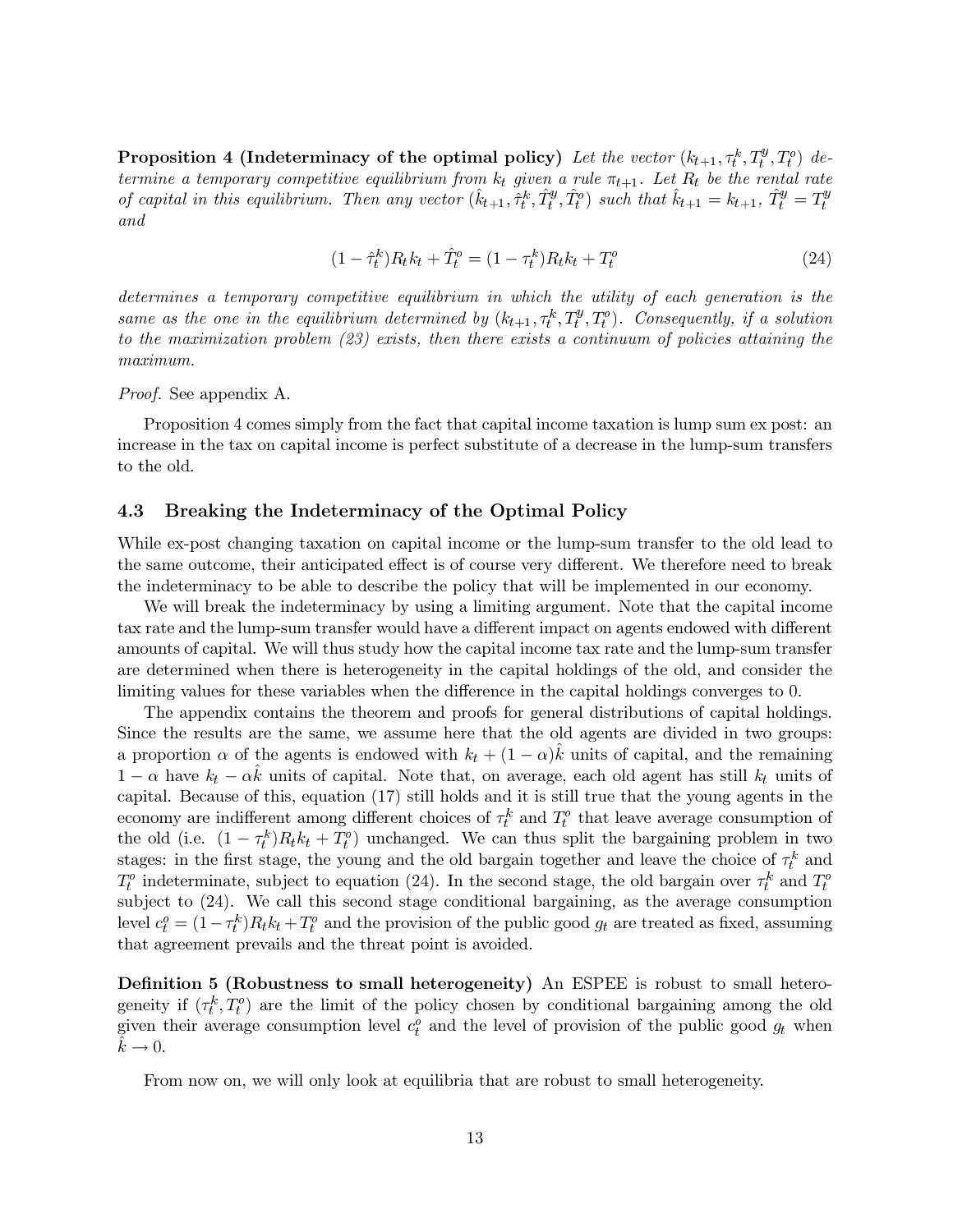**Proposition 5** Assume an ESPEE is such that  $k_t > 0$   $\forall t$  and such that the utility of either generation at any point in time is strictly above its threat point.<sup>8</sup> Then the ESPEE is robust to small heterogeneity if and only if

$$
\begin{cases}\n1 - \tau_t^k = \frac{c_t^o}{R_t k_t (1 + DU_t)} \\
T_t^o = \frac{DU_t}{1 + DU_t} c_t^o\n\end{cases} \quad \forall t \ge 0,
$$
\n(25)

where  $DU_t$  is the difference in utility between what an old agent gets and her threat point, evaluated when there is no heterogeneity  $(k = 0)$ , i.e.,

$$
DU_t \equiv \log c_t^o + \xi V(g_t) - \log(R_t^* k_t). \tag{26}
$$

 $R_t^*$  is the rental rate of capital in the temporary competitive equilibrium associated with the threatpoint policy at time t and a time-t + 1 policy determined according to the rule  $\pi_{t+1}$ .  $R_t^*$  is thus the rental rate of capital that the old expect to obtain if bargaining fails in the current period and the threat-point policy is implemented.

*Proof.* See appendix A.

**Corollary 1** Whenever the outcome of the bargaining is such that the utility of the agents is above the threat point,  $T_f^o$  is strictly positive in an ESPEE robust to small heterogeneity.

*Proof.* Immediate from (25).

Corollary 1 states that in any "interesting" equilibrium, i.e. when there is a role for a government in improving the utility of the agents, the outcome of the bargaining process will imply that some lump-sum transfers ("pensions") will be paid to the old. It is noteworthy that pensions are paid out, even when the resources for these pensions come, at least in part, from taxation on capital income. This feature of the equilibrium points to a major inefficiency arising from timeinconsistency: a policy of reducing both lump-sum transfers to the old and taxation on capital income would lead to a reduction in the distortions ex-ante, when the agents anticipate it and invest accordingly.

# $\overline{5}$ Equilibria in a Stationary Environment

In this section and the following, we assume a linear technology given by  $(3)$ , so factor prices are exogenously given.

In this section we study the characteristics of the politico-economic equilibrium in a stationary environment, where population growth is constant over time at a rate  $n$ . We will look at stationary equilibria, for which the rule  $\pi_t$  is invariant over time.

The algorithm that was used to solve for the equilibrium is described in the appendix.

Table 1 provides the baseline values I chose for the parameters of the economy in the computations.  $\gamma = 1$  is just a normalization connected with the measurement unit for the labor supply.<sup>9</sup>

<sup>&</sup>lt;sup>8</sup>It is easy to show that, when  $k_t > 0$ , if the utility of the young people is strictly above their threat point at any point in time, then so is the utility of the old, and vice versa.

<sup>&</sup>lt;sup>9</sup>Note that a change in the measurement unit for the labor supply requires changing not only  $\gamma$ , but  $\phi$  as well.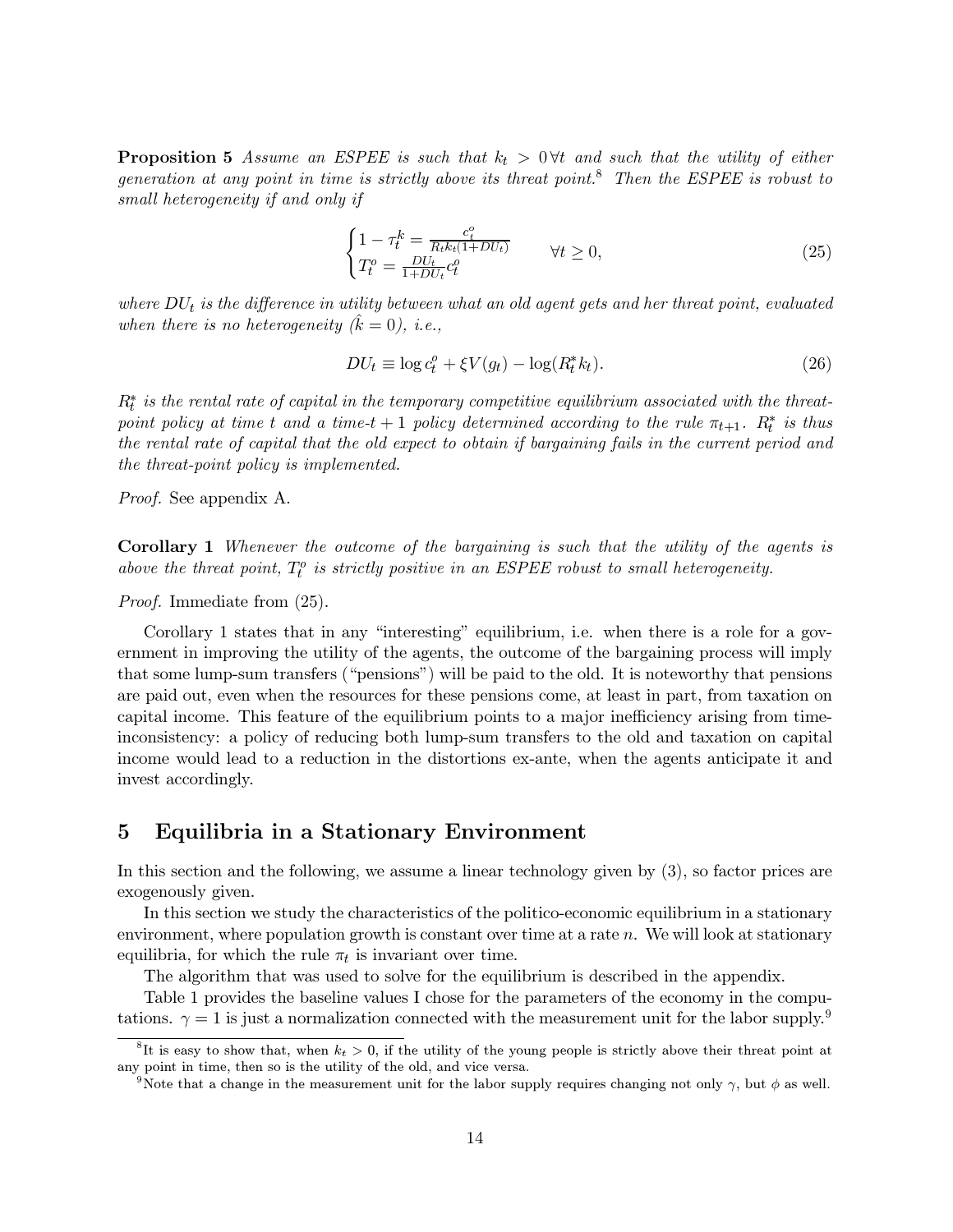$$
\begin{array}{ccc}\n\gamma & 1 \\
\beta & 0.2181 \approx 0.95^{30} \\
\xi & 0.5131 \\
R & 5.7435 \approx 1.06^{30} \\
V(g_t) & \phi_{\frac{q^{1-\sigma}}{1-\sigma}} \\
\phi & 0.497 \\
\sigma & 0.6977 \\
n & 2 \approx 1.0234^{30}\n\end{array}
$$

Table 1: Baseline parameters

I calibrated the real interest rate to be an annual  $6\%$ ; in our economy there is no risk, so I chose the return on capital to lie between the risk-free rate and the rate of return on stocks we observe in the data. The population growth I selected is somewhat high by historical standards; on the other hand, this growth rate delivers a fraction of elderly of 33%, which is already quite high. Future research will consider an economy where people live for more than 2 periods, and will therefore relieve the tension between a reasonable fraction of elderly and a realistic value for the growth rate in the population. The remaining parameters were calibrated to match the tax rates on labor and capital, as well as social-security benefits and of government spending as a fraction of GNP. The steady-state tax rate on labor is assumed to be  $27\%$ , the tax rate on capital is  $20\%$ ,<sup>10</sup> social-security transfers are about 9% of GNP<sup>11</sup> and government spending is about 18% of  $GNP<sup>12</sup>$ 

These values imply a substantial transfer of resources from the young to the old; in our model, such a large transfer can only be explained if the young value the provision of the public good substantially more than the old, i.e., if  $\beta > \beta$ . Most of the results on comparative statics and on the dynamics of the system do not depend on this parameterization; when they do, I will mention explicitly the differences.

Figure 1 shows the stationary policy rule as a function of the capital held by the old. A variation in the initial capital level held by the old has two main effects:

 $11$ This number corresponds roughly to the size of Income Security, Social Security and Medicare transfers.

<sup>&</sup>lt;sup>10</sup>This model assumes proportional taxation both of capital and labor income; as a consequence, the tax rate is at the same time the average and the marginal rate. Computing an appropriate number for the tax rates on capital is particularly complicated because different sources of capital income are taxed at very different rates; furthermore, individual retirement accounts and pension plans imply that some funds obtain preferential tax treatment even within the same category of investments. Fullerton and Rogers [9] estimate an overall marginal tax rate of capital of 33% in 1984 in the U.S.; on the other hand, Gordon and Slemrod [10] find that in the same period the average tax on capital is slightly negative, although they suggest that the 1986 tax reform and the reduction in the inflation rate since the early 80's led to a reduction in the arbitrage opportunities and an hence to an increase in average taxes on capital. Our value of 20% is somewhere in between the two estimates that were obtained. The results would be similar if we chose to calibrate the model to obtain a tax rate on capital of 33%. It is instead impossible to obtain in this model a tax rate on capital close to  $0$  at the same time as significant social-security payments: as highlighted in the text, the combination of a tax on capital and lump-sum payments to the old implement an intragenerational transfer within the old cohort that is one of the key features of this paper. A similar transfer could arise in an environment in which capital taxes are nonlinear, with low average rates and higher marginal rates. An exploration of how this would interact with the transfers depending on the form a progressive tax system takes is beyond the scope of this paper.

 $^{12}$ This is calibrated to total government consumption expenditures and gross investment.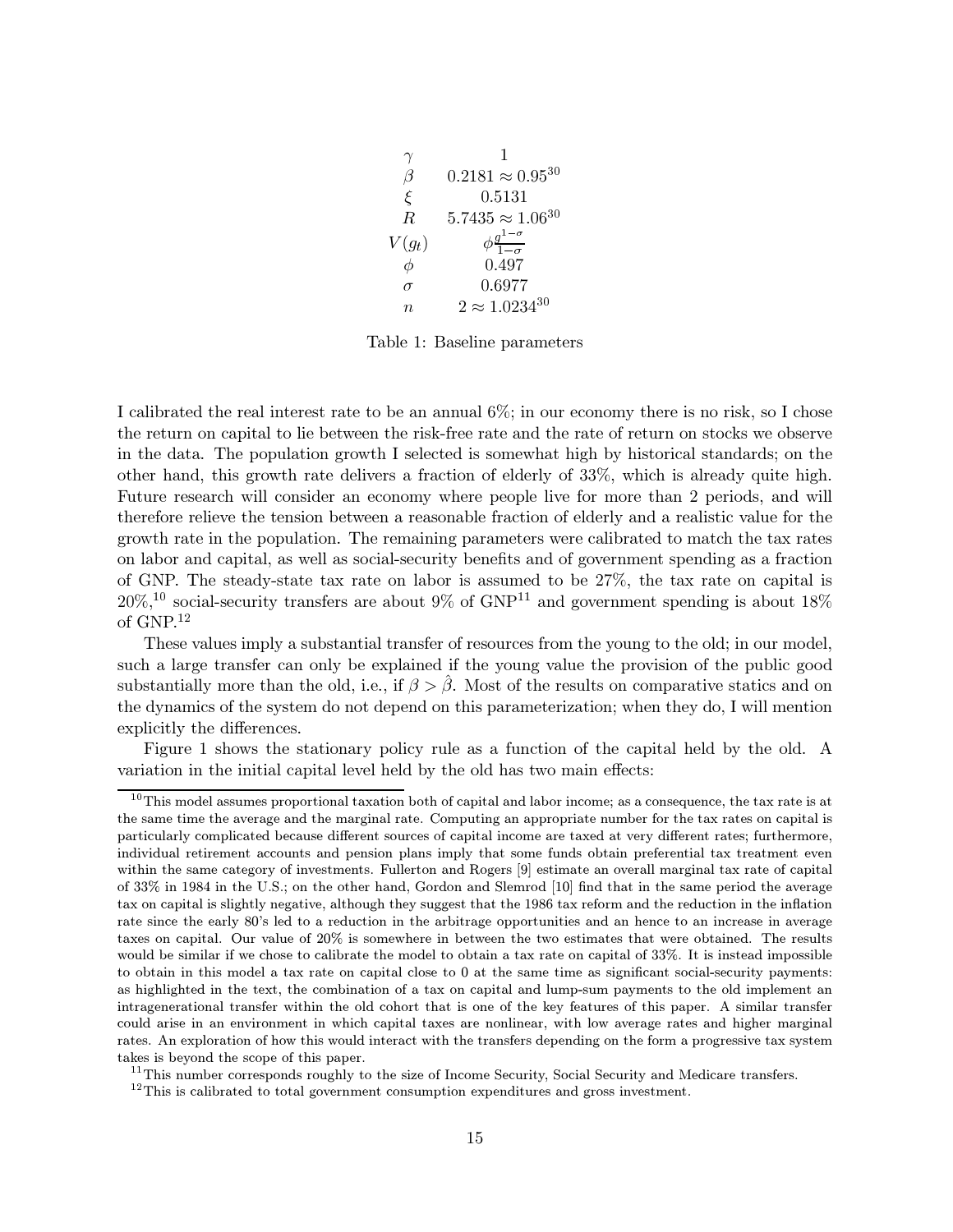- (i) The more capital the old agents have, the higher is their threat point; this tends to strengthen the bargaining position of the old.
- (ii) The more capital the old agents have, the more private good they consume for a given contribution to the provision of the public good; as a consequence, for a given contribution, the more capital the old agents have, the more they value the public good compared to the private good. This second effect weakens their bargaining position.

For the parameterization shown, the second effect is always prevalent. Due to this effect, the provision of the public good increases with the level of initial capital. Furthermore, the "richer" among the old are weakened by having more capital and hence larger pensions are paid when capital is more abundant; at the same time, the tax rate on capital income is increased. The net contribution to government spending by the old, which is depicted in figure 2, increases when the old have a larger capital. Similarly, for this parameterization the labor income tax rate decreases in the amount of capital, as the young are more successful in bargaining to offer the old a smaller transfer; this result is however dependent on the specific parameterization: for other parameter values, the tax on labor income is more or less constant or even slightly increasing in the amount of capital held by the old, as in that case the effect described in (i) is more important.

While in equilibrium the old receive lump-sum transfers, in my numerical simulations this never happens for the young. This is because bargaining over the policy happens before the production stage, and hence the young agents take into account the distortions stemming from the labor income tax when bargaining. For this reason, they would prefer a decrease in the tax rate on labor income to a lump-sum transfer of the same amount.

Figure 3 studies the behavior over time of capital in the economy. As we see from the picture, the initial level of capital has only a modest impact on the future capital level; this is not surprising, as we are considering very long periods. The behavior of investment in future capital mirrors the tax rate on labor income: for our parameterization, it is increasing in the amount of capital held by the old, but for other parameterizations it may actually be slightly decreasing over some range. The investment in future capital (as the tax rate on labor income) tends to be flat especially when the old are less successful at attracting large transfers from the young.

Given the weak response of the investment in future capital to the current level of capital, the politico-economic equilibrium we computed has a unique steady state, to which it converges rapidly.

#### $5.1$ **Comparative Statics**

We are now interested in studying how changes in the relevant parameters of the model affect the equilibrium of the economy at the steady state. We will consider four experiments that seem particularly relevant to me:

- (i) a lower population growth, with  $n = 11/9$  (approximately 0.67% annual growth rate); this experiment is a first step towards the dynamic simulations of the next section;
- (ii) an increase in the discount factor: we will increase  $\beta$  by 10% compared to the baseline parameters;
- (iii) an increase in the value the elderly attribute to the provision of the public good: we will increase  $\xi$  by 10%;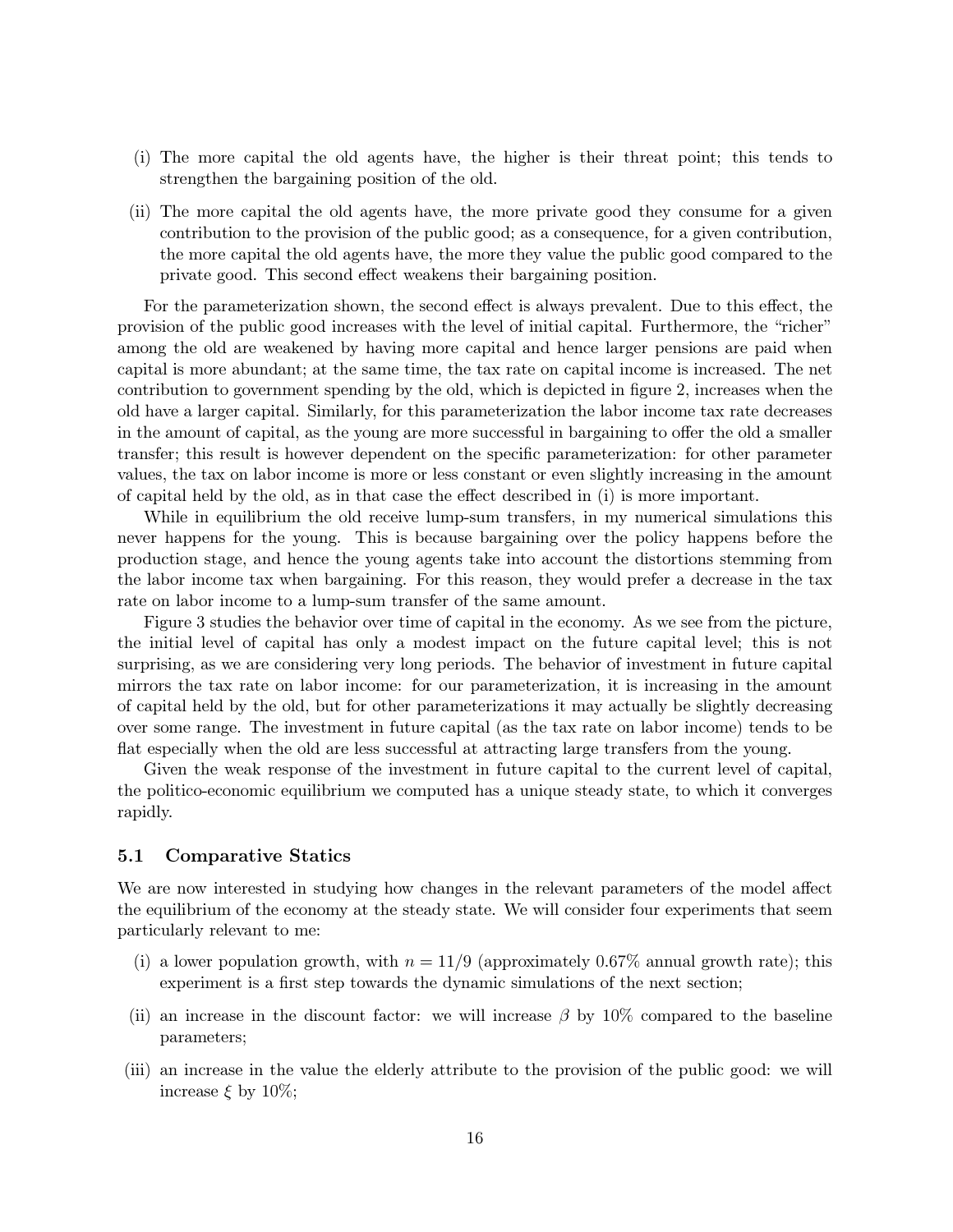| Experiment                                              | <b>Baseline</b> | (i)                 | $\rm (ii)$    | (iii)               | (iv)                       |
|---------------------------------------------------------|-----------------|---------------------|---------------|---------------------|----------------------------|
| Parameters                                              | <b>Baseline</b> | $n = 11/9$          | $\beta$ † 10% | $\xi \uparrow 10\%$ | $\sigma \uparrow 10\%$     |
|                                                         |                 |                     |               |                     | $\phi$ $\downarrow$ 11.61% |
| $\hat{\tau}^k$                                          | 20%             | 20.4%               | 21.2%         | 22.3%               | 21\%                       |
| $\tau^l$                                                | 26.9%           | 28.2%               | 26.3%         | 26.7%               | 29.2                       |
| $\boldsymbol{q}$                                        |                 | $\downarrow 13.7\%$ | $12.9\%$      | $1.7\%$             | $\downarrow 4.5\%$         |
| g/GNP                                                   | 18.1%           | 16.7%               | 18%           | 18.6%               | 18.2%                      |
| $T^o/\text{GNP}$                                        | $9.1\%$         | 11.9%               | $9.2\%$       | $9.1\%$             | 11.2%                      |
| $l\tau^l-T^y$                                           | 178.6%          | 218.4%              | 172.5%        | 174.1%              | 199.8%                     |
| $R\tau^{k}{}_{\mathcal{K} - T^o}^{g}$<br>$\overline{a}$ | $-57.1%$        | $-44.7\%$           | $-45%$        | $-48.3\%$           | $-99.6\%$                  |

Table 2: Comparative statics at the steady state

(iv) an increase in the curvature of the utility of the public good: we will increase  $\sigma$  by 10% and adjust  $\phi$  so that the marginal value of public spending at the baseline steady state is unchanged; by increasing the curvature, we offer more hold-up power to the groups that exploit it to extract rents.

Table 2 shows the main results of the experiments at the steady states.<sup>13</sup>

In the population growth experiment, the demographic effect of the change leads to an increase of the fraction of old people from  $33\%$  of the adult population to  $45\%$ . The main variable that is affected by this change is the size of the government: as the old agents become relatively more numerous, their power in deciding the size of the government is increased. For the parameterization I show, the public good is more valuable to the young, and an aging population leads to a shrinking government.<sup>14</sup> While the old agents are more powerful in setting the size of the government, their power is much more limited when it comes to negotiating higher net transfers from the young. When bargaining over intergenerational transfers, two offsetting effects come into play: while the old have more power, they also are more numerous and the benefit of a given level of net contribution by the young finances less transfers per capita to the old. As a consequence, while the resources the young generation transfers to the old one increase, the per capita transfer to the old declines, both as a consequence of a cut in the transfer and as a consequence of an increase in the tax rate on capital income. Table 2 shows how the increased burden leads to a sharing of the necessary sacrifices: in the steady state with lower population growth, the young contribute 2.18 units of the consumption good for each unit they receive back as public good, compared to a ratio of 1.79 in the steady state with high population growth; the old receive only 0.44 units of net transfers for each unit of the public good, compared to 0.57 units in the steady state with high population growth. We will comment in more detail the effects of a demographic shift by looking at dynamic simulations in the next section.

The second experiment studies what happens if the households are more patient and tend to save more during their lifetime. As table 2 shows, the differences between the equilibrium dictated by the baseline parameters and the new equilibrium is similar to the consequences of

 $13$ Variables without subscripts denote steady state values.

 $14$  For parameterizations in which the old have a higher marginal valuation of the public good in equilibrium, the size of the government increases.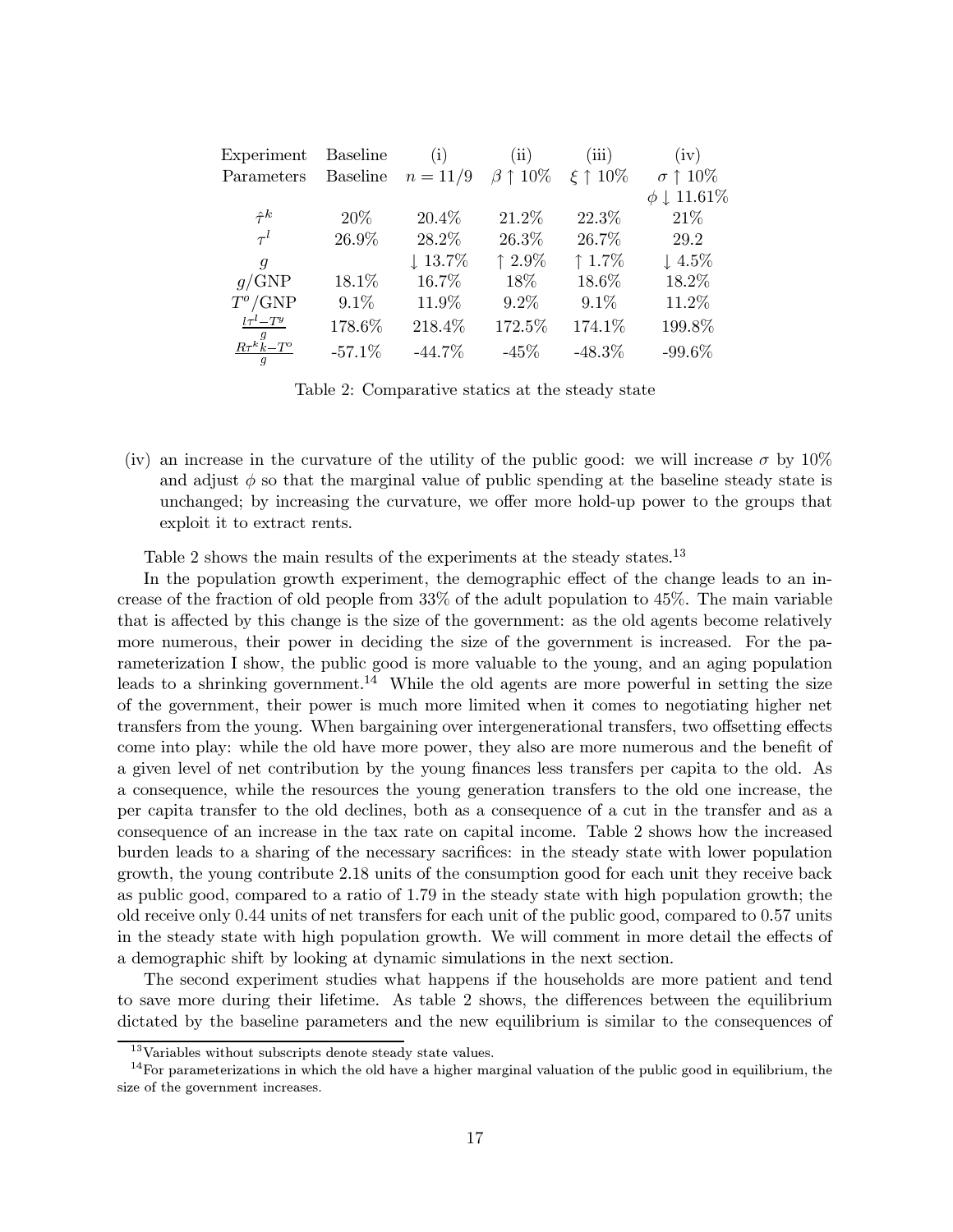starting from a higher level of capital within an equilibrium, as the primary difference is the larger capital accumulation. Accordingly, we observe an increase in the provision of the public good and in social-security payments and a decrease in the tax rate on labor income, which are paid for by an increase in the tax rate on capital income. The "richer" among the old are forced to contribute more to the government budget as their wealth is larger and their demand for the public good is accordingly increased.

While the wealth effect is the dominant factor in the second experiment, the third one only looks at the consequences of an increase in the value the old attribute to the public good, which is measured by  $\xi$ . The results of the second and third experiment are similar, but the equilibrium in the third experiment is characterized by smaller savings and hence a smaller GNP: compared to the second experiment, the more-limited resources available in the third experiment lead to less spending, both in the public good and in transfers, and to higher taxes on all sources of income.

The final experiment shows the consequences of changing the hold-up power of each group in the economy. By increasing  $\sigma$ , we increase the concavity of the utility from public spending. The correction on  $\phi$  means that the marginal value of the public vs. the private good is not changed at the steady state of the baseline equilibrium, but it still implies that the difference in utility over the threat-point is now larger. Because of this, we should expect the groups that take advantage of their hold-up power to obtain transfers to be even more successful when  $\sigma$  is larger. The results presented in table 2 support this intuition: the net transfer enjoyed by the old at the expense of the young is largely increased, and the "poorer" among the old are particularly better off, as even the tax rates on capital income are raised to pay for much larger social-security transfers.

# 6 Equilibria with Time-Varying Demographics

In the previous section we discussed the effects of changing demographics on the steady state of the economy. In this section we look at the dynamic effects of such changes.

We will consider the effects of an increase in the share of the old in the population from  $1/3$ to  $45\%$  dictated by a slowdown in the growth rate of the population from an annual  $2.34\%$  to an annual 0.67%, i.e., from  $n = 2$  to  $n = 11/9$ . The demographic transition happens in a single period (generation).<sup>15</sup> The economy starts at the steady stated implied by  $n = 2$ . All other parameters correspond to the baseline values indicated in Table 1.

We consider two experiments. In the first experiment the agents do not anticipate the demographic change, while in the second they do.

In our first experiment the economy starts at the initial steady state at time 0, but the size of the newborn at time 1 is determined by  $n_1 = 11/9$ . At time 1 it becomes common knowledge that  $n_t$  will be permanently 11/9 for the indefinite future.

Figures 4-6 show the behavior of the variables in the transition when the demographic change is not anticipated. For the parameterization we chose, the transition to the new steady state is basically immediate; this happens because the capital per old person corresponding to the two steady states is almost the same (it is about  $0.06\%$  lower in the final steady state); for this reason, when the unexpected shock hits, the capital is already almost at its new steady state level. Even for other choices of the parameters, most of the adjustment happens within a couple

 $15$ The choice of limiting the demographic transition to one generation is made to clarify the economic effects at work. The algorithm used to compute the equilibrium can also compute longer transition paths.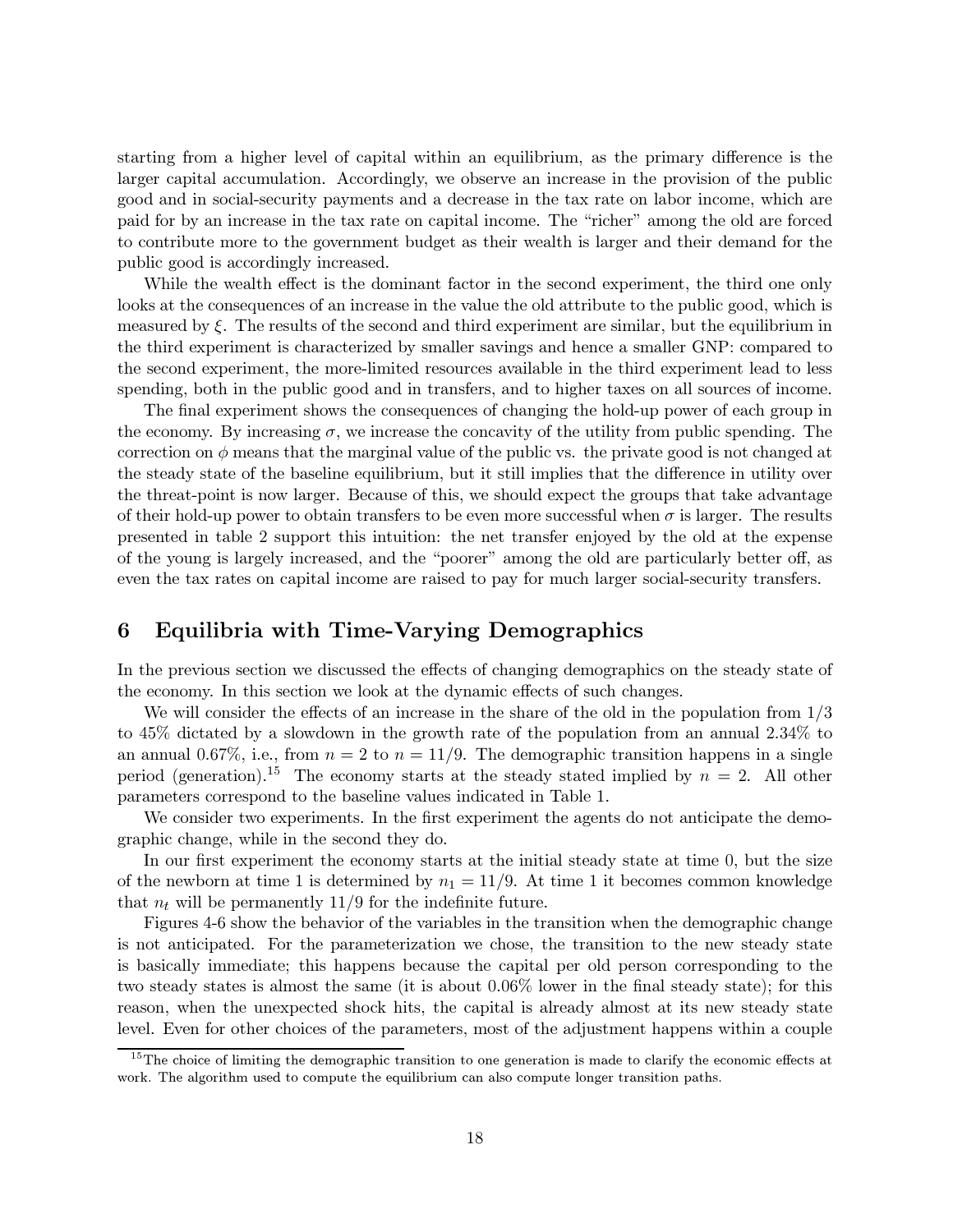of generations: this is due to the rapid convergence to steady states we already observed. Figure 5 and 6 look at generational accounting in the transition. In figure 5, we look at the net payments from each generation to the government for each period: these are given by  $\tau_t^l l_t - T_t^y$  for the young and  $\tau_t^k R k_t - T_t^o$  for the old. Figure 6 looks at the present value of the contribution of each generation and takes also into account the value of the public good that is provided, i.e., it plots  $\tau_{t-1}^l l_{t-1} - T_{t-1}^y + \frac{\tau_t^k R k_{t+1} - T_t^o}{R} - g_{t-1} - \frac{g_t}{R}$ . For the old at time 0, the contribution is computed as of time  $-1$ , assuming that the economy was previously in the initial steady state. As we see, all generations have to contribute more resources to the government budget than they receive, either through transfers or through the public good: this reflects the repayment of the government debt implicit in the transfer to the initial old generation. At time 1 the demographic shock hits and the budget constraint of the government in present value is negatively affected: there will be less people in the future providing resources to it. In our model, the government reacts by reneging on part of its (implicit) debt with the old generation at time 1 and by increasing the resources requested from each individual among the young and the unborn as of time 1. In most votingbased political processes, we actually observe the opposite effect for the old generation alive at time 1: since they become relatively more numerous, they are able to get even more advantages at the expense of the young and the unborn, leading the government to actually increase its net transfers to them. This does not happen when the generations bargain over the policy to be implemented: in this context, the power lost by the young due to their smaller number is more than compensated by their greater opposition to the transfers to the old generation, which have become more costly. As a consequence, the old generation is forced to accept both an increase in the taxes on capital income and a reduction in the transfers. If bargaining approximates reasonably the actual political process of the industrialized countries, old-age pensions will not be as crushing a burden as it is sometimes predicted, as the young generations will fight harder to reduce the entitlements. Evidence of such a tendency has recently emerged in many countries: e.g., the US planned a postponement of the retirement age in its reform of social security in the early '80s; a recently proposed revision of the CPI would also imply a cut in social-security benefits, and further measures that may reduce the benefits are being considered. However, our first experiment cannot explain the large increase in the social security benefits that happened in most countries before the '80s.

In our first experiment we looked at the consequences of an unanticipated change in the demographic structure of the population. Demographic changes evolve very slowly and are quite predictable, so it is interesting to look at what happens if we consider an economy where the shock is anticipated.

In the second experiment, the demographic transition is anticipated one generation ahead of the change; the economy starts in the initial steady state at time  $0$  and the change still becomes common knowledge at time 1, but  $n_1 = 2$  and  $n_t = 11/9$  only from  $t = 2$  on. Figures 7-10 describe the response of the economy for this case. The first observation that these figures suggest is that the transition to the new steady state lasts longer than in the previous experiment: this happens both because the anticipation of the shock leads to policy changes before the shock actually occurs, and because the agents' response leads to changes in the investment in capital, so, when the demographic shock hits, the level of capital is no longer at its steady-state value and the economy needs some more time before settling at its new steady state.

To understand how the economy responds to demographics in this experiment, the crucial generation is the one that is young at time 1, when the new path of  $n_t$  becomes known, and is old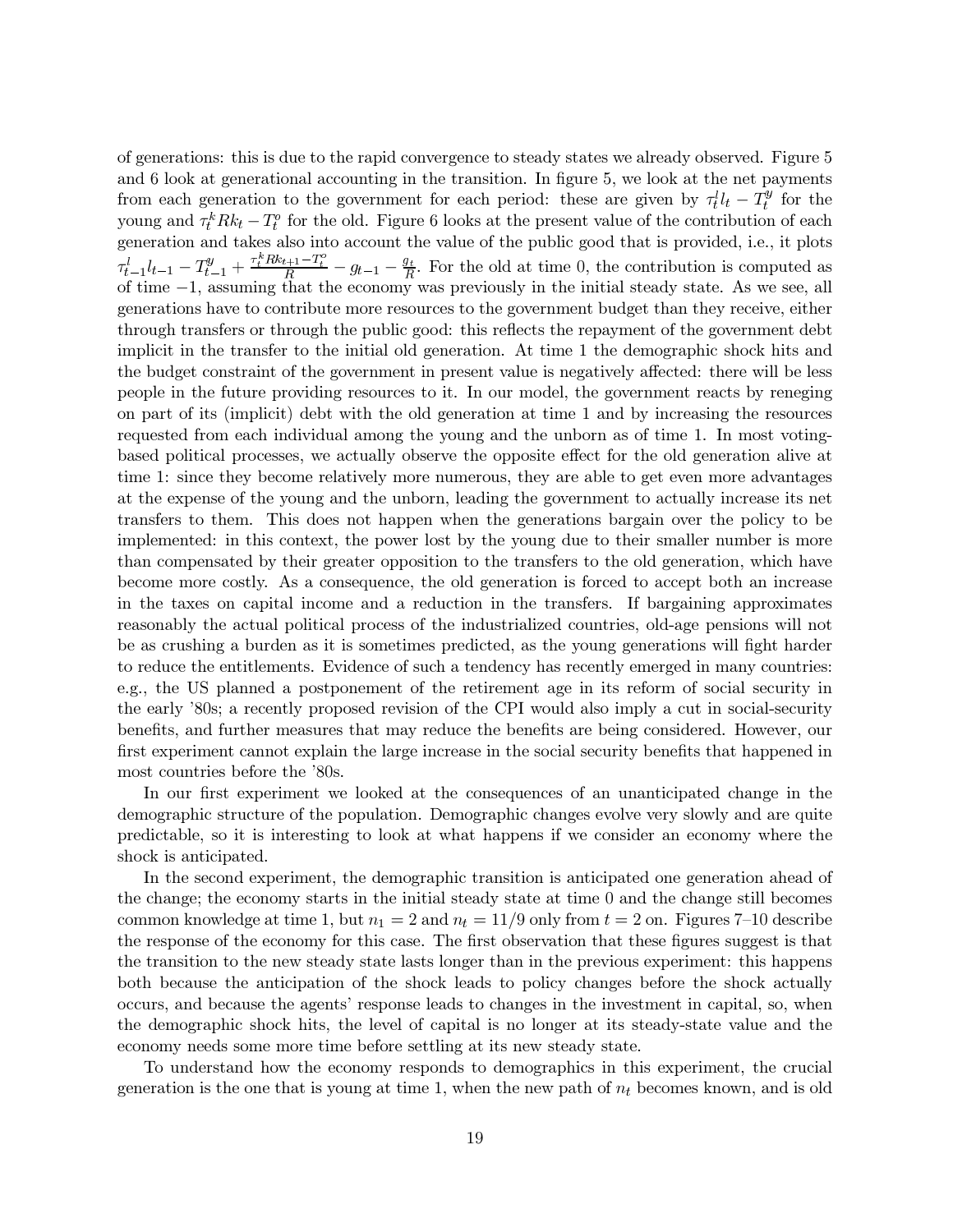at time 2, when the change in the  $n_t$  takes place. We will call this generation "the baby-boomers", as in the U.S. case the baby-boomers are the last generation before the demographic contraction and the demographic contraction has been anticipated since they started their adult life. In our model, from a private point of view, each baby-boomer anticipates that she will face a drop in the transfers she will receive when old, as the young in the next period will fight harder to reduce old-age entitlements; as a consequence, she will have an incentive to save more to partially offset the decline in the old-age consumption level. As a group, the baby-boomers realize however that an increase in their saving will reduce their bargaining power in period 2 and will lead to an even further cut in their net transfers; because of this, an increase in taxes, leading to an increase in the provision of the public good in the current period and to a reduction in saving, becomes a less-costly policy option. By supporting such a policy, the young affect not only their net transfer in the future period, but also the future provision of the public good; however, we already know that the parameter values we chose imply that the households value the public good much less in their old age than in their young age, so this effect is less important to them. As a consequence, in the given parameterization the baby-boomers support an increase in the provision of the public good in time 1, which they value highly, accompanied by an increase in the taxes on their labor income. This policy results in an increase in the hold-up power enjoyed by the generation that precedes the baby-boomers, i.e., the old at time 1: not only they can enjoy the benefits of a larger provision of the public good, but also they are able to extract even a larger surplus because of their increased hold-up power. As figure 10 shows, the generation that is old at time 1 is treated by the government even more favorably than previous steady-state generations; this is particularly true for the poorer among the old, which are the ones that exploit more fully their hold-up power: within the old generation, the income from capital is taxed at a higher rate in period 1 than in the previous steady state, with the resources being used to cover part of the increase in the social-security payments.

The results of our model are different if we choose a calibration in which the value of the public good in old age is higher and the old generation is actually contributing to part of its provision by paying more taxes on their capital income than the benefits they receive: in this case, the reduction in the size of the government and the increase in the net contribution start from time 1 and involve all generations alive in that period.

Having discussed what happens when the news of the demographic shock becomes known, we now look at period 2, when the shock takes place. Since  $n_t$  is constant from now on, the equilibrium we are looking at is characterized by the new stationary policy rules from this period on; the actual policies are however affected by the fact that the state variable, i.e., the level of capital, is not at its steady-state value. Even though the policy of higher taxes has reduced the magnitude of the increase in saving of the baby-boomers, such an increase has taken place, and the economy starts from a higher level of capital per old person. Since the higher level of capital weakens the bargaining position of the old in the equilibrium we are considering, the baby-boomers are called to contribute more in their old age than future generations will be: this is reflected in higher taxes on the capital income. The government uses these revenues to provide more of the public good, and to pay somewhat higher pensions than the ones that will prevail afterwards: the latter effect comes from the usual relationship between the size of the government and the hold-up power enjoyed by the poorer among the old, which implies that a larger government is associated with more social-security transfers. Compared to future generations, the young at time 2 benefit primarily from consuming more of the public good in their young age; they also get a slightly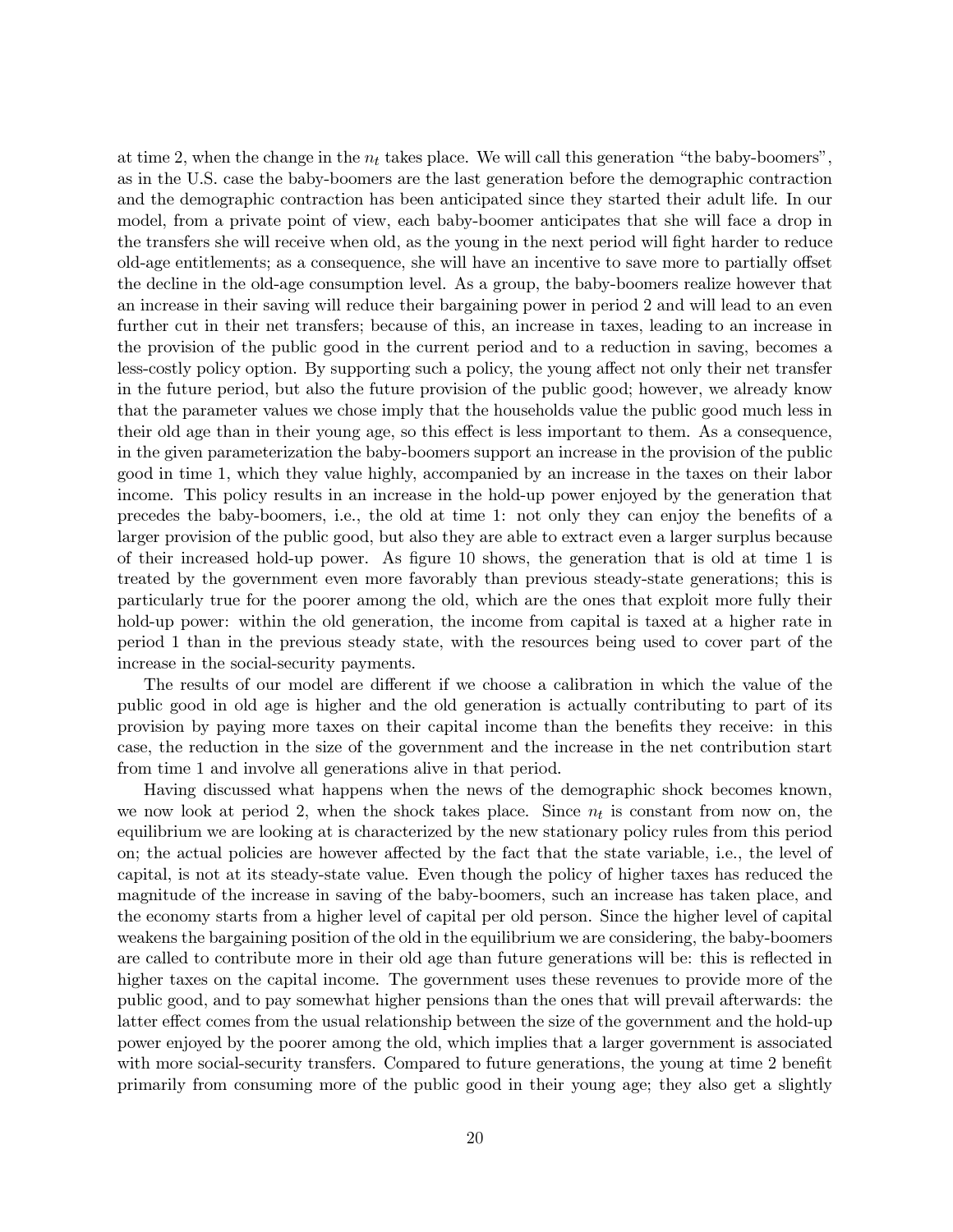lower tax rate on their labor income than future generations will, but this effect is so small that it is impossible to see it on the graph in figure 7.

The main difference between experiments 1 and 2 lies therefore in the behavior of the generation that precedes the demographic transition, i.e., the baby-boomers: their bargaining position is the one that is weakened most by the anticipation of the shock and their net contribution to the government is higher if the shock is anticipated than it is if the shock is unanticipated;<sup>16</sup> the generation that precedes the baby-boomers and the one that follows them receive the benefits of this higher contribution.

The model we considered can therefore explain a temporary increase in the social-security transfers when an increase in the fraction of the elderly is anticipated for the future; this could partly explain the increases in old-age benefits we observed in the '60s and '70s. At the same time, the observation of a past increase in such benefits is consistent with the prediction of a significant contraction in the social-security transfers that will be paid out to the old in the future, after the relative size of the young cohort has shrunk significantly.

### $\overline{7}$ Endogenous factor prices

In this section we study how the results change if the interest rate and the wage vary with the relative amount of capital and labor in the economy. Because of the demographic transition, capital will become more abundant compared to labor in the next decades; this is likely to change factor prices significantly.

The production function is now assumed to be Cobb-Douglas as in equation  $(4)$ . We calibrate the share of capital to be  $1/3$ , whereas A is chosen so that we get an annual interest rate of approximately 6%, the same as in the model with a linear technology. We also use  $\beta$ ,  $\xi$ ,  $\phi$  and  $\sigma$ to match the same features we matched in the model with exogenous factor prices.

The parameter values for this calibration are contained in table 3. Compared with the case of exogenous factor prices, there are two major differences. First, the utility from government spending must now be higher than it was when factor prices were given. This is because distortions to the labor supply now reduce the rate of return on capital, thereby giving an additional reason for keeping government spending low. Second, the old must be more patient, for otherwise the equilibrium rate of return on capital would be too high. However, the relative valuation of the public good in young and old age should not be affected as much, for otherwise we would observe too many taxes being imposed on the old; as a consequence,  $\xi$  needs to be reduced. The results I present would be very similar even if we used the same values of  $\beta$ ,  $\xi$ ,  $\phi$  and  $\sigma$  that were used in the experiment with exogenous prices.<sup>17</sup>

Introducing endogenous prices does not have a large effect on the government policy, with the exception of taxes on labor income. As we already observed, the behavior of taxes on labor income is the least robust aspect of the calibration. In the calibration with endogenous prices, taxes on labor income are an increasing function of the level of capital. This is partly due to the

<sup>&</sup>lt;sup>16</sup>This can be seen by comparing figures 6 and 10; the demographic shock hits at time 1 in figure 6 and at time 2 in figure 10, so the appropriate comparison is between the contribution of the generation dying at the end of period 1 in figure 6 and the contribution of the generation dying at the end of period 2 in figure 10.

<sup>&</sup>lt;sup>17</sup>Qualitatively, the only difference is in the behavior of the tax on capital during the transition; using the values of  $\beta$ ,  $\xi$ ,  $\phi$  and  $\sigma$  from table 1, the tax rate on capital is lower at the new steady state than it is in the initial steady state.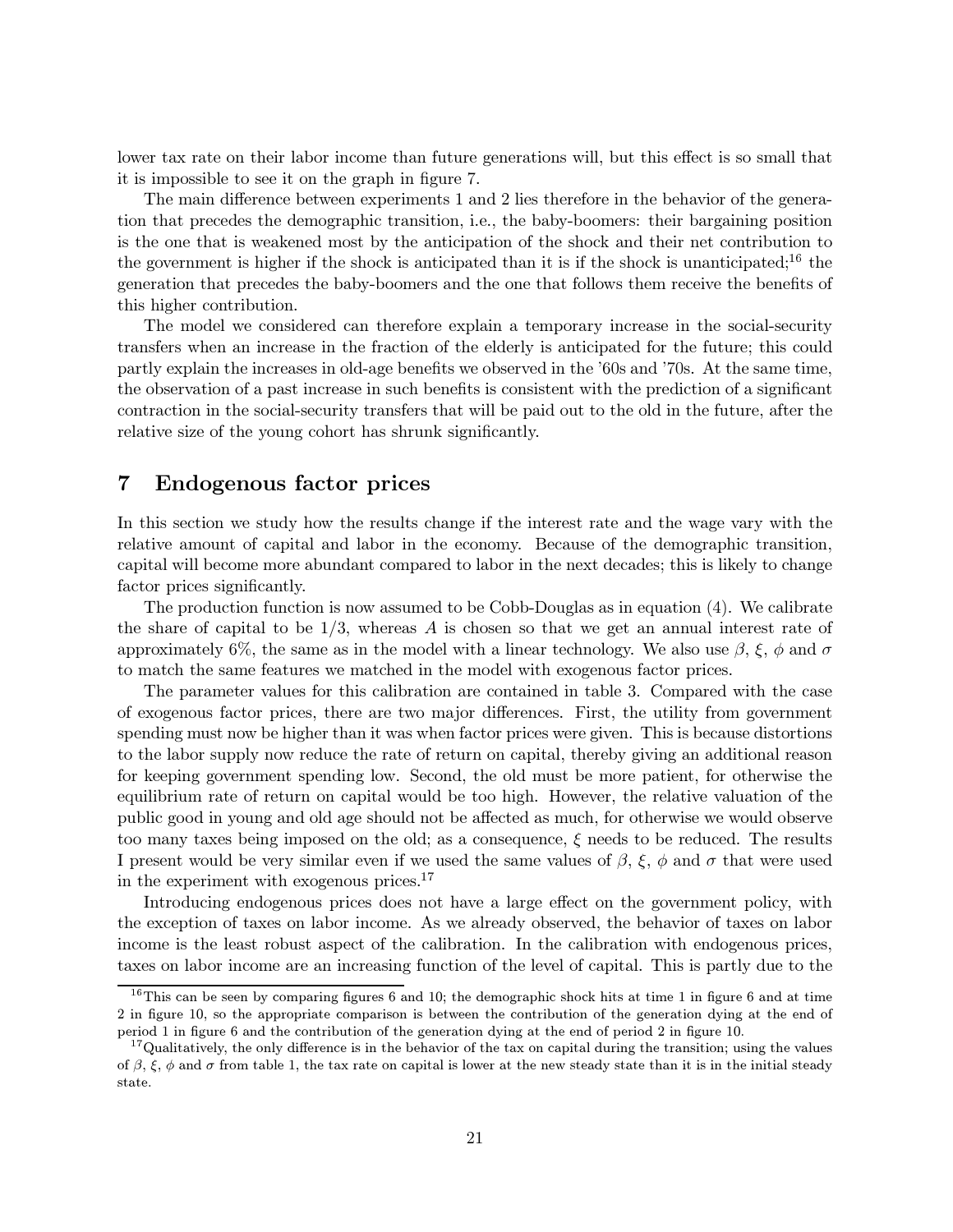$$
\gamma \n1\nβ \n0.4362 ≈ 0.9730\nξ \n0.3984\nA \n0.8504\nV(gt) \nφ\n1-σ\n0\n0\n0\n0\n0\n0\n0.6622\nn \n2 ≈ 1.023430
$$

Table 3: Parameters for the economy with endogenous prices

fact that a larger level of capital leads also to more income for the young through its effect on the wage rate. The additional revenues from labor-income taxes are spent on providing more of the public good; accordingly, government spending is more responsive to the level of capital when factor prices are endogenous.

The experiments with demographic transitions also reveal a similar pattern to the one we observed with exogenous prices, with two differences:

- (i) In the experiment with endogenous prices, the capital per old person in the initial steady state is lower than in the final steady state, so the economy experiences a longer transition, during which the size of the government sector gradually expands as the economy grows richer. As a consequence, government spending and pensions are cut in the short run more than they will be in the long run, after the transition has completed.
- (ii) Even when the shock is anticipated, the calibration with endogenous prices does not predict a short-run increase of transfers and government spending in response to the aging of the population. The baby-boomer generation is still discouraged from saving, and accumulates less capital per capita than any other generation. With exogenous factor prices, the lower savings were a consequence of higher taxes in the short run, which were accompanied by more spending and transfers to the old. When factor prices are endogenous, the decline in the expected rate of return is sufficient to discourage saving and hence the generation that precedes the demographic contraction is less likely to advocate a spendthrift government.

The experiments with endogenous factor prices confirm that the most robust result from the simulations is the positive connection between the size of the government sector and the transfers per capita that are paid to the old. Future research will inquire whether the quantitative connection that we obtain in the simulations matches what we observe in the data.<sup>18</sup>

# 8 Conclusions and directions for future research

The main purpose of this paper was to study how a political system determines transfers across different generations, by looking at a broad set of fiscal instruments rather than at a single aspect

 $^{18}$ The qualitative connection between general spending and pensions is documented by cross-country and timeseries regressions (see Mulligan and Sala i Martin [18]). Lambertini and Azariadis [16] identify health and education as the primary fields in which the U.S. government has expanded in the last century, besides social security.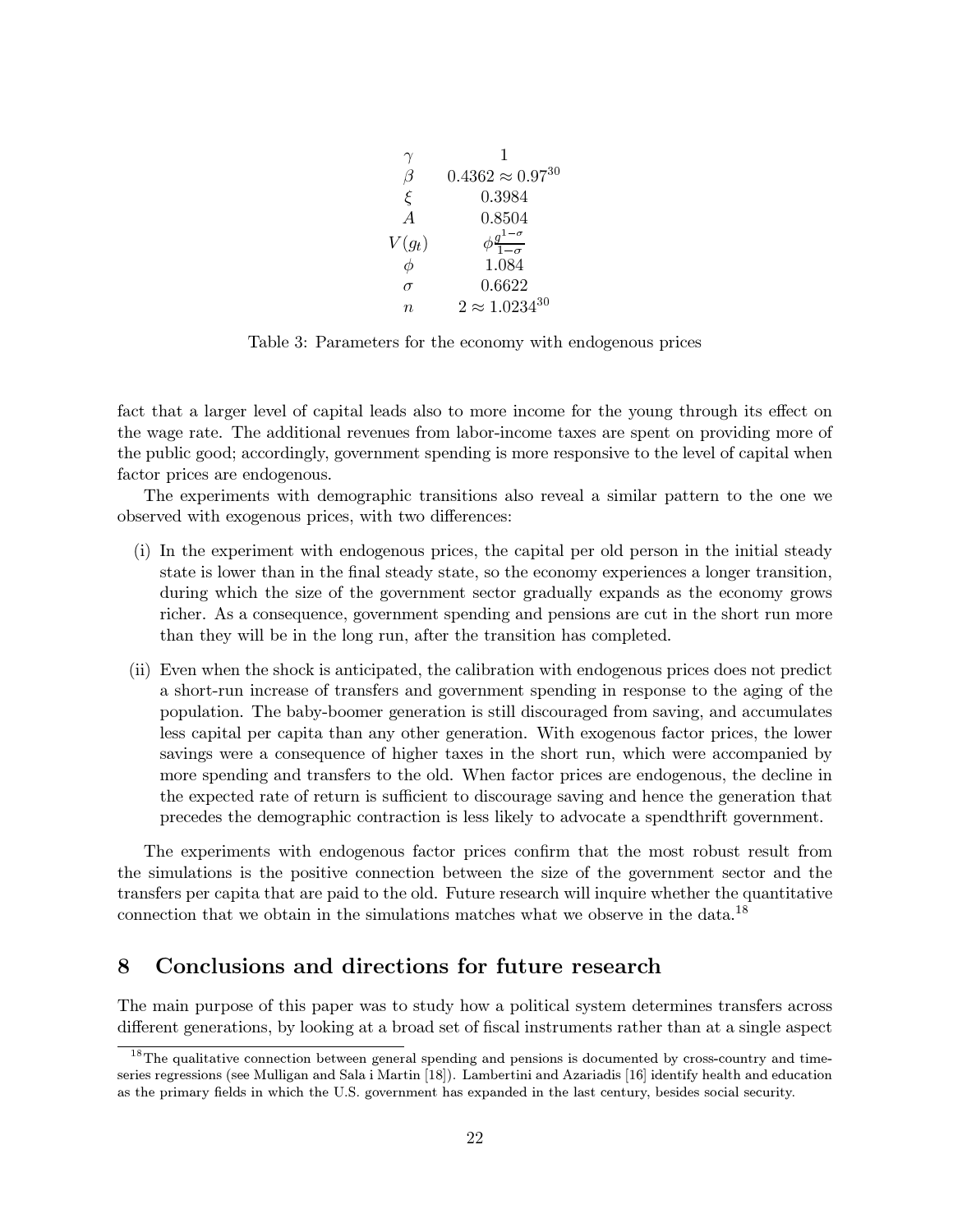of the government policy. In particular, we showed that in many instances looking at socialsecurity transfers alone might give a misleading picture of generational accounting, as changes in the taxes collected on capital income might sometimes more than offset any changes in old-age pension payments.

We showed how the different nature of tax liabilities for the young and the old can explain why the old receive large (gross) lump-sum transfers while the young receive little or none. In an environment where the government policy is determined sequentially, the tax base of the old is determined by their past decisions, whereas the tax base of the young is determined by their current decisions: for this reason, the distortions arising from taxation are a sunk cost for the old and therefore they are more willing to accept an increase in the tax rate in exchange for transfers.

The paper suggests also a connection between the general size of the government and the level of transfers. When the role of the government as a provider of public goods is more important, the hold-up power of any group that values the public goods less is enhanced and can be used to extract larger transfers.

We also looked at the consequences of aging of the population on the fiscal policy of the government, on generational accounting and on social security. We showed that an anticipated increase in the fraction of the elderly may lead to a temporary increase in government spending, both in goods and in transfers; the temporary increase is followed by a permanent contraction in the size of the government after the shock hits. By looking at generational accounting, we were able to observe how the anticipation of the shock may hurt the "baby-boomers", i.e., the first generation that will be old when the shock hits; this result stems from the strategic interaction among cohorts that is introduced by looking explicitly at a dynamic model of the political system.

It would be interesting to contrast the results we obtain here with an alternative political system, in which voting paradoxes are solved by giving someone agenda-setting powers.

In my opinion, three extensions of the current model are particularly important to reach a better understanding of the economic problem at hand. First, it would be interesting to study an economy where each generation lives for more than two periods. In the model we considered, all the capital is in the hands of the old, which is a very crude description of reality; in practice, the tax base for capital-gains taxes includes many middle-aged people who are still working, and this may be important in the determination of the policy. By looking at a model where generations live for more than two periods, we would also relieve the tension in the calibration between a reasonable growth rate for the population and a reasonable fraction of retired people in the economy.

A second extension would explicitly look at the role of government debt. By imposing a balanced-budget policy, we significantly restricted the possibilities for intergenerational distribution. A demographic shock is likely to interact significantly with the magnitude of government debt, and this may be relevant for the determination of the fiscal policy, especially during the transition phase.

Finally, more research is needed on the model of the political system that is best suited to describe how fiscal policies are actually determined. As we saw, the present model can justify large net transfers of resources from the young to the old only by assuming that the old have a low valuation of the public good. Within the context of bargaining, it would be helpful to think more at how the threat point itself is determined. More in general, it would be interesting to explore alternative theories of how a multidimensional policy is determined.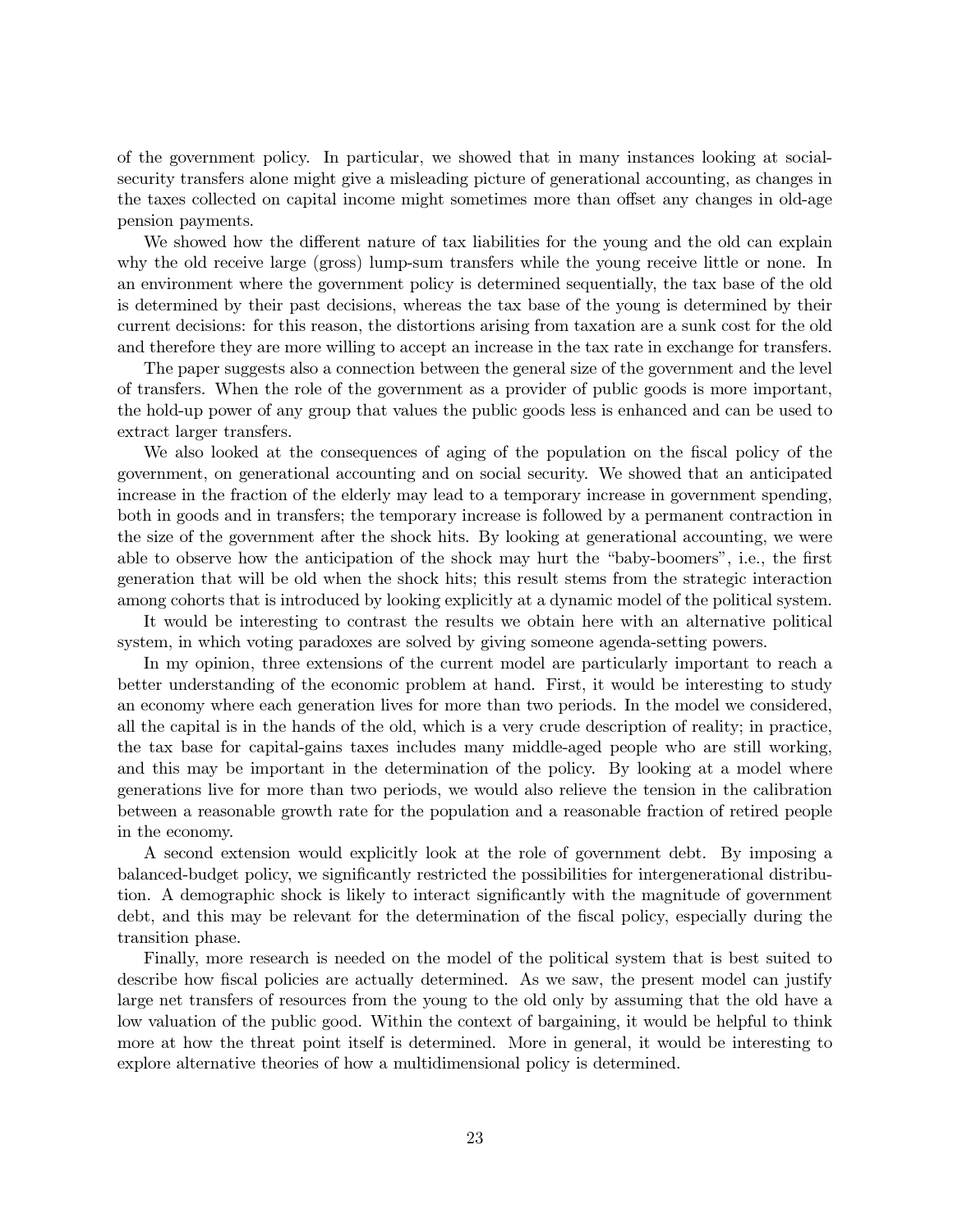# Proofs  $\mathbf{A}$

#### **Proof of Proposition 2**  $\mathbf{A.1}$

We need to distinguish four cases.

(i) The inequality in (20) is strict and  $k_t > 0$ . This is the interesting case, in which all factors of production are in strictly positive supply at time  $t$ . In order to prove that a temporary competitive equilibrium exists and is unique for a given  $(k_{t+1}, \tau_t^k, T_t^y, T_t^o)$ , we need to show that equations  $(8)$ ,  $(7)$ ,  $(9)$ ,  $(12)$ ,  $(13)$ ,  $(14)$ ,  $(15)$ ,  $(16)$  as well as equation  $(10)$  evaluated at time t, have a solution in  $(c_t^y, c_t^o, l_t, L_t, K_t, \tau_t^l, g_t, w_t, R_t)$  and that this solution is unique.

We proceed by recursive substitution; by proceeding in an appropriate order, we solve each equation in one variable as a function of the initial parameters  $(k_{t+1}, \tau_t^k, T_t^y, T_t^o)$  and  $\pi_{t+1}(k_{t+1})$  and of variables that were determined by previous equations.

When (20) is a strict inequality, equation (8) has a unique solution in  $w_t(1 - \tau_t^l)$  given by

$$
w_t(1 - l_t) = \frac{\gamma k_{t+1}}{\beta} + \frac{\gamma \pi_{t+1}^o(k_{t+1})}{\beta \pi_{t+1}^R(k_{t+1})(1 - \pi_{t+1}^k(k_{t+1}))} > 0
$$
\n
$$
(27)
$$

We can then get a unique solution for  $l_t$  from (7):

$$
l_{t} = \frac{1+\beta}{\gamma} - \frac{T_{t}^y \beta \pi_{t+1}^R(k_{t+1})(1 - \pi_{t+1}^k(k_{t+1})) + \pi_{t+1}^o(k_{t+1})}{\gamma[\pi_{t+1}^R(k_{t+1})(1 - \pi_{t+1}^k(k_{t+1}))k_{t+1} + \pi_{t+1}^o(k_{t+1})]}
$$
(28)

Using (8), simple algebra shows that  $l_t > 0$  whenever (20) is a strict inequality. Equation (9) has then a unique solution in  $c_t^y$ , given by

$$
c_t^y = \frac{k_{t+1}}{\beta} + \frac{\pi_{t+1}^o}{\pi_{t+1}^R(k_{t+1})(1 - \pi_{t+1}^k(k_{t+1}))} > 0
$$
\n
$$
(29)
$$

Equations (15) and (16) yield unique solutions for  $L_t$  and  $K_t$ , both of which will be strictly positive. We can use these solutions to get unique factor prices  $R_t$  and  $w_t$  that solve (12) and (13). Since we previously determined uniquely  $w_t(1-\tau_t^l)$ , from  $w_t$  we infer a unique value for  $\tau_t^l$ . Notice that  $\tau_t^l < 1$  since both the solution for  $w_t(1 - \tau_t^l)$  and for  $w_t$  are strictly positive. Having determined  $R_t$ , we get a unique solution for  $c_t^o$  from equation (10); this solution is nonnegative. Finally, we can substitute all of the previous information into (14) and solve this equation for a unique value of  $g_t$ . Simple algebra shows that this solution will be nonnegative when  $(21)$  holds.

(ii) The inequality in (20) is strict, but  $k_t = 0$ . We proceed as in the previous section, but now  $R_t$  cannot be uniquely determined by equation (12); any positive value for  $R_t$  can be part of a temporary competitive equilibrium. Nonetheless,  $c_i^o$  is still uniquely determined by equation (10), since  $R_t$  drops out of the equation when  $k_t = 0$ , and it is still nonnegative; this implies that  $g_t$  is uniquely determined as well, and is nonnegative because of equation  $(21).$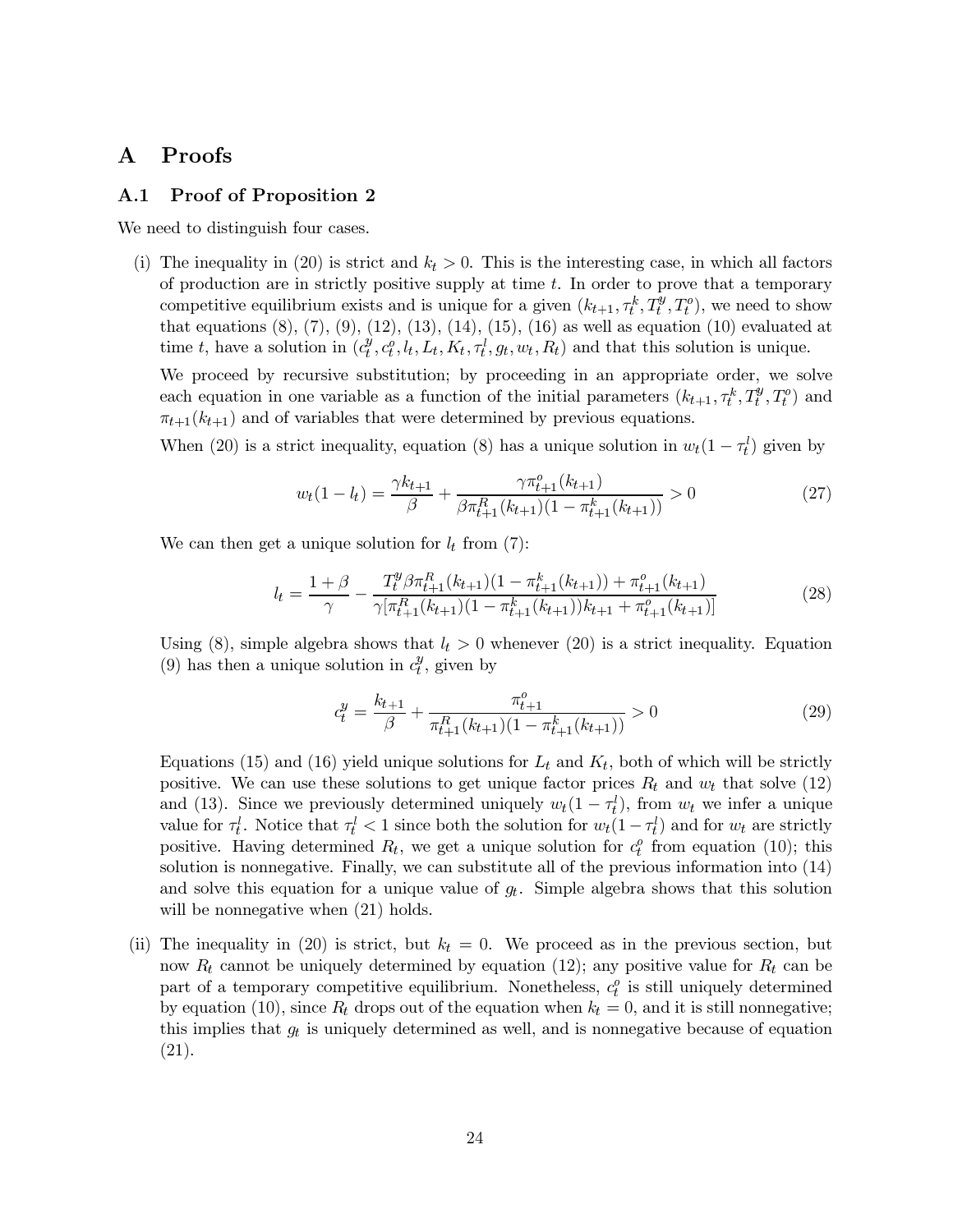(iii) (20) holds with equality and  $k_t > 0$ . In this case, equation (8) is automatically satisfied and implies that

$$
\frac{\beta w_t (1 - \tau_t^l)}{\gamma} - \frac{\pi_{t+1}^o(k_{t+1})}{\pi_{t+1}^R(k_{t+1})(1 - \pi_{t+1}^k(k_{t+1}))} \le \frac{\beta T_t^y}{1 + \beta} - \frac{\pi_{t+1}^o(k_{t+1})}{(1 + \beta)\pi_{t+1}^R(k_{t+1})(1 - \pi_{t+1}^k(k_{t+1}))}
$$
(30)

This inequality implies that  $l_t = 0$  is the unique solution to (7). As before, we can determine uniquely  $c_t^y$  from (9); we will now obtain

$$
c_t^y = \frac{T_t^y + \frac{\pi_{t+1}^o(k_{t+1})}{\pi_{t+1}^R(k_{t+1})(1 - \pi_{t+1}^k(k_{t+1}))}}{1 + \beta} \ge 0
$$
\n(31)

 $K_t$  and  $L_t$  follow uniquely from (15) and (16), but now  $L_t = 0$ ; while  $R_t$  is uniquely determined by (12), now  $w_t$  is no longer uniquely determined, nor is  $\tau_t^i$ . In order to have a competitive equilibrium  $w_t$  and  $\tau_t^l$  must be chosen so that  $w_t \geq F_L(\frac{k_t}{1+n_t}, 0)$  and  $w_t(1-\tau_t^l)$  is sufficiently small that  $(22)$  is satisfied. If F satisfies Inada conditions, this case would imply an infinite wage rate accompanied by a  $100\%$  tax on the labor supply; this would never be the outcome of bargaining, so this case becomes uninteresting. The temporary competitive equilibrium is completed by solving (10) for  $c_t^o$  (which will yield a nonnegative number) and (14) for  $g_t$ ; equation (22) is the condition that guarantees nonnegativity of  $g_t$  in this case.

(iv) (20) holds with equality and  $k_t = 0$ . We can proceed as in the previous case and establish that  $l_t = 0$ . In this case there is no production at time 0, so both generations would be infinitely unhappy and would always avoid this solution. The restriction (22) can only be met if  $T_t^y = 0$  and  $T_t^o = 0$ . Equation (20) implies thus  $k_{t+1} = 0$ , and  $c_t^y = 0$ ,  $c_t^o = 0$  follow from (9) and (10). We also obtain  $K_t = 0$  and  $L_t = 0$ . Factor prices  $w_t$  and  $R_t$  can be set at any value that exceeds  $F_L(0,0)$  and  $F_K(0,0)$ ; the tax rate on labor should be set sufficiently high that (30) holds. Finally (14) requires  $g_t = 0$ .

QED.

#### **Proof of Proposition 3**  $\bf A.2$

When (20) is violated, it follows immediately that  $k_{t+1}$  cannot satisfy equation (8), which is required for a temporary competitive equilibrium. For the other two cases, we can proceed exactly as we did in proving proposition 2; as we observed in that proof, equation  $(21)$  or  $(22)$ is the condition that ensures that (14) has a nonnegative solution in  $g_t$ . When such condition is violated, we cannot find a nonnegative solution in  $g_t$ , and hence no temporary competitive equilibrium exists. QED.

#### **Proof of Proposition 4**  $A.3$

Following the same steps as in the proof of proposition 2, we obtain that all variables except the current tax rate on capital and the transfer to the old must be the same in the two equilibria; in particular, the time-t allocation will be the same; because  $\pi_{t+1}$  and  $k_{t+1}$  are the same in both temporary competitive equilibria, expectations about future consumption and provision of the public good are also the same. It then follows from (1) that the utility of both generations is the same in the two equilibria. QED.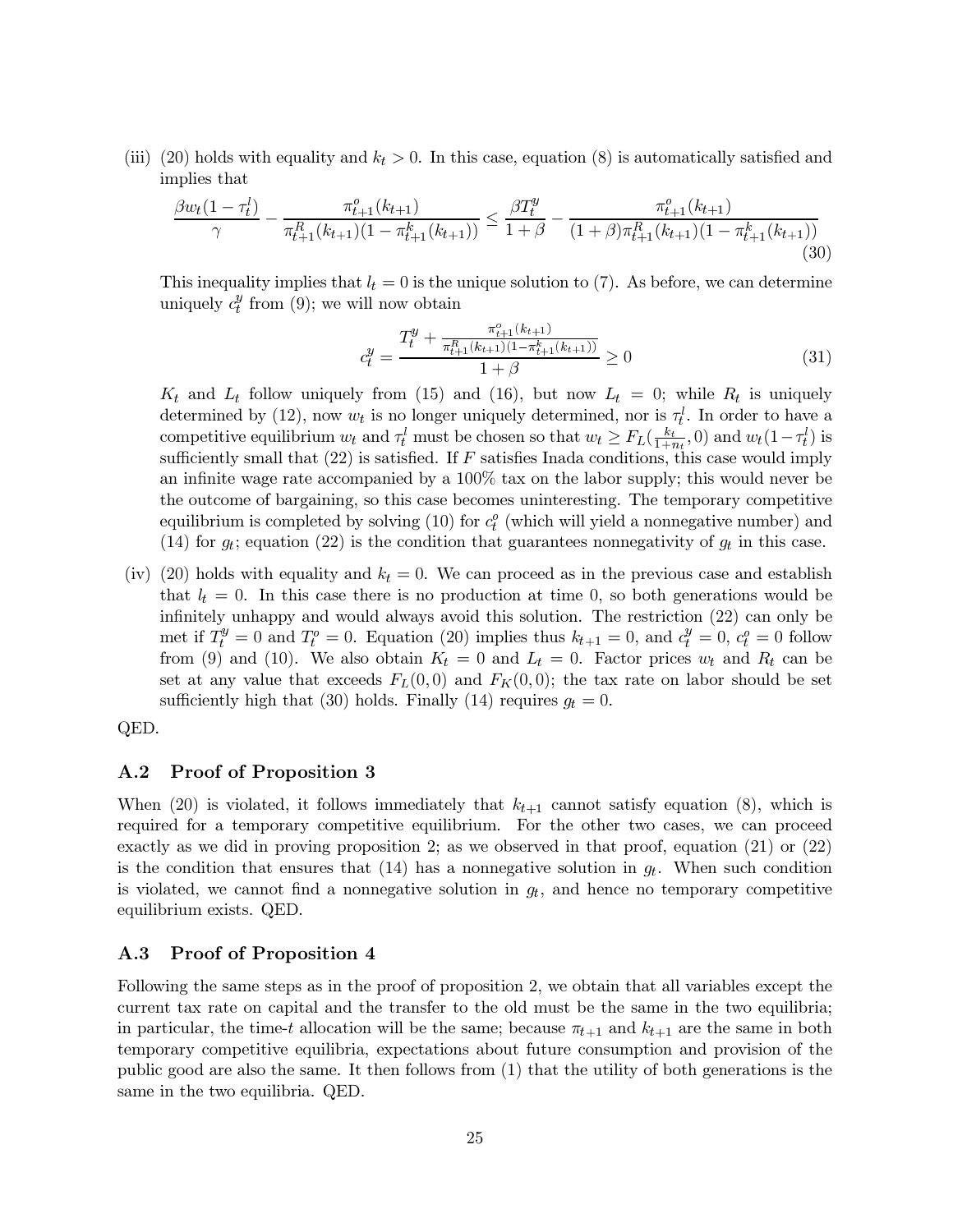#### Proof of (the general version of) Proposition 5  $\rm A.4$

In this appendix, we work with the general case of a sequence of distributions of capital holdings, rather than just with two groups. We consider conditional bargaining among the old agents, assuming that they start with an average level  $k_t$  of capital and that the politico-economic equilibrium sets their average consumption at  $c_t^o$ , the tax rate on capital at  $\tau_t^k$ , the level of government spending per capita at  $g_t$  and the interest rate at  $R_t$ . We also assume that the politico-economic equilibrium implies an interest rate  $R_t^*$  if the threat-point policy is implemented at time t.

In the main text, we divide the old in two groups, one of which has  $(1 - \alpha)k$  units of capital in excess of  $k_t$ , while the other is  $\alpha k$  units short of  $k_t$ . We then take limits as  $k \to 0$ . For the general case, we consider more-general deviations from uniform capital holdings and a moregeneral convergence criterion. In this case, we let  $F_i$  be a cdf representing the distribution of capital among the old. We want this distribution to be degenerate on  $k_t$  in the limit; we will define below the precise convergence criterion.

The following lemma is useful in establishing one of the properties we need the sequence  ${F_i}_{i=1}^{\infty}$  to satisfy.

**Lemma 1** Let an old person compare the utility that she receives from the following policies and *factor prices:* 

- (i) a tax rate on capital  $\tau_t^k$ , a transfer  $T_t^o$ ,  $g_t$  units of public good per capita and an interest rate  $R_t$ ;
- (ii) no taxes on capital, no transfers, no provision of the public good and an interest rate  $R_{1}^{*}$ .

The surplus the person receives from the former policy is nonincreasing in her capital holdings, and it is strictly decreasing if  $T_t^o > 0$ .

*Proof.* The surplus an old person with  $k$  units of capital receives is given by

$$
\log \left[ T_t^o + (1 - \tau_t^k) R_t k_t \right] + \xi V(g_t) - \log(R_t^* k_t) = \log \left[ \frac{\frac{T_t^o}{k_t} + (1 - \tau_t^k) R_t}{R_t^*} \right] + \xi V(g_t) \tag{32}
$$

QED.

We assume that  ${F_i}_{i=1}^{\infty}$  satisfies the following conditions:

- (i) there exists an  $i_0$  such that the support of  $F_i$  is a subset of  $(\underline{k}, +\infty)$  for each  $i > i_0$ .
- (ii) if  $\frac{(1-\tau_i^k)R_t}{R_i^*}$  < 1, then there exists an  $i_1$  such that the support of  $F_i$  is a subset of  $(0,\bar{k})$  for each  $i > i_1$ , where  $\bar{k}$  satisfies the following

$$
\log \left[ T_t^o + (1 - \tau_t^k) R_t \bar{k} \right] + \xi V(g_t) - \log R_t^* \bar{k} > \underline{DU} > 0 \tag{33}
$$

(iii)  $\int_{\mathbb{R}^+} k dF_i(k) = k_t \quad i \in \mathbb{N}$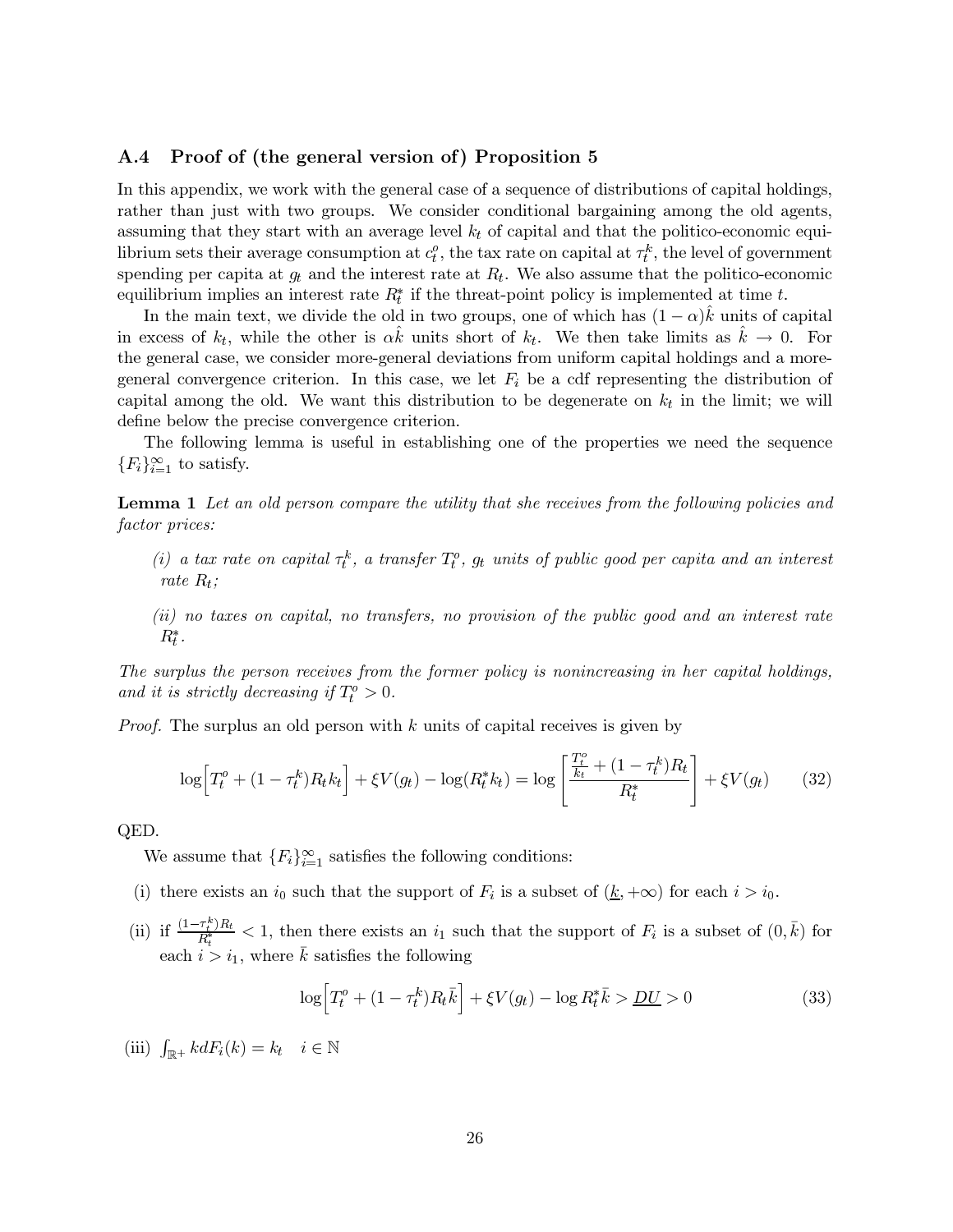$(iv)$ 

$$
\lim_{k \to \infty} \frac{\int_{\mathbb{R}^+} |k - k_t|^3 dF_i(k)}{\int_{\mathbb{R}^+} (k - k_t)^2 dF_i(k)} = 0
$$
\n(34)

(v) For each i,  $F_i$  is not a degenerate distribution on  $k_t$ .

The first condition requires every old person to have an amount of capital that is positive and uniformly bounded away from 0 in the limit. The second condition implies that, in the limit, every old person prefers the policy prescribed by the politico-economic equilibrium over the threatpoint policy, and each person gets a surplus that is bounded away from 0. The third condition ensures that the average level of capital per old person is  $k_t$ . Finally, the fourth condition states the convergence criterion that we will use<sup>19</sup> and the last condition requires the distribution to be nondegenerate, as we already know that the solution is indeterminate when all the mass is concentrated at  $k_t$ .

The following theorem provides a sufficient condition for convergence according to the criterion dictated by  $(34)$ .

**Proposition 6** Let X be a random variable with finite third moment, and let  $\{\epsilon_i\}_{i=1}^{\infty}$  be a nonnegative sequence converging to 0. Let  $F_i$  be the cdf of  $k_t + \epsilon_i X$ . Then  $\{F_i\}_{i=1}^{\infty}$  satisfies equation  $(34)$ .

Proof.

$$
\frac{\int_{\mathbb{R}^+} |k - k_t|^3 dF_i(k)}{\int_{\mathbb{R}^+} (k - k_t)^2 dF_i(k)} = \epsilon_i \frac{E(|X|^3)}{E(X^2)} \longrightarrow_{i \to \infty} 0
$$
\n(35)

QED.

The two-group case we consider in the main text is one example in which proposition 6 applies. In that example, the random variable X takes the values  $-\alpha$  with probability  $1-\alpha$  and  $1-\alpha$ with probability  $\alpha$ , and k plays the role of  $\epsilon_i$ .

We are now ready to state and prove the general version of proposition 5.

**Proposition 7** Assume an ESPEE is such that  $k_t > 0$   $\forall t$  and such that the utility of either generation at any point in time is strictly above its threat point. Let  $(c_t^o, g_t, \tau_t^k, T_t^o, R_t)$  be respectively consumption by the elderly, per capita provision of the public good, the tax rate on capital, transfers to the old and the interest rate on the equilibrium path. Let  $R_t^*$  be the interest rate that the politico-economic equilibrium predicts if the threat-point policy is implemented at time t. Let  ${F_i}_{i=1}^{\infty}$  be a sequence of cdf's satisfying the properties (i)-(v) above. Let us consider the tax rate on capital and the lump-sum transfer to the old that arise from conditional bargaining among the old given their average consumption level  $c_t^o$  and the level of provision of the public good  $g_t$  when capital holdings at time t are distributed according to  $F_i$ . As  $i \to \infty$ , the tax rate on capital and the lump-sum transfer converge to  $(\tau_t^k, T_t^o)$  if and only if

$$
\begin{cases}\n1 - \tau_t^k = \frac{c_t^2}{R_t k_t (1 + DU_t)} \\
T_t^o = \frac{DU_t}{1 + DU_t} c_t^o\n\end{cases}
$$
\n(36)

 $19$ This convergence criterion is neither implied nor it implies the most commonly used criteria, such as weak or strong convergence, or convergence in a  $L^p$  norm.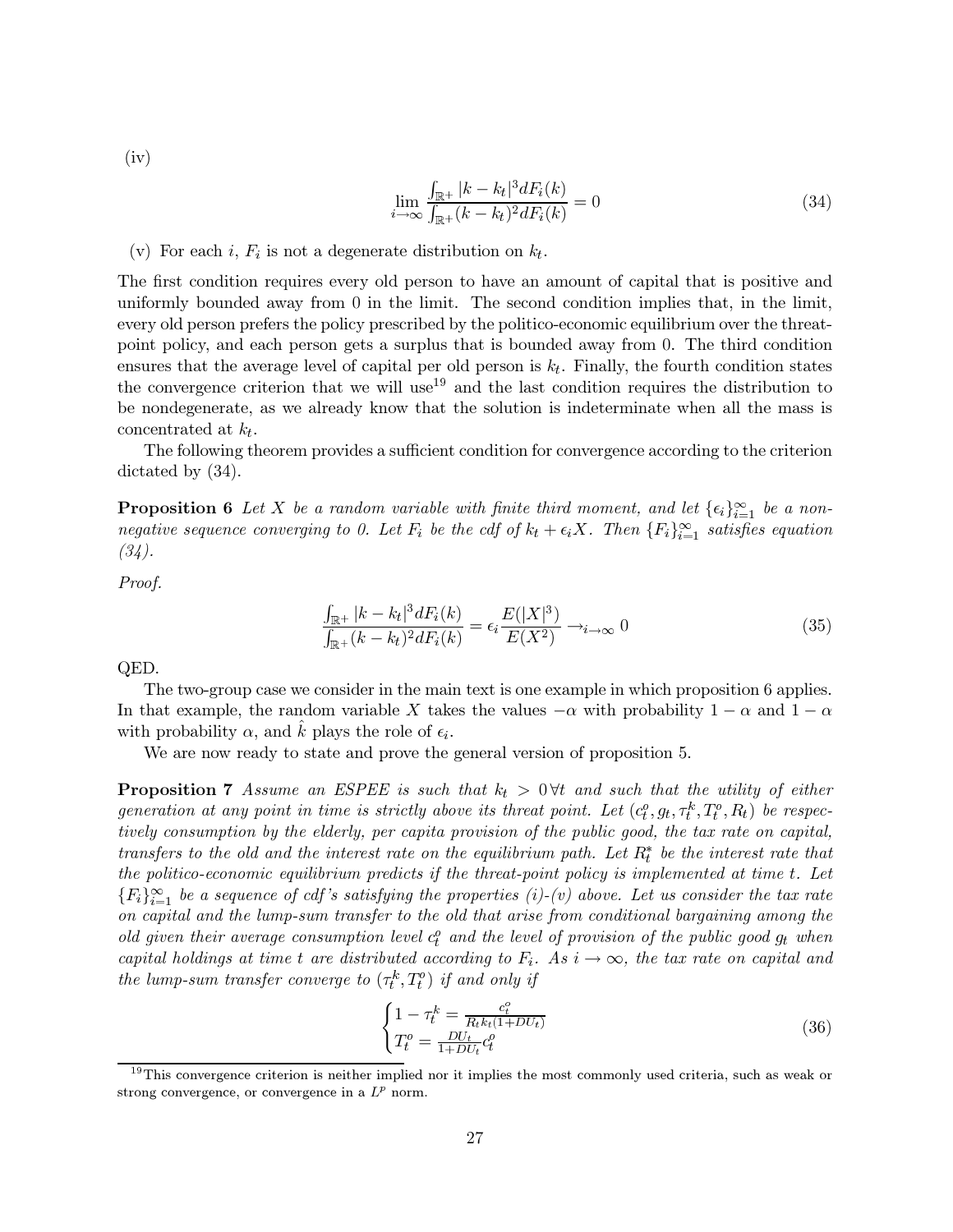where  $DU_t$  is the difference in utility between what an old agent gets and her threat point, evaluated when there is no heterogeneity, i.e.,

$$
DU_t \equiv \log c_t^o + \xi V(g_t) - \log(R_t^* k_t). \tag{37}
$$

*Proof.* Given the average consumption by the old  $(c<sub>t</sub><sup>o</sup>)$  and the average capital holdings, a tax rate on capital  $\tau^k$  implies a lump-sum transfer  $T^o = c_t^o - (1 - \tau^k)R_t k_t$ . We can therefore substitute out  $T^{\circ}$  and write the conditional bargaining problem as one of solving<sup>20</sup>

$$
\max_{\tau^k} \int_{\mathbb{R}^+} \log \left\{ \log \left[ c_t^o + (1 - \tau^k) R_t(k - k_t) \right] + \xi V(g_t) - \log(R_t^* k) \right\} dF_i(k)
$$
(38)

s.t.

$$
\log \left[ c_t^o + (1 - \tau^k) R_t(k - k_t) \right] + \xi V(g_t) - \log(R_t^* k) \ge 0 \quad \forall k \in \text{supp}(F_i)
$$
 (39)

and $21$ 

$$
(1 - \tau^k)k_t \le c_t^o \tag{40}
$$

If there is no  $\tau^k$  that can satisfy the constraints, then no agreement would be possible among the old, and the original bargaining with the young would have to be more generous towards the old in order to support positive levels of  $q_t$ . However, because of assumption (ii) on  $F_i$ , when  $i > i_1$  there is a neighborhood of  $\tau_t^k$  for which the surplus is strictly positive and bounded away from 0 for all levels of capital in the support of  $F_i$ . In this case, the set of values of  $\tau^k$  that satisfy the constraints is nonempty. The function to be maximized in (38) is strictly concave in  $\tau^k$ , and the sets implied by (39) and (40) are convex. This implies that there is a unique local maximum which is also a global maximum. We are interested in establishing when this maximum is converging to  $\tau_t^k$ . Because of assumptions (i) and (ii), there is a neighborhood  $U_{\tau_t^k}$  of  $\tau_t^k$  in which we can apply the dominated convergence theorem to the first-order conditions  $(38)$  and in which the constraints are not binding. Let  $\tilde{\tau}_i^k$  be the solution to maximizing (38) s.t. (39) and (40). When  $\tilde{\tau}^k_i \in U_{\tau^k_i},$  it satisfies thus the first-order condition

$$
-\int_{\mathbb{R}^+} \frac{R_t(k - k_t)}{\left\{ \log \left[ c_t^o + (1 - \tilde{\tau}_i^k) R_t(k - k_t) \right] + \xi V(g_t) - \log(R_t^* k) \right\} \left[ c_t^o + (1 - \tilde{\tau}_i^k) R_t(k - k_t) \right]} dF_i(k) = 0
$$
\n(41)

Let

$$
G(k,\tau^{k}) \equiv \frac{R_{t}(k-k_{t})}{\left\{\log\left[c_{t}^{o} + (1-\tau^{k})R_{t}(k-k_{t})\right] + \xi V(g_{t}) - \log(R_{t}^{*}k)\right\}\left[c_{t}^{o} + (1-\tau^{k})R_{t}(k-k_{t})\right]} \tag{42}
$$

 $^{20}$ In equation (38), it is convenient to take the logarithm of the objective function to be maximized. This avoids the need to write the product of a continuum of terms (replacing it with an integral) and yields also nicer first-order conditions.

<sup>&</sup>lt;sup>21</sup>This proof ignores the constraint  $\tau^k \leq 1$ . This is done just to save space; it is straightforward to add this constraint to it. Note that in an ESPEE equation (36) implies that  $\tau_t^k < 1$ .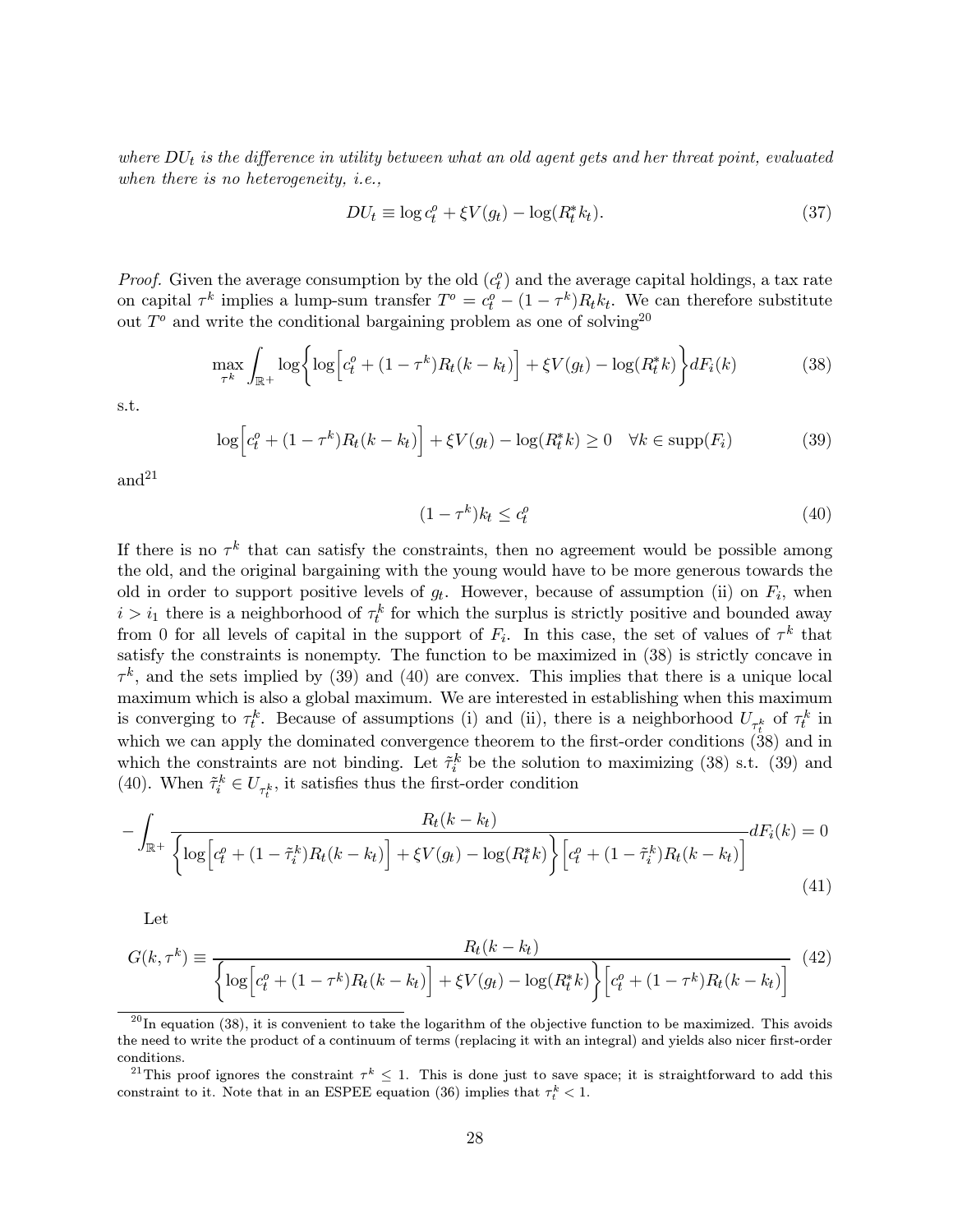G is the integrand in (41). It is differentiable 3 times as a function of k in the support of  $F_i$  when  $\tau^k \in U_{\tau^k}$ .<sup>22</sup> We can then use a Taylor series expansion to rewrite (41) as

$$
G(k_t, \tilde{\tau}_i^k) \int_{\mathbb{R}^+} dF_i(k) + G_k(k_t, \tilde{\tau}_i^k) \int_{\mathbb{R}^+} (k - k_t) dF_i(k)
$$
  
+ 
$$
\frac{G_{kk}(k_t, \tilde{\tau}_i^k)}{2} \int_{\mathbb{R}^+} (k - k_t)^2 dF_i(k) + \frac{1}{6} \int_{\mathbb{R}^+} G_{kkk}(k_t + \lambda(k, \tilde{\tau}_i^k)(k - k_t), \tilde{\tau}_i^k)(k - k_t)^3 dF_i(k) = 0
$$
\n(43)

where  $\lambda(k, \tilde{\tau}_i^k) \in (0, 1)$ . Notice that  $G(k_t, \tilde{\tau}_i^k) = 0$  and  $\int_{\mathbb{R}^+} (k - k_t) dF_i(k) = 0$ . The first two terms in the Taylor series expansion are thus identically zero.

Let  $H_i$  be the convex hull of the support of  $F_i$ . Assumptions (iii) and (v) imply that  $k_i$  is in the interior of  $H_i$  and hence

$$
k \in \text{supp}(F_i) \Longrightarrow k_t + \lambda(k, \tilde{\tau}_i^k)(k - k_t) \in H_i \tag{44}
$$

Because the left-hand-side of  $(39)$  is monotone in k, when  $(39)$  is satisfied, it is also satisfied by all values in  $H_i$ .

Simple but tedious algebra shows that  $G_{kkk}$  is bounded as a function of  $k \in H_i$  when  $\tilde{\tau}_i^k \in U_{\tau_i^k}$ . Equation (34) implies thus that the solution to (43) must involve  $G_{kk}(k_t, \tilde{\tau}_i^k) \rightarrow_{i \to +\infty} 0$ . Since  $G_{kk}$  is a continuous function of  $\tau^k$ , this implies that  $\{\tilde{\tau}_i^k\}_{i=1}^{\infty}$  should converge to the solution of  $G_{kk}(k_t, \tau^k) = 0$ . Therefore, if

$$
\exists \bar{i} : \tilde{\tau}_i^k \in U_{\tau_i^k} \ \forall i > \bar{i},\tag{45}
$$

then  $\tilde{\tau}^k \equiv \lim_{i \to \infty} \tilde{\tau}_i^k$  must satisfy<sup>23</sup>

$$
(1 - \tilde{\tau}^k) R_t k_t (1 + DU_t) - c_t^o = 0 \tag{46}
$$

Notice that (45) is a necessary condition for  $\{\tilde{\tau}_i^k\}_{i=1}^{\infty}$  to converge to  $\tau_i^k$ . Therefore, if  $\{\tilde{\tau}_i^k\}_{i=1}^{\infty}$ converges to  $\tau_t^k$ , then  $\tau_t^k = \tilde{\tau}^k$ , which implies (36). Conversely, if (36) is satisfied,  $\tau_t^k$  satisfies equation (46). Furthermore,  $G_{kk}$  is a continuous function of  $k \in H_i$  when  $\tau^k \in U_{\tau^k}$ ;  $G_{kkk}$  is bounded in the same range. Hence, there exists a sequence of taxes that satisfies  $(43)$  when i is sufficiently large and converges to  $\tau_t^k$ . Because (43) is a sufficient condition for a maximum, it follows that the sequence that satisfies  $(43)$  is the sequence of maximizers of  $(38)$ . QED.

# B Computation of the Annualized Tax Rate on Capital Income

With the timing of the economy described in the paper and the definition of  $\tau_{t+1}^k$ , one unit of the good invested at time t yields  $R_{t+1}(1-\tau_{t+1}^k)$  units at time  $t+1$ . If we define  $\hat{\tau}_{t+1}^k$  as the tax rate that applies every year on the interest earned from an investment between t and  $t + 1$  and we assume a constant interest rate, we find that one unit of the good invested today will yield  $[1 + r_{t+1}(1 - \hat{\tau}_{t+1}^k)]^{30}$  units 30 years from now, where  $1 + r_{t+1}$  is the annual gross return from investment, i.e.  $r_{t+1} = R_{t+1}^{1/30} - 1$ .

<sup>&</sup>lt;sup>22</sup>It is actually a  $C^{\infty}$  function, but being 3 times differentiable is all that is required for our proof.

<sup>&</sup>lt;sup>23</sup> Equation (46) follows from simplifying  $G_{kk}(k_t, \tilde{\tau}^k) = 0$ .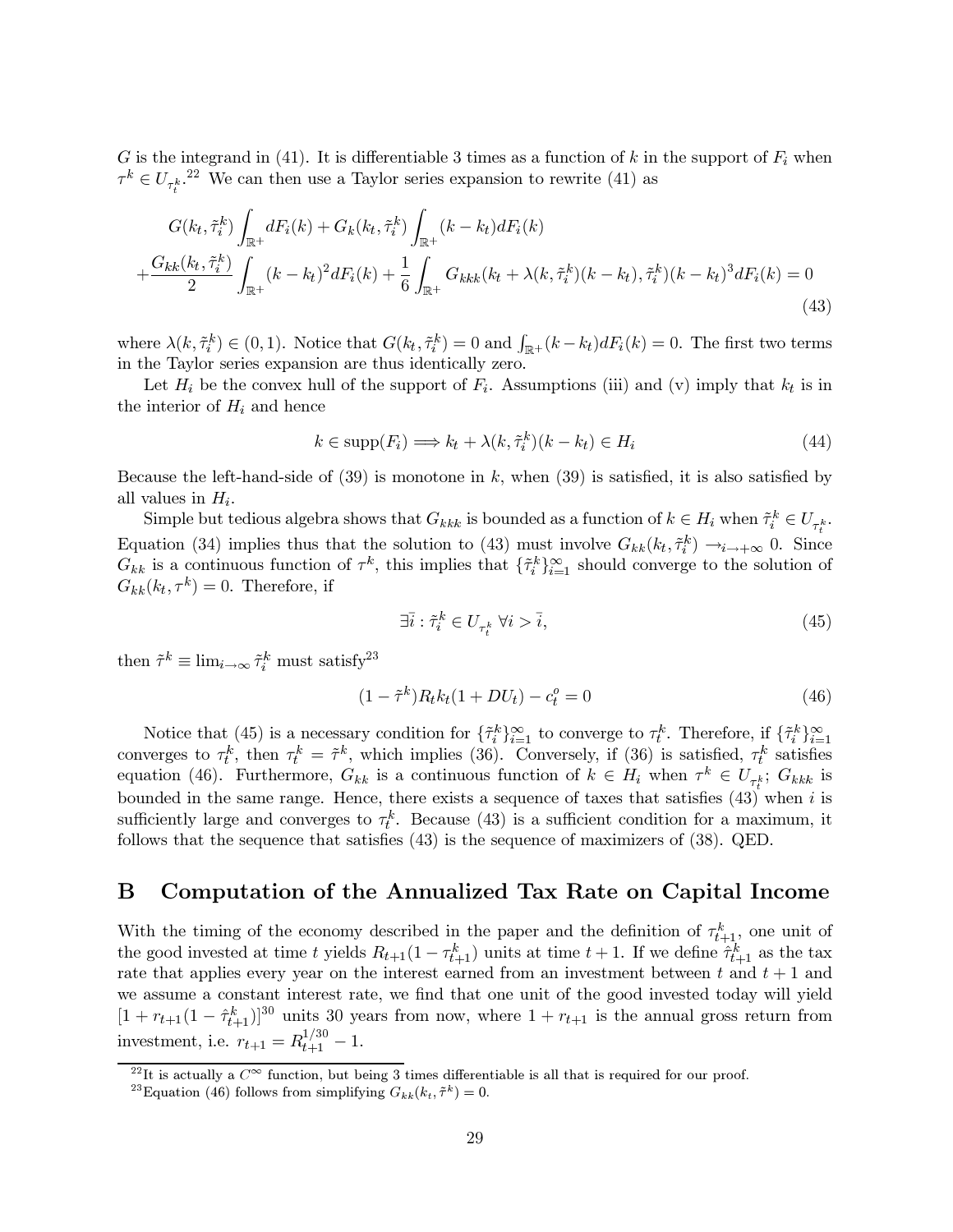We compute the annualized tax on capital income by imposing equality of the two expressions:

$$
R_{t+1}(1 - \tau_{t+1}^k) = [1 + r_{t+1}(1 - \hat{\tau}_{t+1}^k)]^{30}
$$
\n
$$
(47)
$$

Solving for  $\hat{\tau}_{t+1}^k$  and substituting for r we obtain

$$
\hat{\tau}_{t+1}^k = 1 - \frac{[R_{t+1}(1 - \tau_{t+1}^k)]^{1/30} - 1}{R_{t+1}^{1/30} - 1} \tag{48}
$$

# $\mathbf C$ Solution Algorithm in a Stationary Environment

The solution algorithm works according to the following steps:

- (i) We form a grid for the state variable  $(k_t)$ . Since I will use Chebyshev-polynomial interpolation,<sup>24</sup> I select by trial and error a suitable interval  $[\underline{k}, \overline{k}]$ , and I select the grid point at the roots of the  $d+1$ st order Chebyshev polynomial, where d is the order of the polynomial interpolation.
- (ii) We provide an initial guess for the rule  $\pi$  as a function of the capital next period at the grid points. The guess only requires the net expected rate of return from investment  $\pi^R(.)$  (1 –  $\pi^k(.)$ , the expected transfers to the old  $\pi^o$  and the expected government spending  $\pi^g$ . The usual starting point was  $\pi^R \equiv R \pi^k \equiv 0$ ,  $\pi^o \equiv 0$ ,  $\pi^g \equiv q$ , where R and q are constant. I also tried different guesses, and I converged to the same equilibrium, as long as the initial  $\pi$  let to a unique equilibrium. Further research is needed for the case in which the initial  $\pi$  leads to multiple equilibria, as well as for the case in which the initial  $\pi$  is not continuous and hence cannot be approximated by Chebyshev polynomials or piecewise linear interpolation.
- (iii) Given the previously mentioned functions evaluated at the grid points, we use Chebyshev polynomial interpolation to approximate the policy for points within  $[\underline{k}, k]$ . I chose the maximum degree of the polynomial to be  $d = 30$ , but this is already quite higher than what is required to get a very good approximation.
- (iv) Given the expected policy, we compute the temporary competitive equilibrium under the threat-point policy. Following the steps of the proof of proposition 2, this can be reduced to solving a system of two nonlinear equations in  $k^*$  and  $l^*$ , with all of the other variables following from the recursive substitutions.  $25$
- (v) Given the expected rule  $\pi$ , we compute the threat-point utilities for the young and the old at the grid points.
- (vi) Given the expected rule  $\pi$ , we solve the bargaining problem of maximizing (23). We use equation (25) as a restriction to break the indeterminacy of the optimal solution. From the previous maximization, we get a new rule.
- (vii) We iterate on steps (iii) through (v) until convergence.

 $^{24}$ I also tried using piecewise linear interpolation, with similar results. Polynomial interpolation seems preferable both because the functions to be studied seem to be very smooth and because the nonlinear optimization algorithm works best with smooth functions.

<sup>&</sup>lt;sup>25</sup>Since we are looking for stationary equilibria, we can omit the time subscript for  $k^*$ .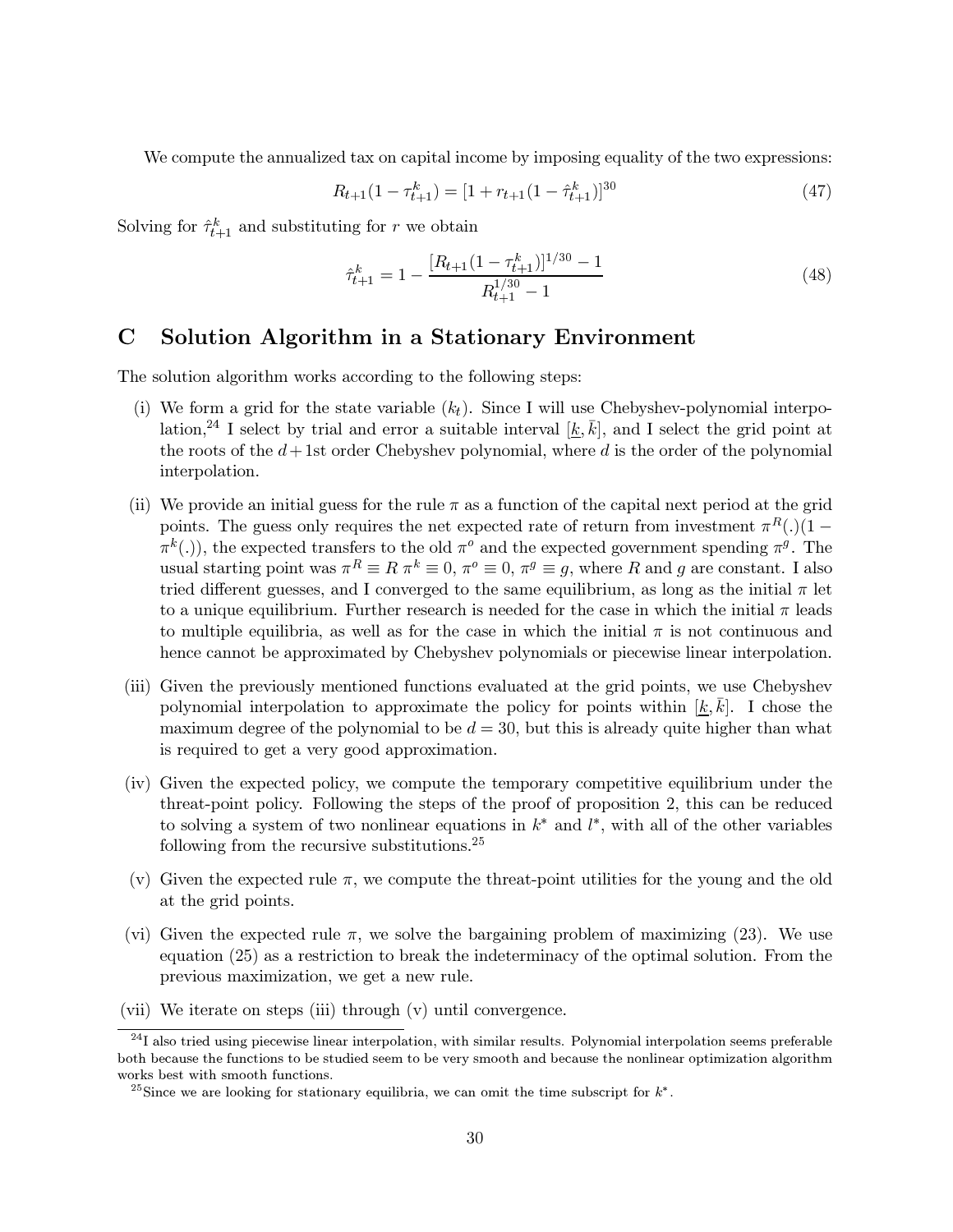# Solution Algorithm for the Demographic-Shock Experiment D

- (i) We start the economy at the initial steady state of the stationary equilibrium associated with the initial growth rate of the population; the stationary equilibrium is computed according to the procedure set forth in C, and we use the implied transition function for capital to find the steady state.
- (ii) We specify the new path for  $n_t$ . This is assumed to become common knowledge at time 1, so we have perfect foresight from time 1 on. We assume that  $n_t$  becomes constant from some period  $T$  on.
- (iii) From period  $T$  on, we compute the stationary equilibrium associated with the new population growth rate; this is done again according to the procedure described in C.
- (iv) For the periods between 1 (included) and  $T$  (excluded), we compute backwards the rules  $\pi_t$ , following the procedure described in (iii)-(v) of C: we start from the rule we computed for period  $T$ , and we solve backwards for all policy functions up to period 1. While the policy functions are thus the same after period  $T$ , because of the stationarity assumption, the policy functions will in general change over time between time 1 and time T, as  $n_t$  will usually be different from its new steady state value that will be reached from  $T$  on.
- (v) We use the transition functions for capital that can be derived from the policy functions to compute the path for capital, starting from the initial steady-state level. From the capital level, we can then infer the government policy by looking at the policy functions, and from there we can infer the choices of the private households.

# References

- [1] Alberto Alesina and Dani Rodrik. Distributive Politics and Economic Growth. *Quarterly* Journal of Economics, 109:465-490, 1994.
- [2] David Altig, Alan J. Auerbach, Laurence J. Kotlikoff, Kent A. Smetters, and Jan Walliser. Simulating U.S. Tax Reform. *NBER Working Paper*, 6248, 1997.
- [3] Ken Binmore, Ariel Rubinstein, and Asher Wolinsky. The Nash Bargaining Solution in Economic Modelling. Rand Journal of Economics, 17:176-188, 1986.
- [4] Christophe Chamley. Optimal Taxation of Capital Income in General Equilibrium with Infinite Lives. *Econometrica*, 54:607–622, 1986.
- [5] V.V. Chari, Lawrence J. Christiano, and Patrick J. Kehoe. Optimal Fiscal Policy in a Business Cycle Model. Journal of Political Economy, 102:617-652, 1994.
- [6] Thomas F. Cooley and Jorge Soares. Will Social Security Survive the Baby Boom? Carnegie-Rochester Conference Series on Public Policy, 45:88-121, 1996.
- [7] Thomas F. Cooley and Jorge Soares. A Positive Theory of Social Security Based on Reputation. Journal of Political Economy,  $107(1):135-160$ , 1999.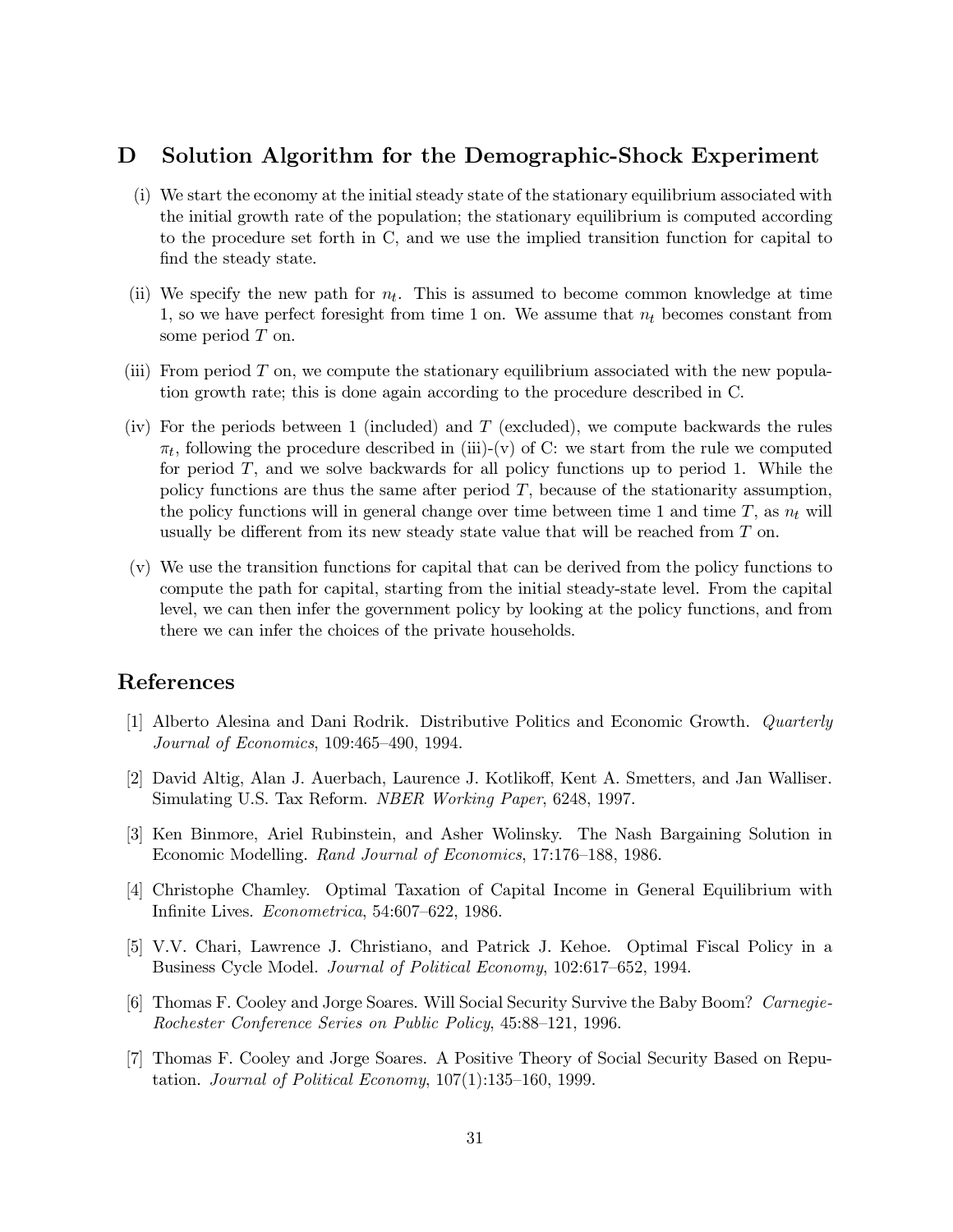- [8] Mariacristina De Nardi, Selahattin İmrohoroğlu, and Thomas J. Sargent, Projected U.S. Demographics and Social Security. Review of Economic Dynamics, 2(3):575–615, 1999.
- [9] Don Fullerton and Diane Lim Rogers. *Who Bears the Lifetime Tax Burden?* The Brookings Institution, 1993.
- [10] Roger H. Gordon and Joel Slemrod. Do we Collect any Revenue from Taxing Capital Income? In Lawrence H. Summers, editor, *Tax Policy and the Economy*, volume 2, pages  $89-130$ . National Bureau of Economic Research, 1988.
- [11] He Huang, Selahattin İmrohoroğlu, and Thomas J. Sargent. Two Computations to Fund Social Security. *Macroeconomic Dunamics*, 1:7-44, 1997.
- [12] Kenneth L. Judd. Redistributive Taxation in a Simple Perfect Foresight Model. *Journal of* Public Economics, 28:59–83, 1985.
- [13] Laurence J. Kotlikoff. *Generational Accounting: Knowing who Pays, and when, for what we*  $Spend.$  Free Press, 1992.
- [14] Laurence J. Kotlikoff, Torsten Persson, and Lars E.O. Svensson, Social Contracts as Assets: a Possible Solution to the Time-Consistency Problem. *American Economic Review*, 78:662– 677, 1988.
- [15] Per Krusell, Vincenzo Quadrini, and José-Víctor Ríos-Rull, Politico-economic Equilibrium and Economic Growth. *Journal of Economic Dynamics and Control*, 21:243–272, 1997.
- [16] Luisa Lambertini and Costas Azariadis. The Fiscal Politics of Big Governments: Do Coalitions Matter? Mimeo, University of California, Los Angeles, 1998.
- [17] Casey B. Mulligan and Xavier X. Sala i Martin. Gerontocracy, Retirement and Social Secu $r$ ity. *NBER Working Paper*, 7117, 1999.
- [18] Casey B. Mulligan and Xavier X. Sala i Martin. Social Security in Theory and Practice (I): Facts and Political Theories. NBER Working Paper. 7118, 1999.
- [19] Torsten Persson and Guido Tabellini. Is Inequality Harmful for Growth? American Economic Review, 84:600-621, 1994.
- [20] Christopher Phelan and Ennio Stacchetti. Sequential Equilibria in a Ramsey Taxes Model. Federal Reserve Bank of Minneapolis Staff Report, 258, 1999.
- [21] Thomas I. Renström. Endogenous Taxation: An Overlapping Generations Approach. Economic Journal, 106:471-482, 1996.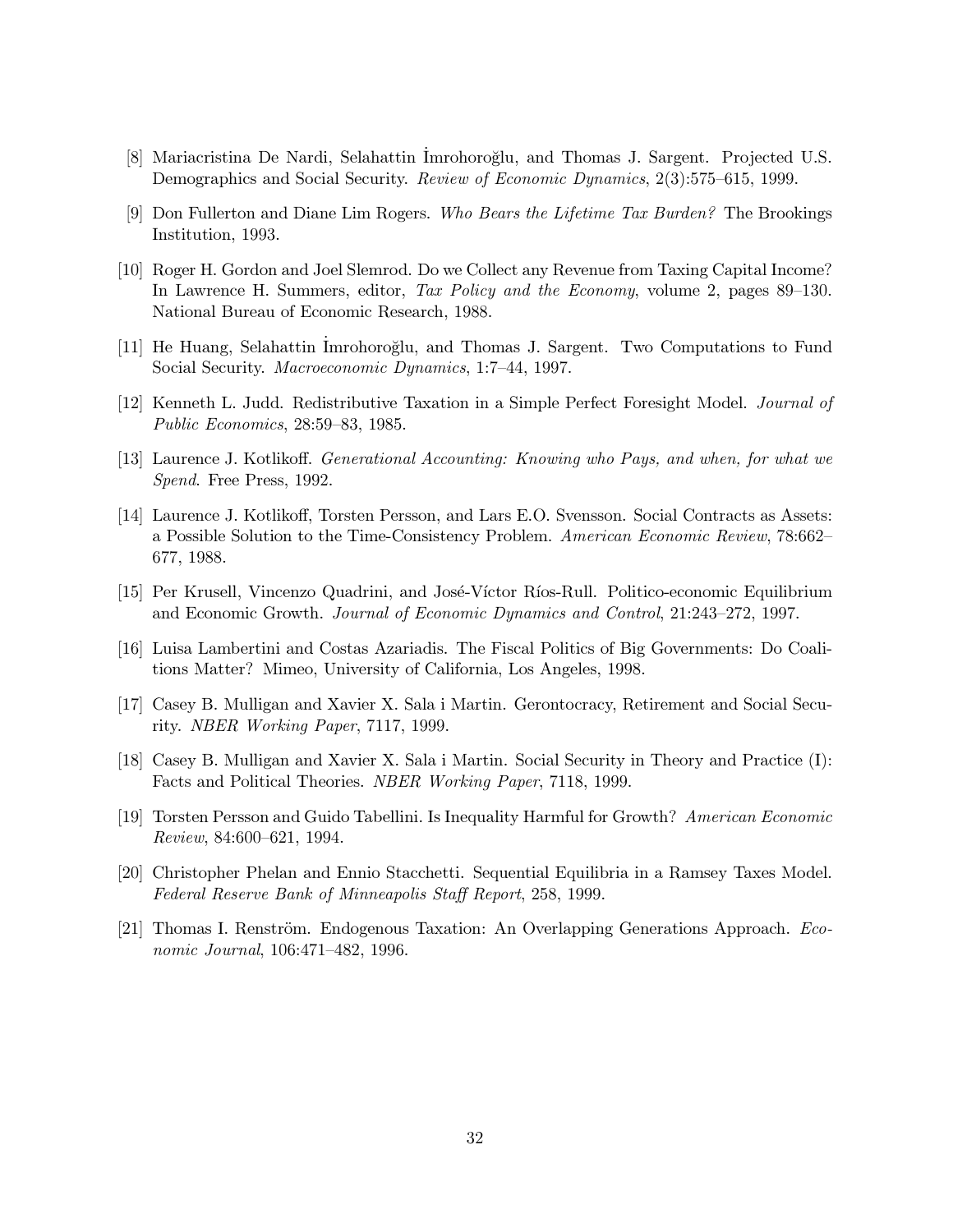

Figure 1 − Stationary government policy as a function of current capital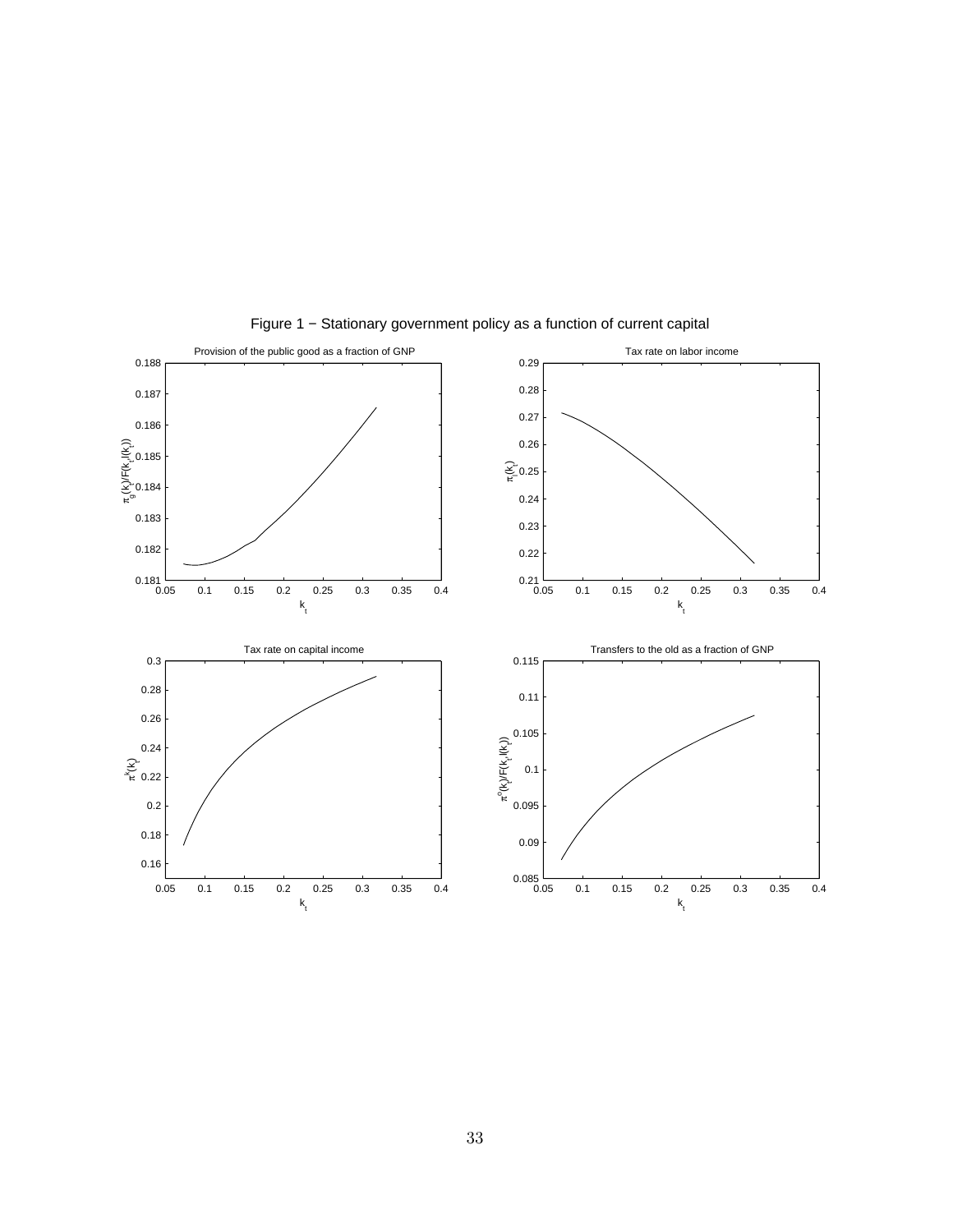

Figure 2 − Net contribution to the provision of the public good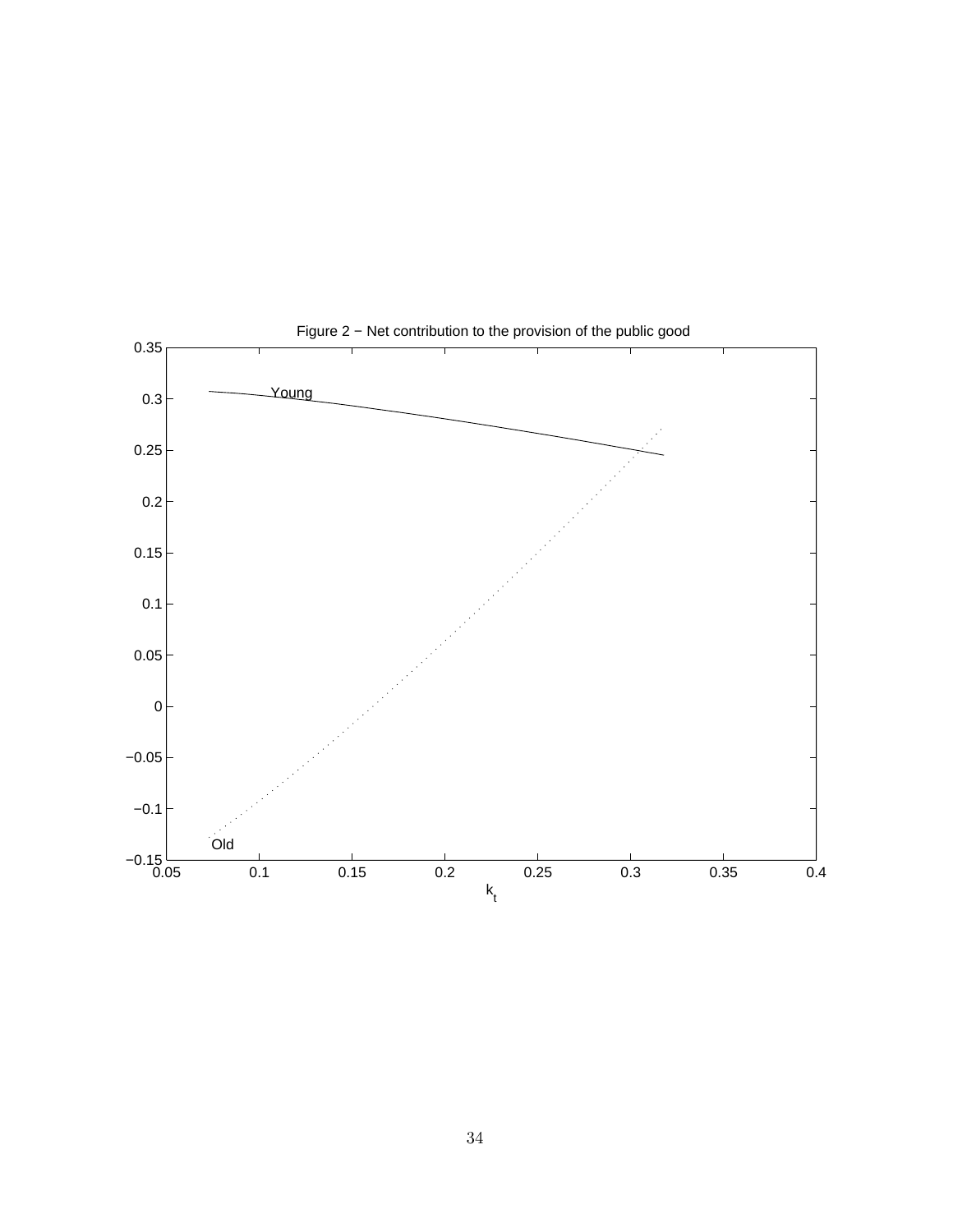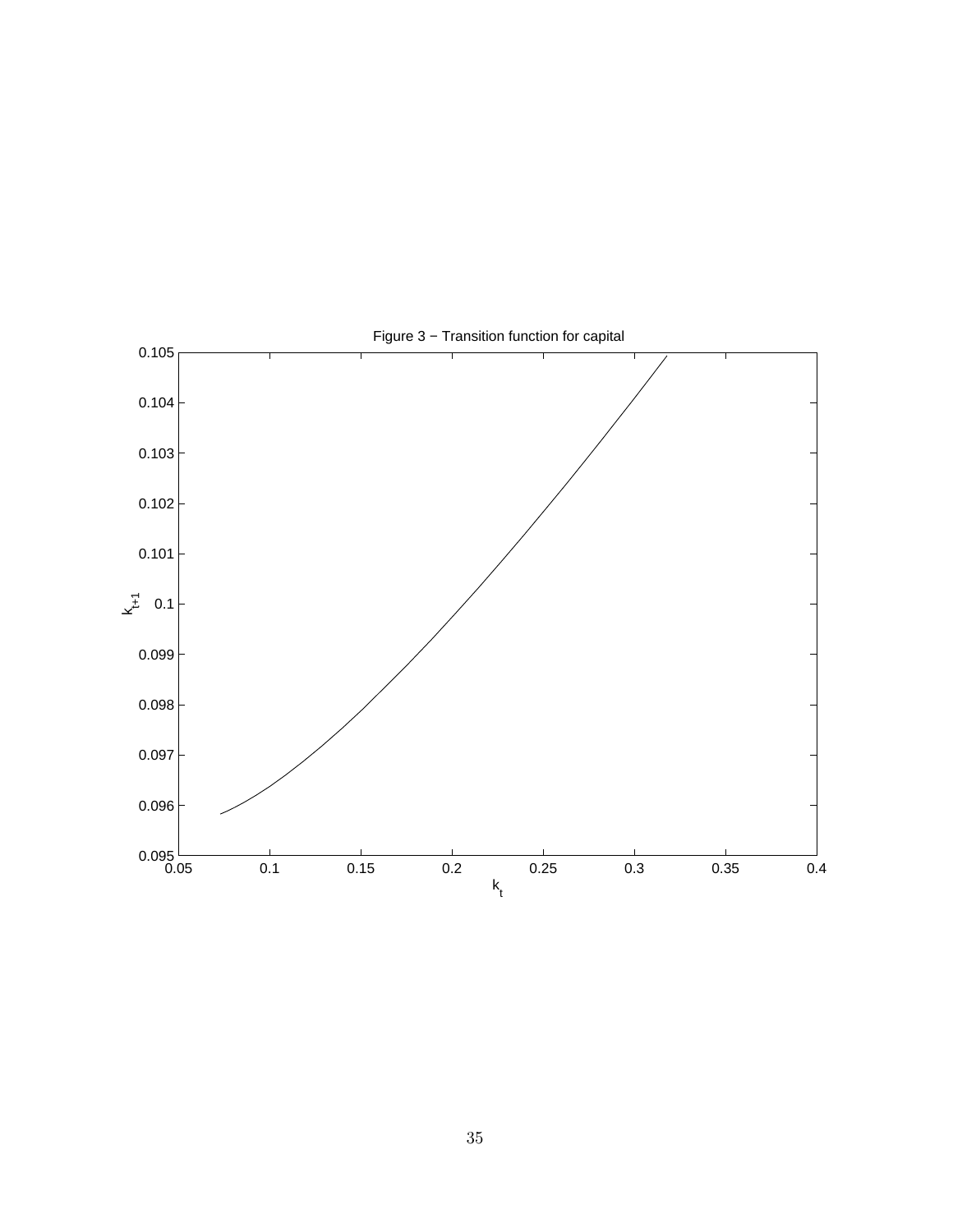

Figure 4 − Government policy in the transition, unanticipated case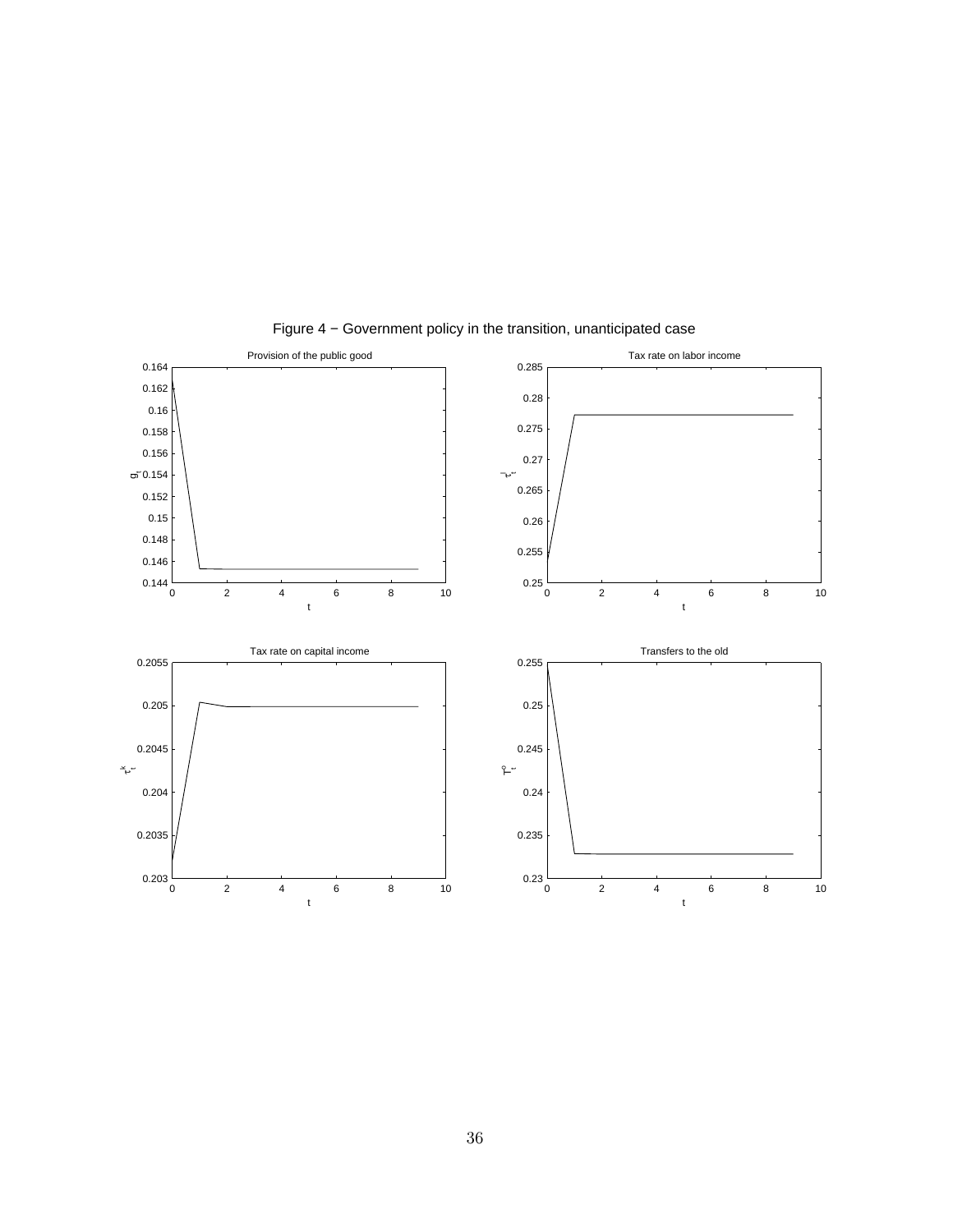

Figure 5 – Net contribution to g<sub>t</sub>, unanticipated case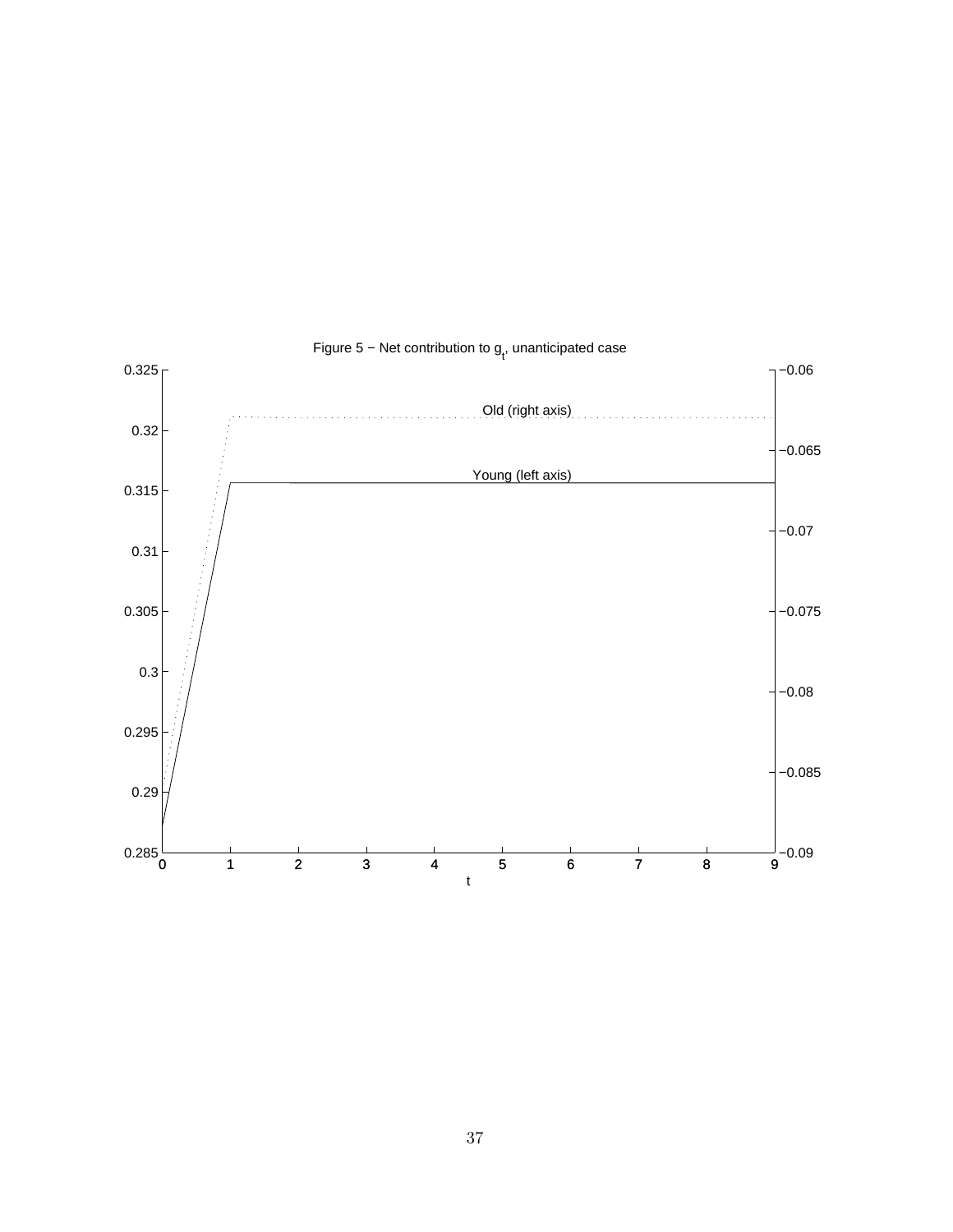

Figure 6 − Generational accounting, unanticipated case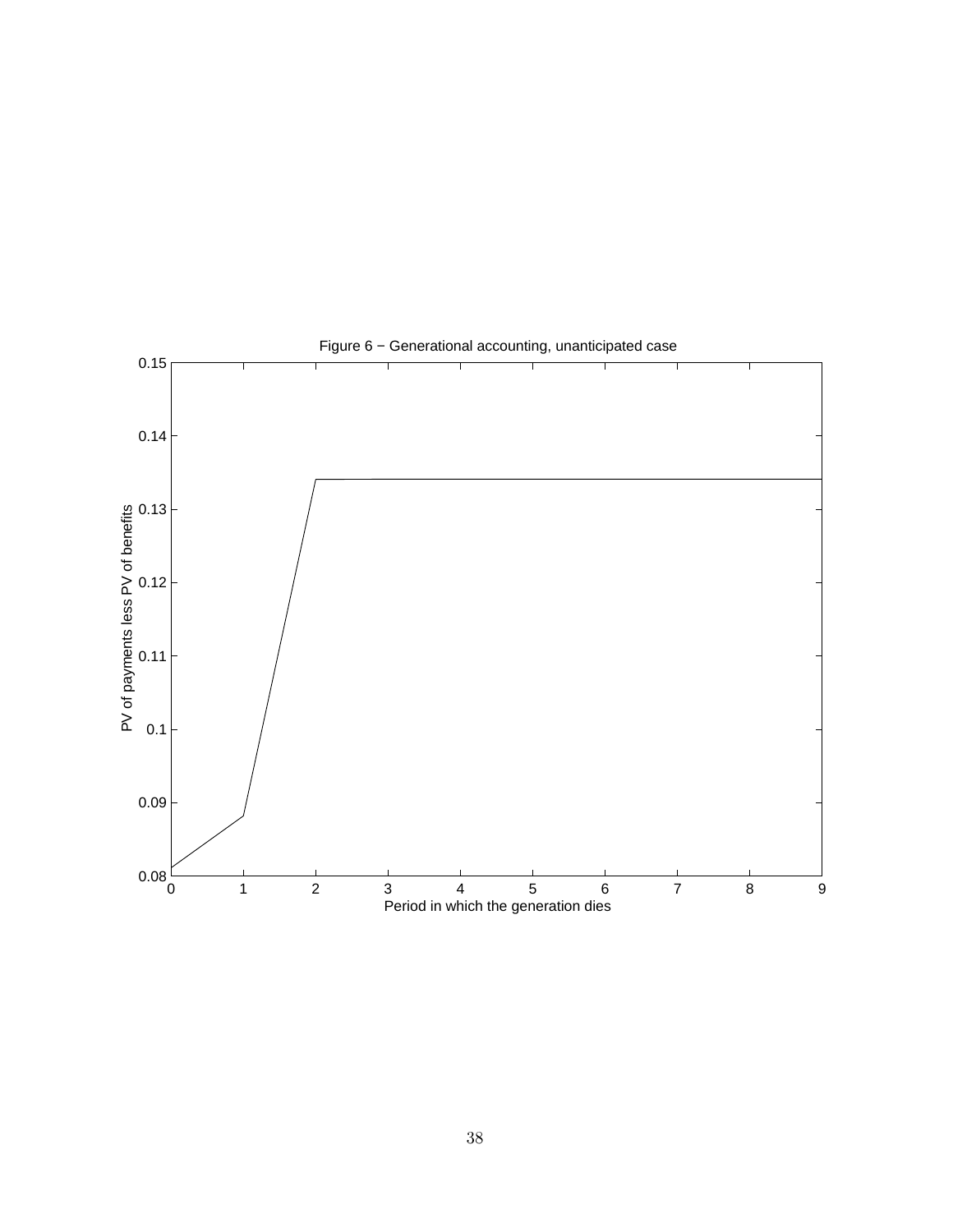

Figure 7 − Government policy in the transition, anticipated case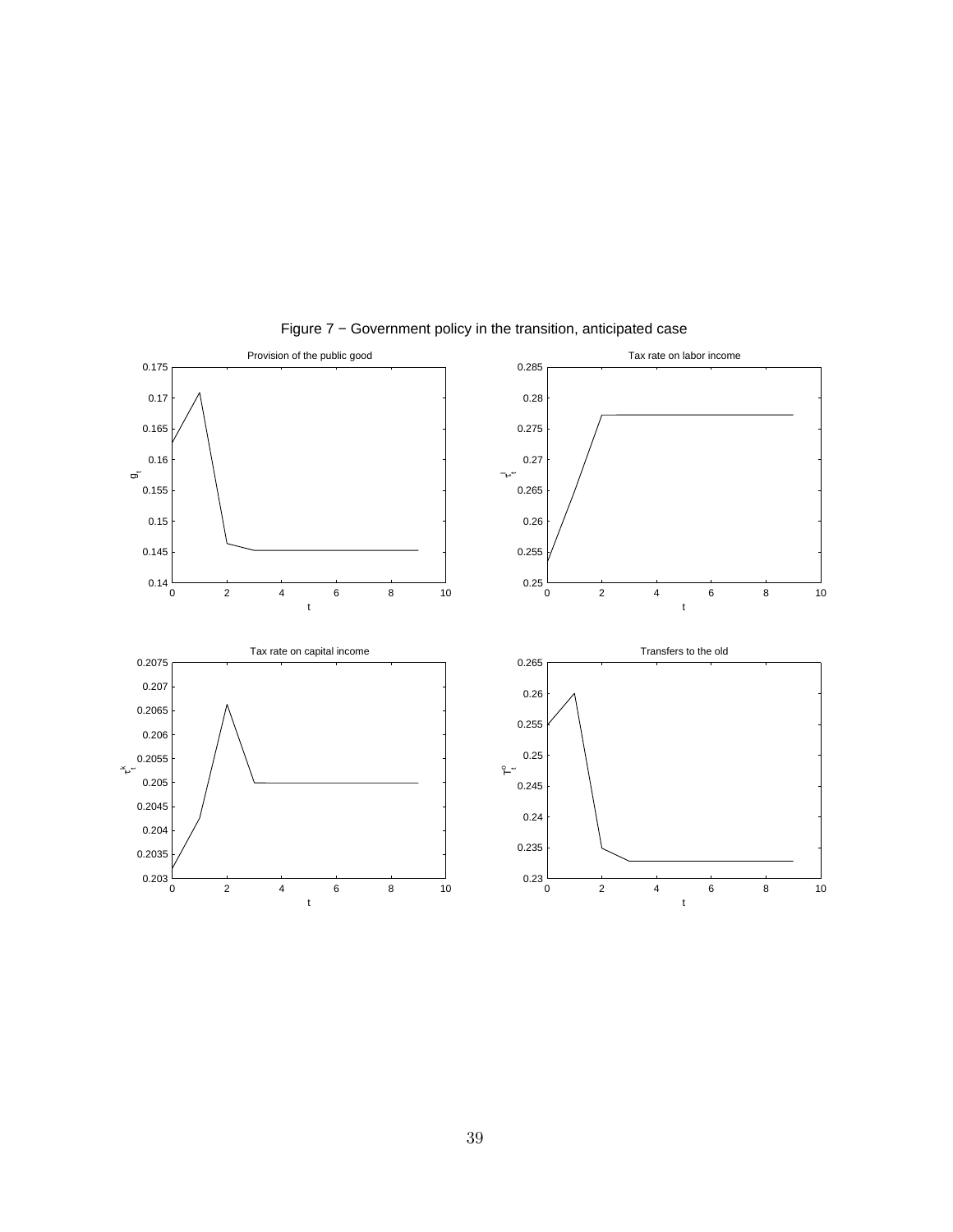

Figure 8 – Net contribution to  $g_t$ , anticipated case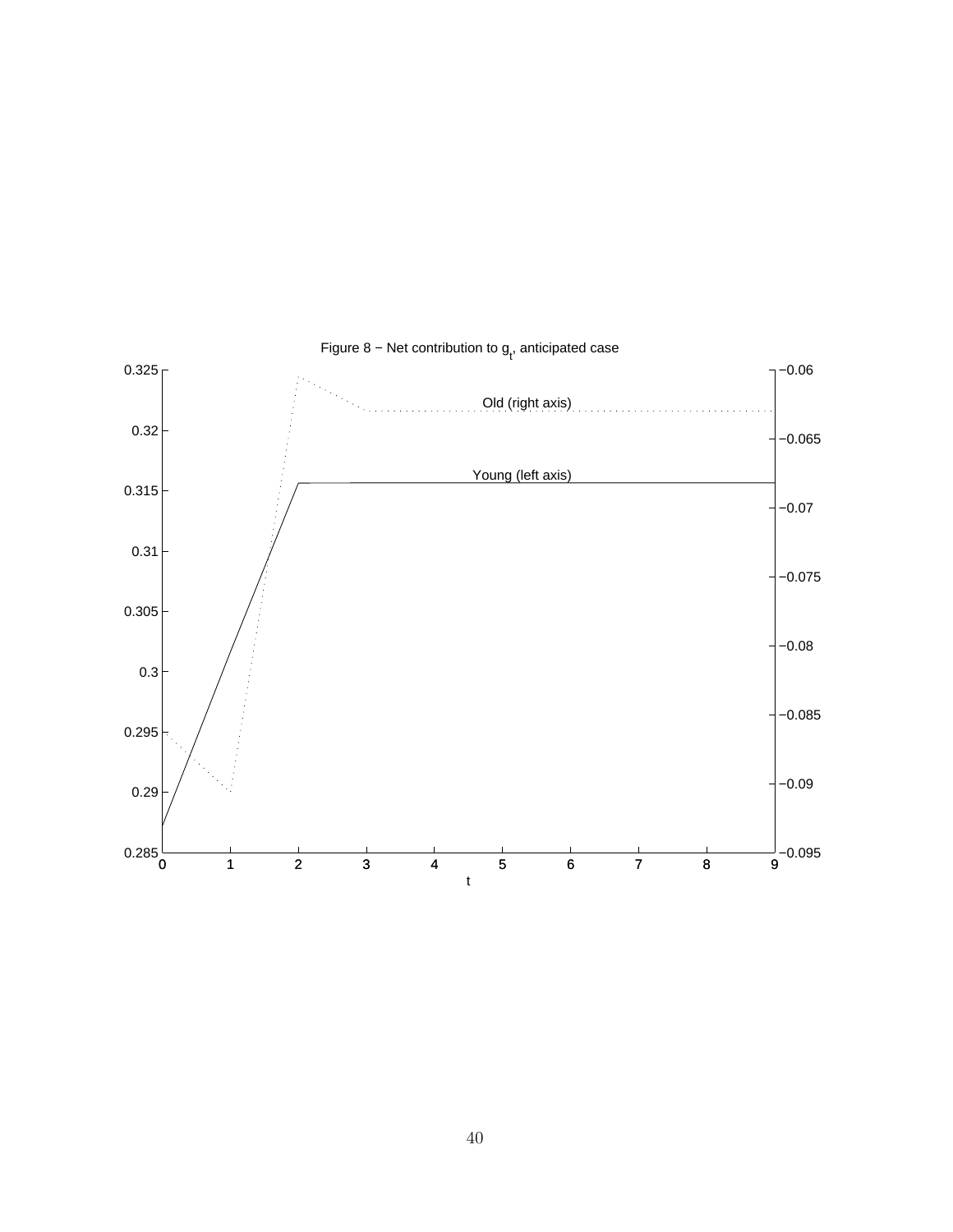

Figure 9 − Capital over time, anticipated case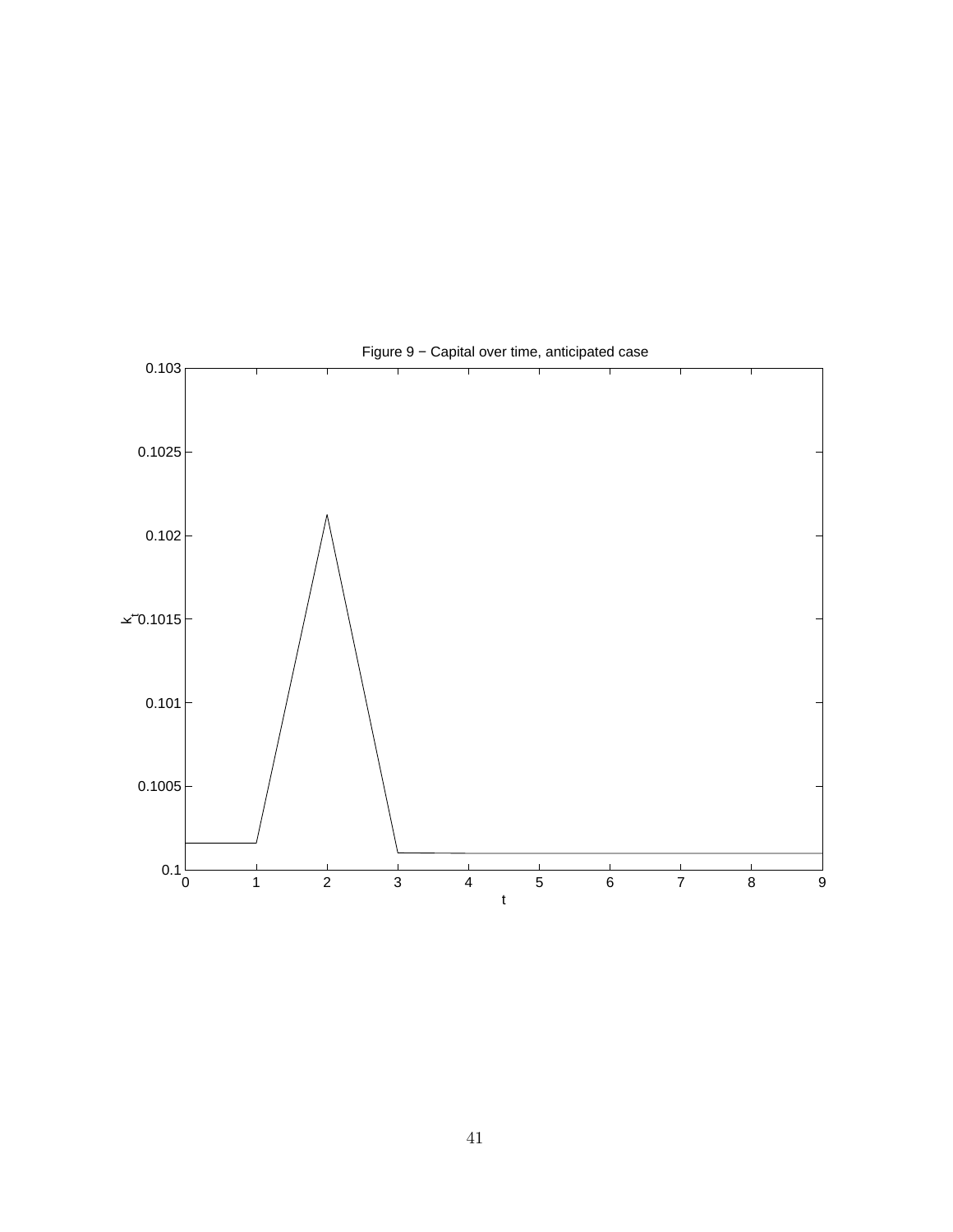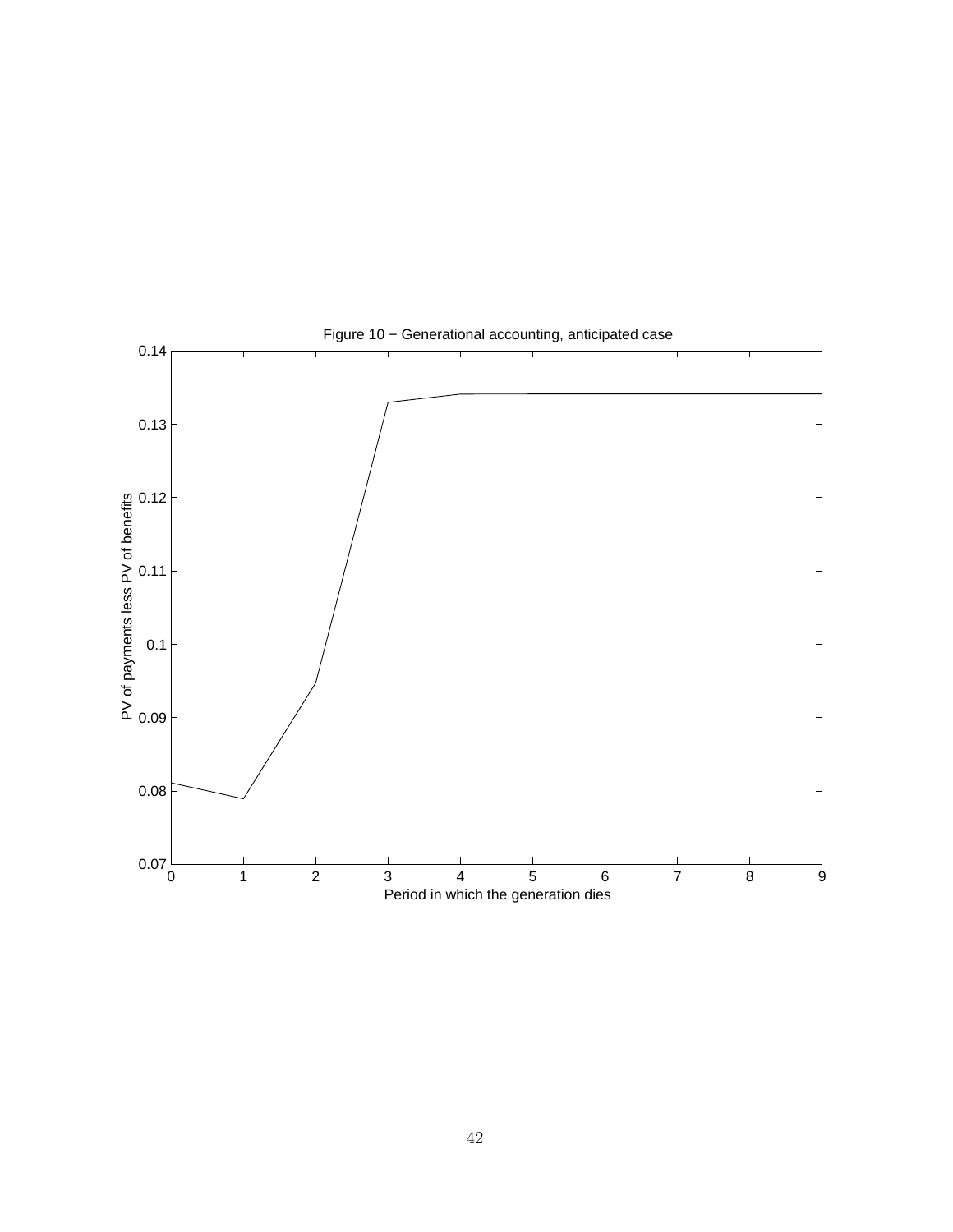

Figure 11 − Stationary government policy as a function of current capital with endogenous prices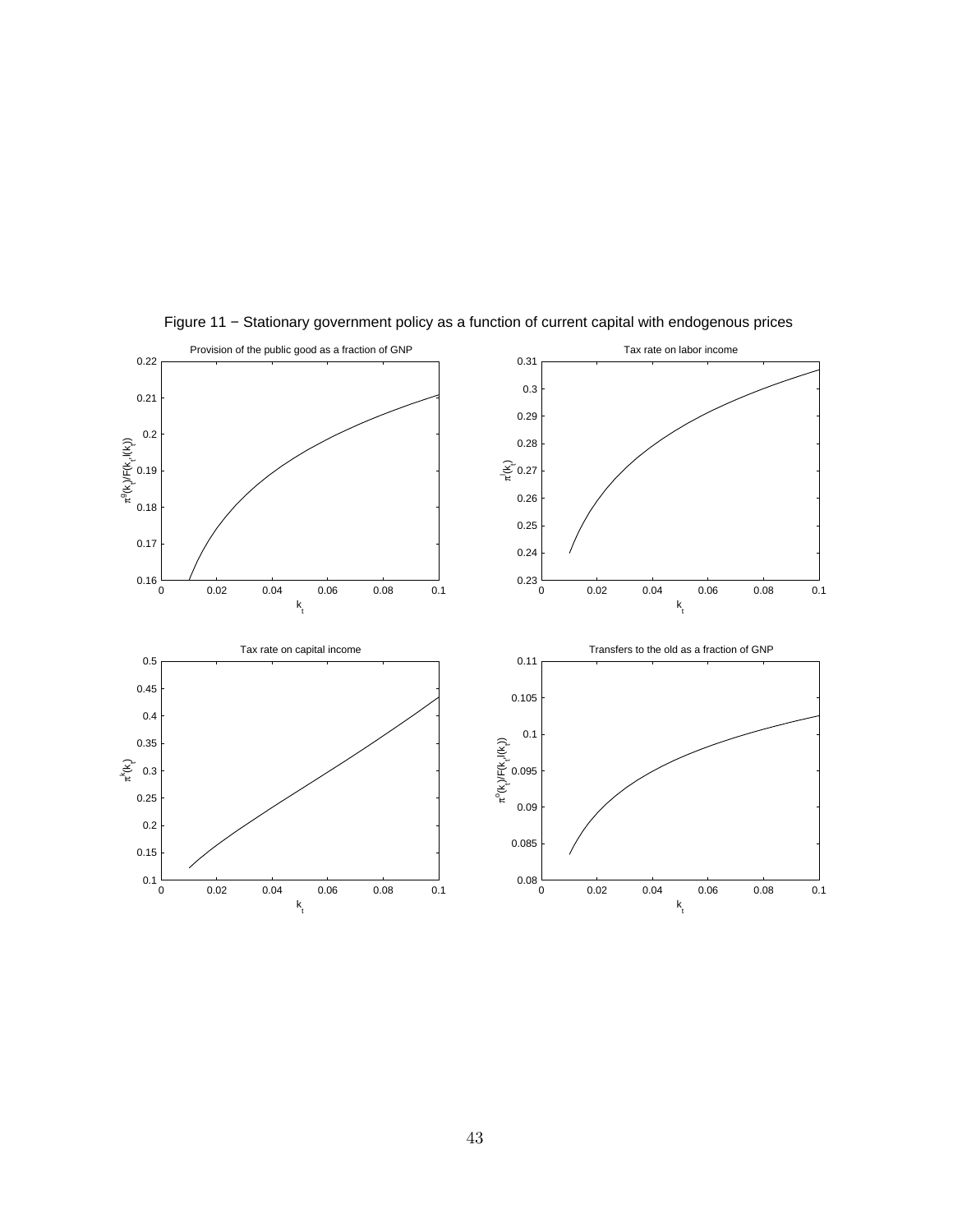

Figure 12 − Factor prices as a function of current capital with endogenous prices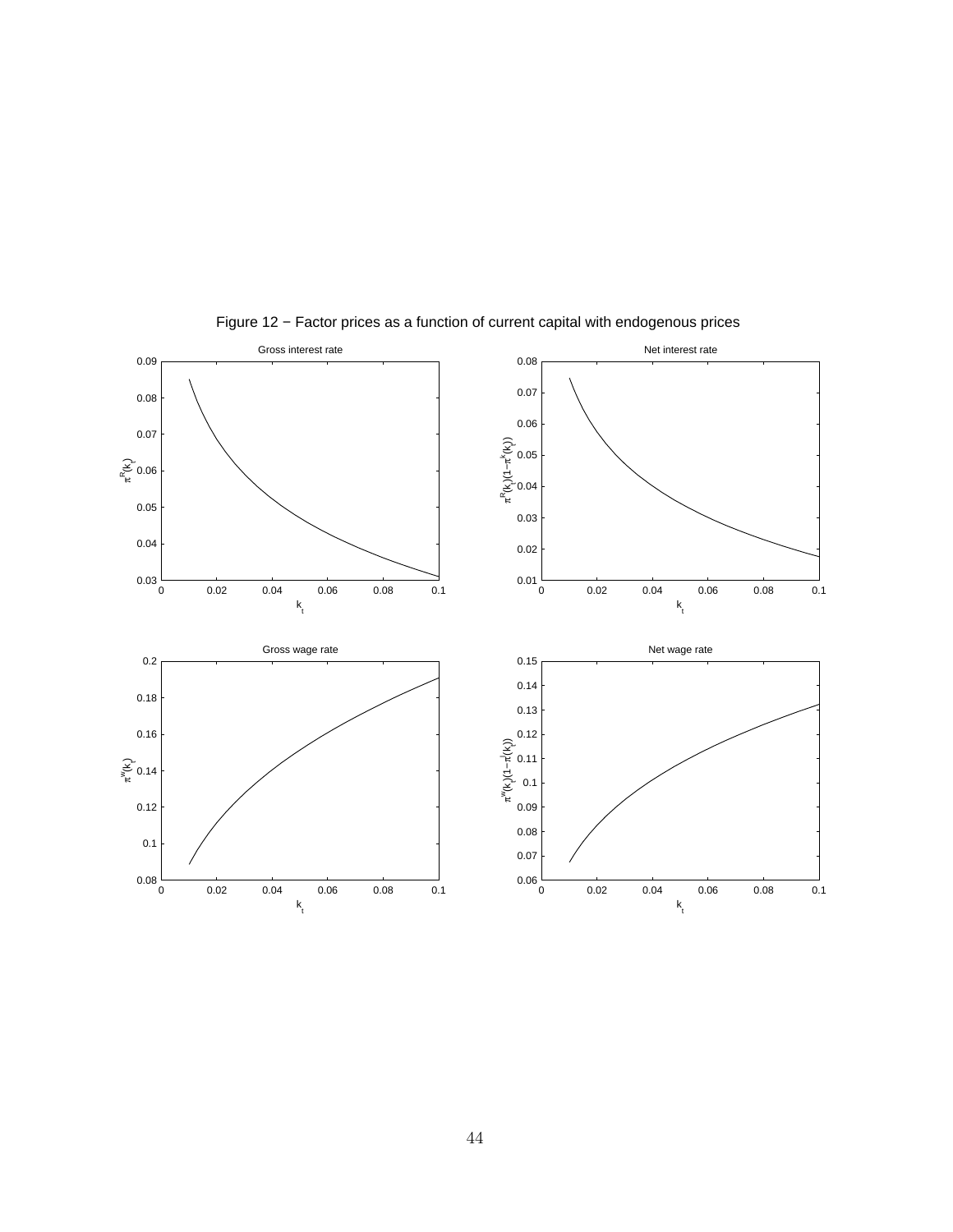

Figure 13 − Net contribution to the provision of the public good with endogenous prices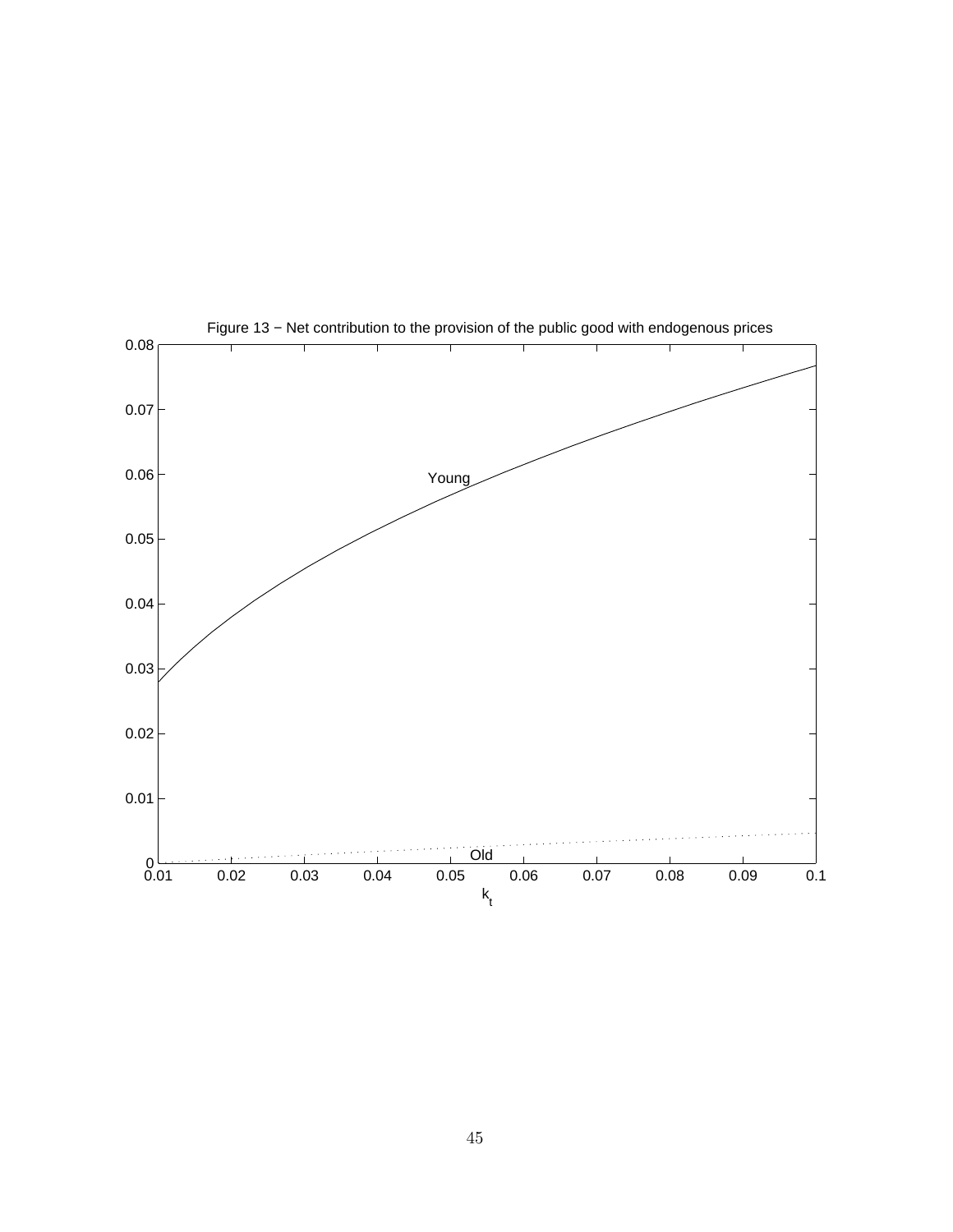

Figure 14 − Transition function for capital with endogenous prices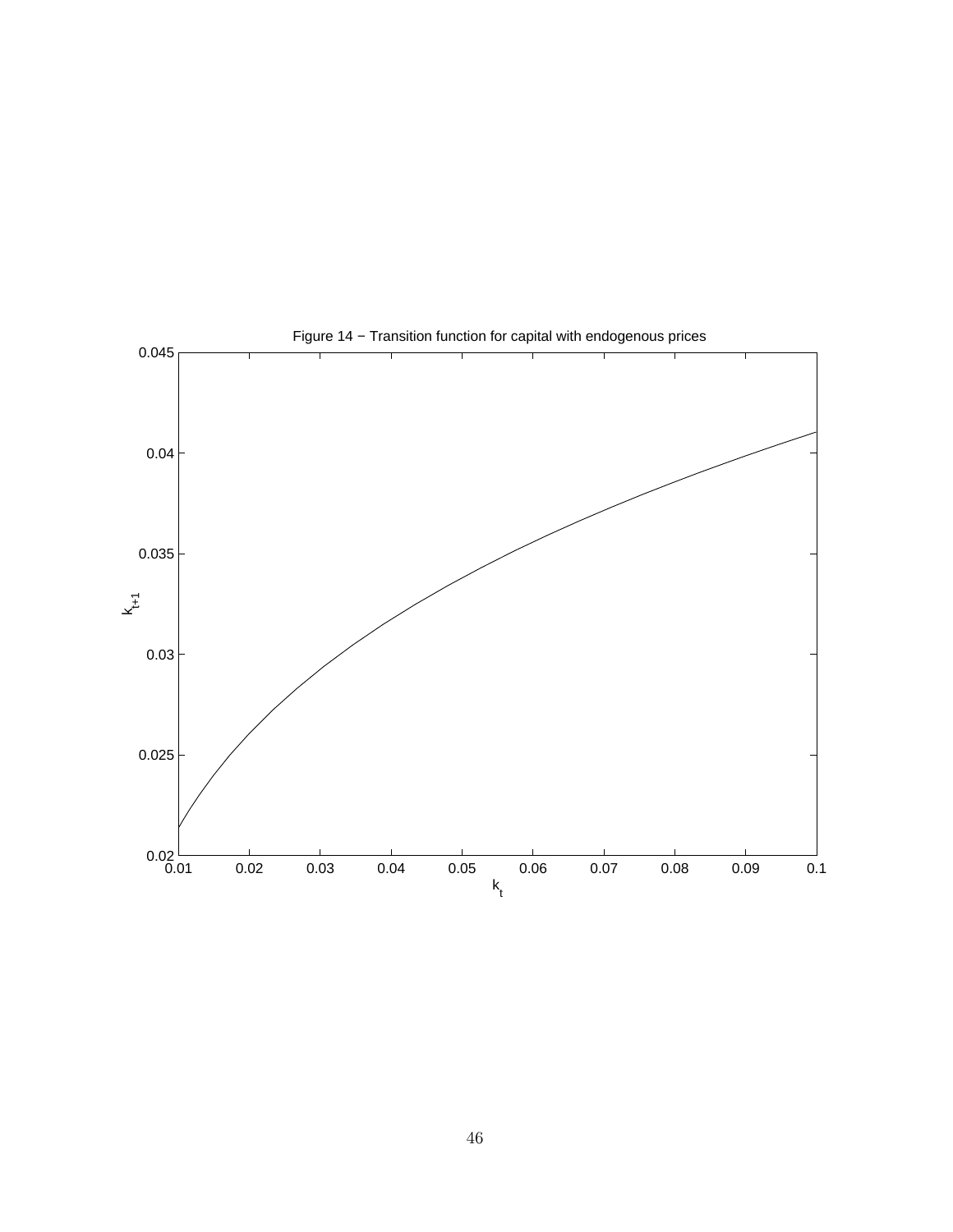

Figure 15 − Government policy in the transition, unanticipated case with endogenous prices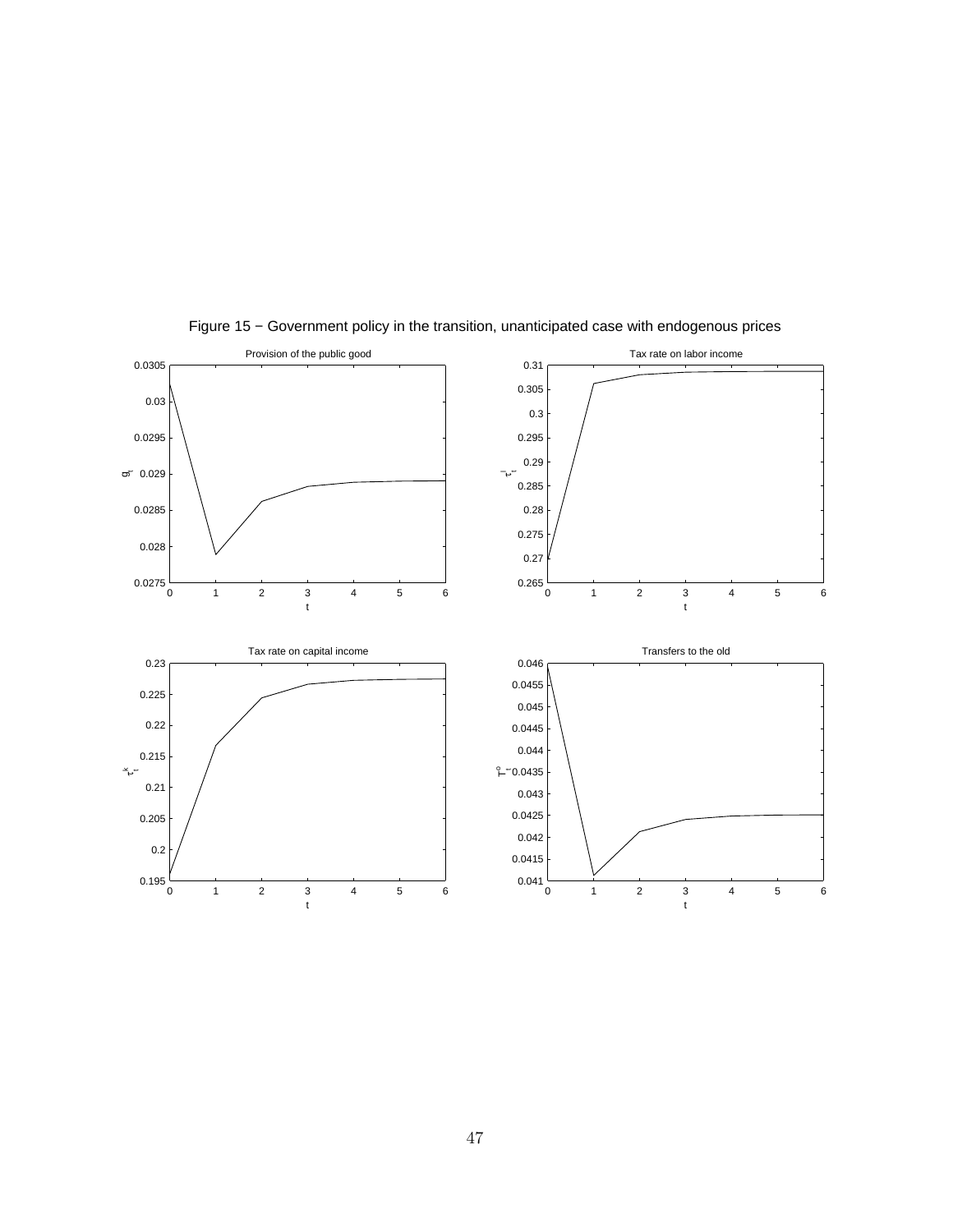

Figure 16 − Factor prices in the transition, unanticipated case with endogenous prices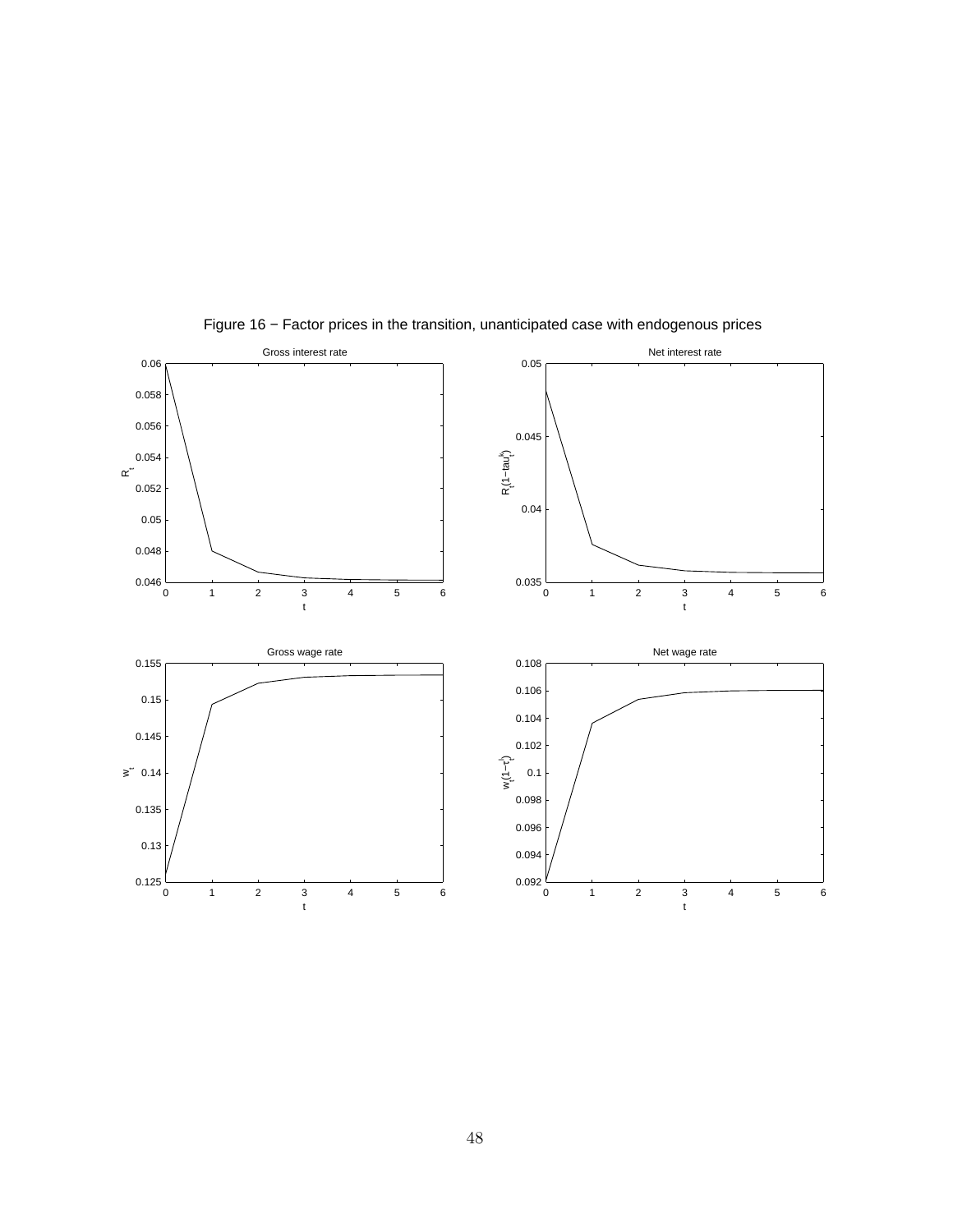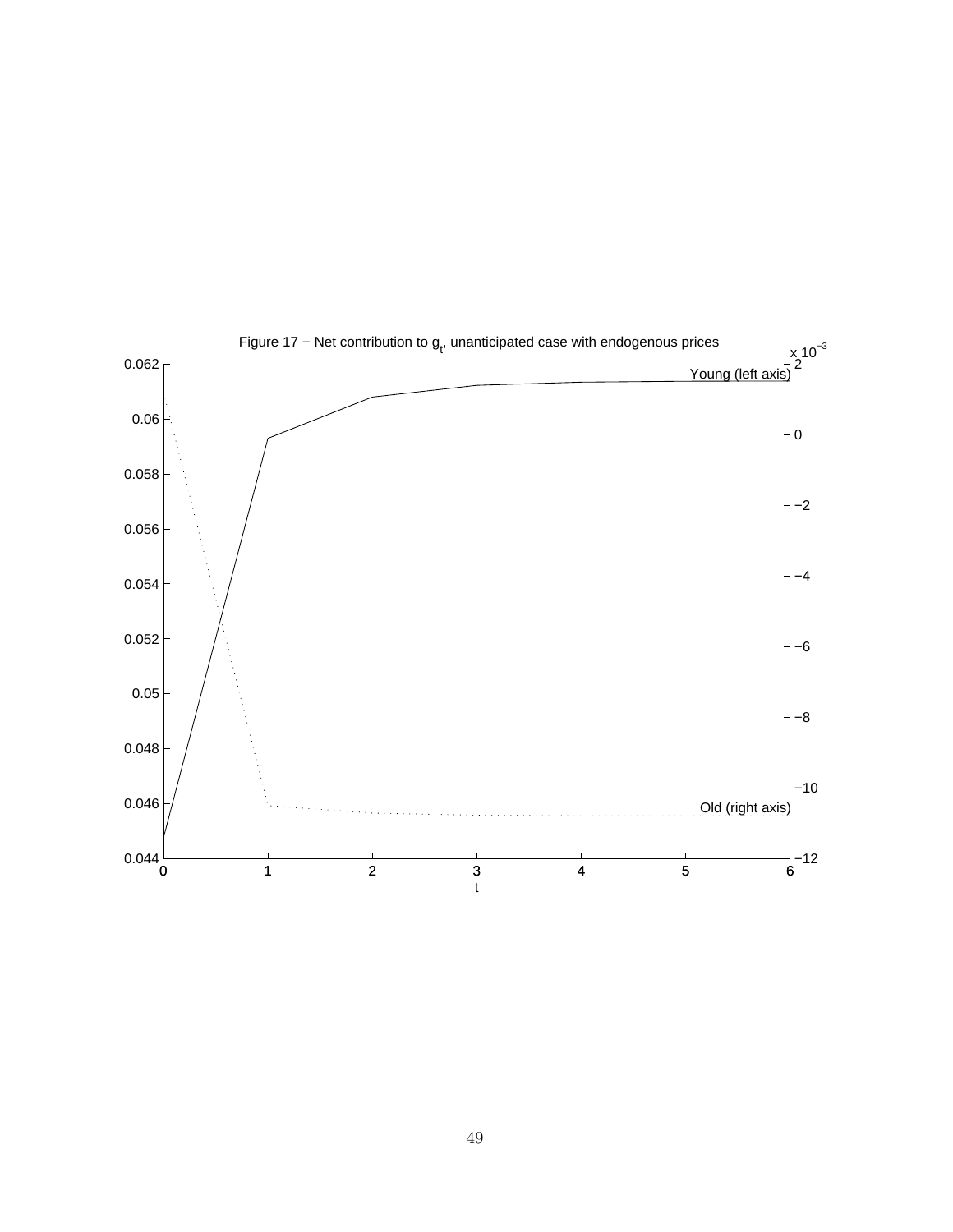

Figure 18 − Government policy in the transition, anticipated case with endogenous prices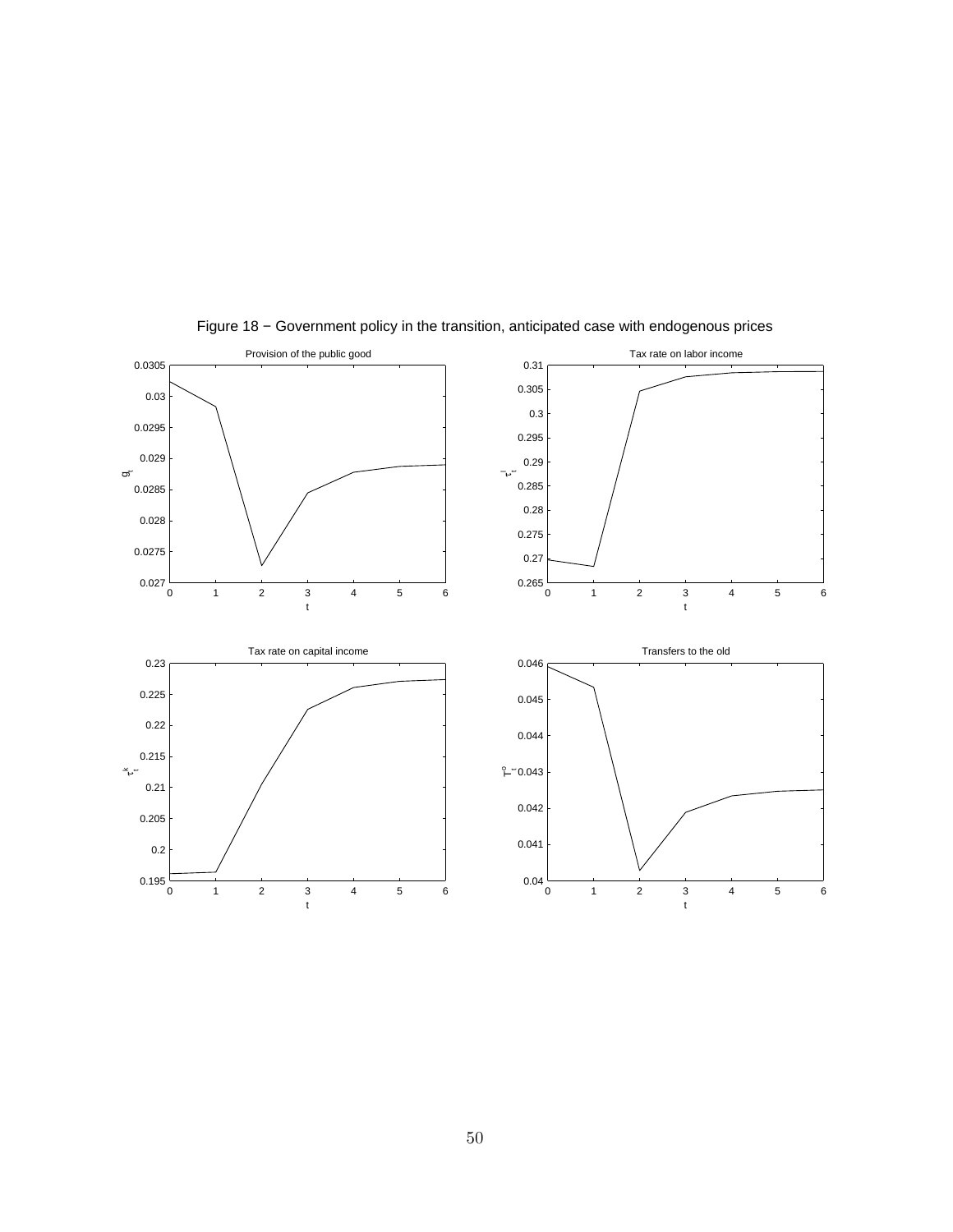

Figure 19 − Factor prices in the transition, anticipated case with endogenous prices